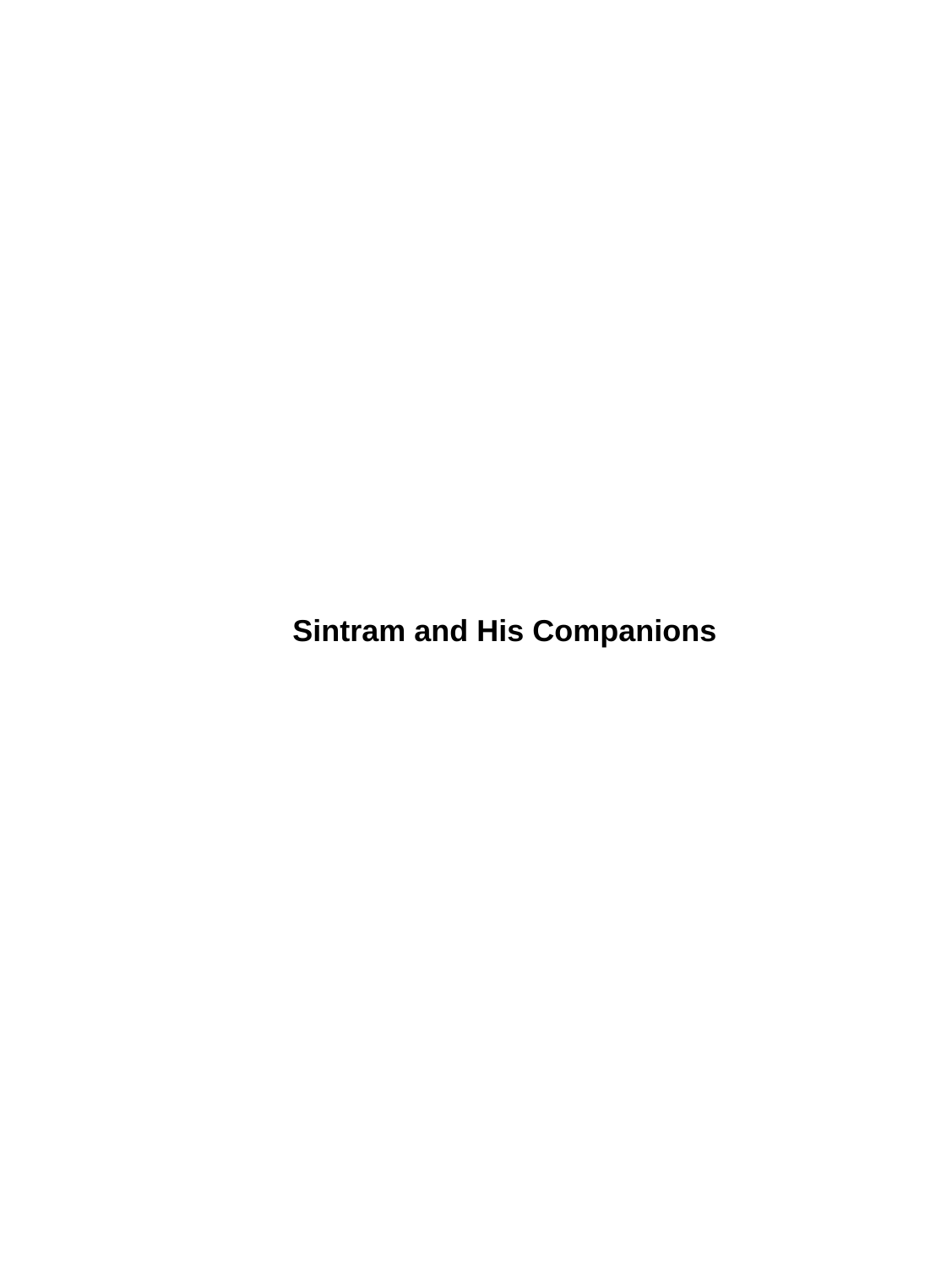## **Table of Contents**

|                    | . 1            |
|--------------------|----------------|
|                    | . 3            |
| <b>CHAPTER 2</b>   | $\overline{4}$ |
| <b>CHAPTER 3</b>   |                |
| <b>CHAPTER 4.</b>  | .10            |
| <b>CHAPTER 5.</b>  | .11            |
| <b>CHAPTER 6</b>   | .13            |
| <b>CHAPTER 7.</b>  | .17            |
| <b>CHAPTER 8.</b>  | .20            |
| <b>CHAPTER 9.</b>  | .22            |
| <b>CHAPTER 10.</b> | .24            |
| <b>CHAPTER 11.</b> |                |
| <b>CHAPTER 12.</b> | .28            |
| <b>CHAPTER 13.</b> | 30             |
| <b>CHAPTER 14.</b> | .32            |
| <b>CHAPTER 15.</b> | .33            |
| <b>CHAPTER 16.</b> | .34            |
| <b>CHAPTER 17.</b> | .36            |
| <b>CHAPTER 18.</b> | .38            |
| <b>CHAPTER 19.</b> | .39            |
| <b>CHAPTER 20.</b> | 41             |
| <b>CHAPTER 21</b>  |                |
| <b>CHAPTER 22.</b> |                |
| <b>CHAPTER 23.</b> | .47            |
| <b>CHAPTER 24</b>  | .51            |
| <b>CHAPTER 25.</b> | .52            |
| <b>CHAPTER 26.</b> | .55            |
| <b>CHAPTER 27.</b> | 56             |
| <b>CHAPTER 28.</b> | 59             |
| <b>CHAPTER 29.</b> | .61            |
|                    |                |
|                    |                |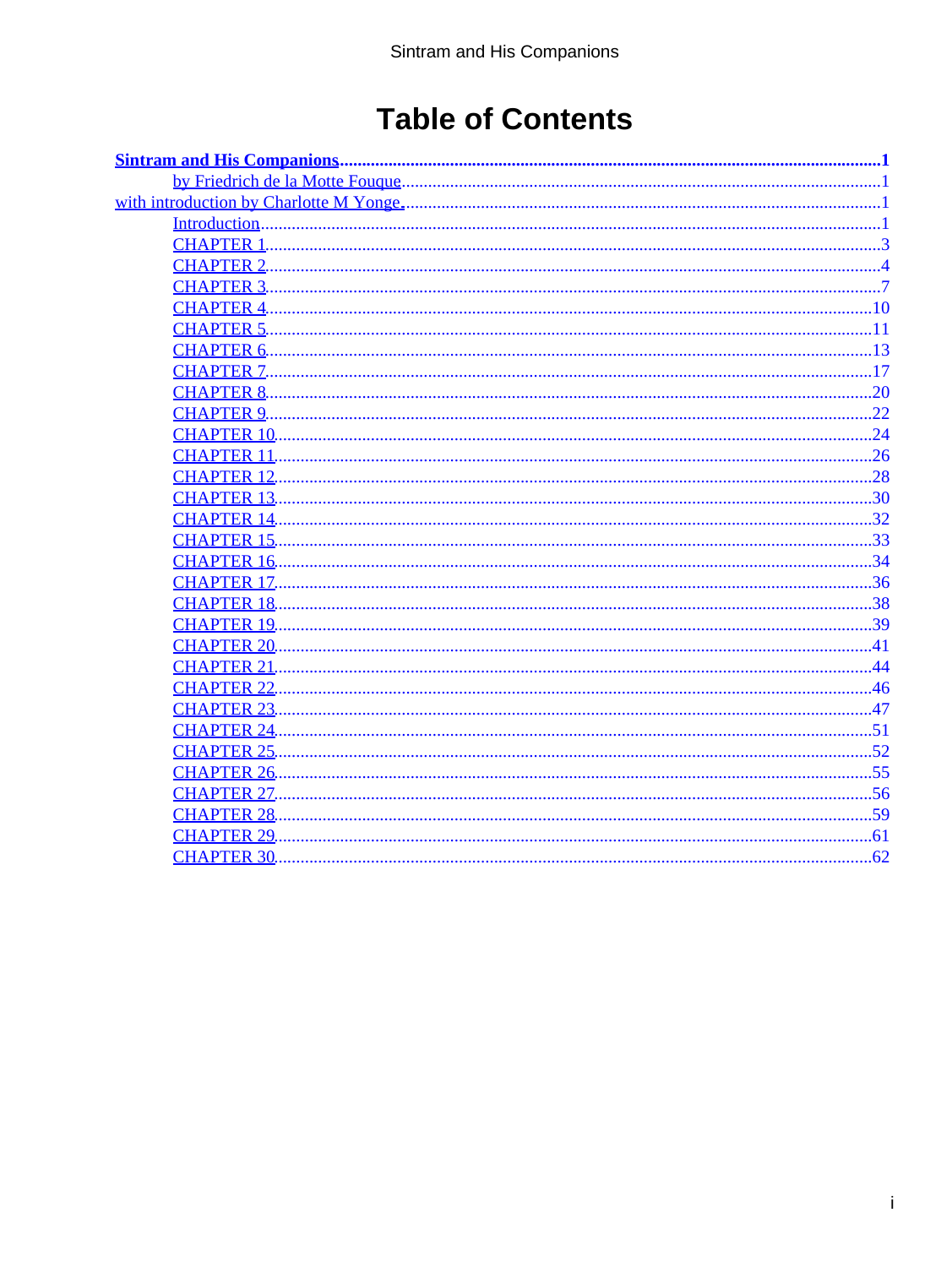### <span id="page-2-0"></span>**by Friedrich de la Motte Fouque**

## **with introduction by Charlotte M Yonge.**

### **Introduction**

Four tales are, it is said, intended by the Author to be appropriate to the Four Seasons: the stern, grave "Sintram", to winter; the tearful, smiling, fresh "Undine", to Spring; the torrid deserts of the "Two Captains", to summer; and the sunset gold of "Aslauga's Knight", to autumn. Of these two are before us.

The author of these tales, as well as of many more, was Friedrich, Baron de la Motte Fouque, one of the foremost of the minstrels or tale−tellers of the realm of spiritual chivalry−−the realm whither Arthur's knights departed when they "took the Sancgreal's holy quest,"−−whence Spenser's Red Cross knight and his fellows came forth on their adventures, and in which the Knight of la Mancha believed, and endeavoured to exist.

La Motte Fouque derived his name and his title from the French Huguenot ancestry, who had fled on the Revocation of the Edict of Nantes. His Christian name was taken from his godfather, Frederick the Great, of whom his father was a faithful friend, without compromising his religious principles and practice. Friedrich was born at Brandenburg on February 12, 1777, was educated by good parents at home, served in the Prussian army through disaster and success, took an enthusiastic part in the rising of his country against Napoleon, inditing as many battle−songs as Korner. When victory was achieved, he dedicated his sword in the church of Neunhausen where his estate lay. He lived there, with his beloved wife and his imagination, till his death in 1843.

And all the time life was to him a poet's dream. He lived in a continual glamour of spiritual romance, bathing everything, from the old deities of the Valhalla down to the champions of German liberation, in an ideal glow of purity and nobleness, earnestly Christian throughout, even in his dealings with Northern mythology, for he saw Christ unconsciously shown in Baldur, and Satan in Loki.

Thus he lived, felt, and believed what he wrote, and though his dramas and poems do not rise above fair mediocrity, and the great number of his prose stories are injured by a certain monotony, the charm of them is in their elevation of sentiment and the earnest faith pervading all. His knights might be Sir Galahad−−

"My strength is as the strength of ten,

Because my heart is pure."

Evil comes to them as something to be conquered, generally as a form of magic enchantment, and his "wondrous fair maidens" are worthy of them. Yet there is adventure enough to afford much pleasure, and often we have a touch of true genius, which has given actual ideas to the world, and precious ones.

This genius is especially traceable in his two masterpieces, Sintram and Undine. Sintram was inspired by Albert Durer's engraving of the "Knight of Death," of which we give a presentation. It was sent to Fouque by his friend Edward Hitzig, with a request that he would compose a ballad on it. The date of the engraving is 1513, and we quote the description given by the late Rev. R. St. John Tyrwhitt, showing how differently it may be read.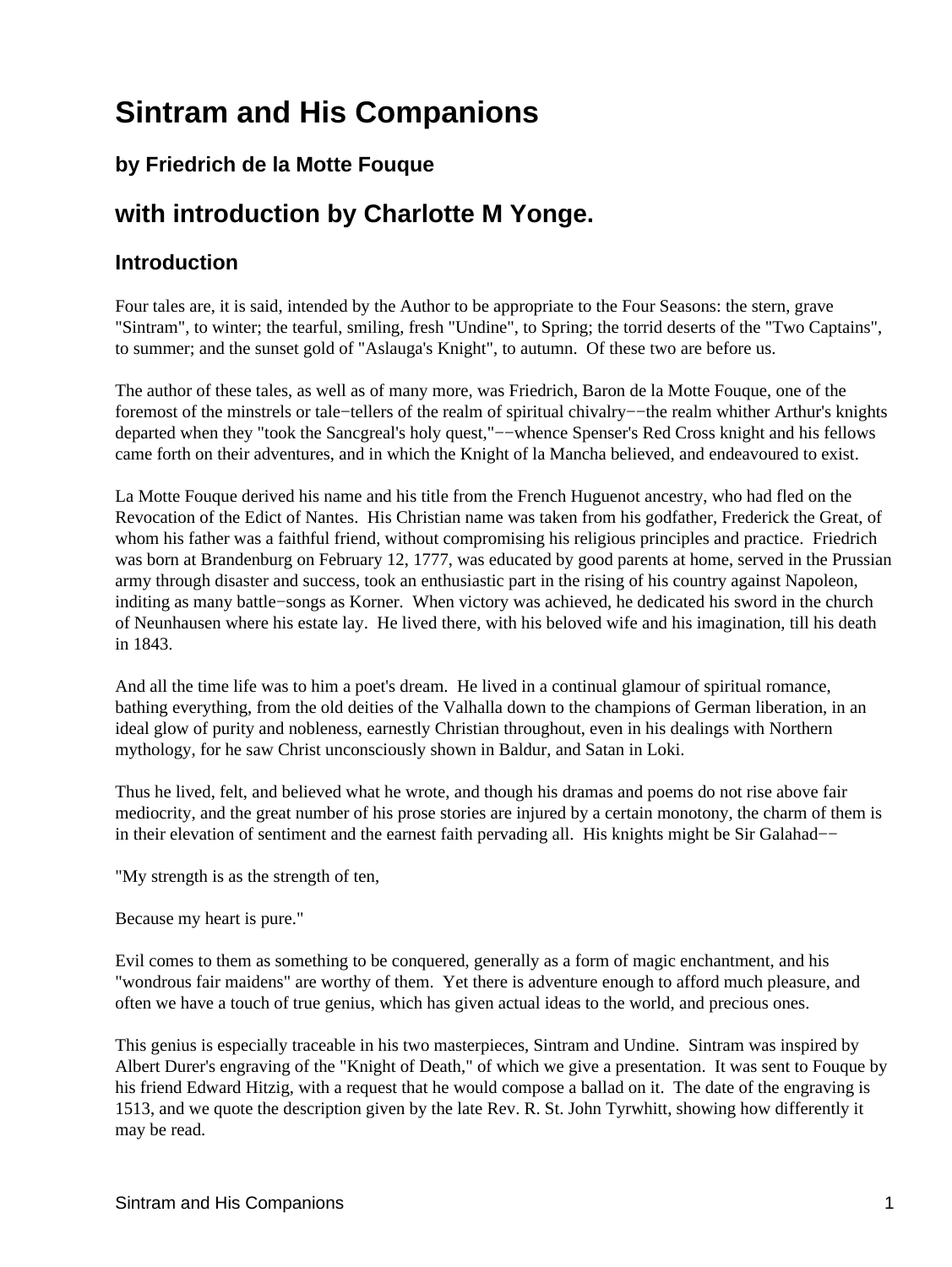"Some say it is the end of the strong wicked man, just overtaken by Death and Sin, whom he has served on earth. It is said that the tuft on the lance indicates his murderous character, being of such unusual size. You know the use of that appendage was to prevent blood running down from the spearhead to the hands. They also think that the object under the horse's off hind foot is a snare, into which the old oppressor is to fall instantly. The expression of the faces may be taken either way: both good men and bad may have hard, regular features; and both good men and bad would set their teeth grimly on seeing Death, with the sands of their life nearly run out. Some say they think the expression of Death gentle, or only admonitory (as the author of "Sintram"); and I have to thank the authoress of the "Heir of Redclyffe" for showing me a fine impression of the plate, where Death certainly had a not ungentle countenance−−snakes and all. I think the shouldered lance, and quiet, firm seat on horseback, with gentle bearing on the curb−bit, indicate grave resolution in the rider, and that a robber knight would have his lance in rest; then there is the leafy crown on the horse's head; and the horse and dog move on so quietly, that I am inclined to hope the best for the Ritter."

Musing on the mysterious engraving, Fouque saw in it the life−long companions of man, Death and Sin, whom he must defy in order to reach salvation; and out of that contemplation rose his wonderful romance, not exactly an allegory, where every circumstance can be fitted with an appropriate meaning, but with the sense of the struggle of life, with external temptation and hereditary inclination pervading all, while Grace and Prayer aid the effort. Folko and Gabrielle are revived from the Magic Ring, that Folko may by example and influence enhance all higher resolutions; while Gabrielle, in all unconscious innocence, awakes the passions, and thus makes the conquest the harder.

It is within the bounds of possibility that the similarities of folk−lore may have brought to Fouque's knowledge the outline of the story which Scott tells us was the germ of "Guy Mannering"; where a boy, whose horoscope had been drawn by an astrologer, as likely to encounter peculiar trials at certain intervals, actually had, in his twenty−first year, a sort of visible encounter with the Tempter, and came off conqueror by his strong faith in the Bible. Sir Walter, between reverence and realism, only took the earlier part of the story, but Fouque gives us the positive struggle, and carries us along with the final victory and subsequent peace. His tale has had a remarkable power over the readers. We cannot but mention two remarkable instances at either end of the scale. Cardinal Newman, in his younger days, was so much overcome by it that he hurried out into the garden to read it alone, and returned with traces of emotion in his face. And when Charles Lowder read it to his East End boys, their whole minds seemed engrossed by it, and they even called certain spots after the places mentioned. Imagine the Rocks of the Moon in Ratcliff Highway!

May we mention that Miss Christabel Coleridge's "Waynflete" brings something of the spirit and idea of "Sintram" into modern life?

"Undine" is a story of much lighter fancy, and full of a peculiar grace, though with a depth of melancholy that endears it. No doubt it was founded on the universal idea in folk−lore of the nixies or water−spirits, one of whom, in Norwegian legend, was seen weeping bitterly because of the want of a soul. Sometimes the nymph is a wicked siren like the Lorelei; but in many of these tales she weds an earthly lover, and deserts him after a time, sometimes on finding her diving cap, or her seal−skin garment, which restores her to her ocean kindred, sometimes on his intruding on her while she is under a periodical transformation, as with the fairy Melusine, more rarely if he becomes unfaithful.

There is a remarkable Cornish tale of a nymph or mermaiden, who thus vanished, leaving a daughter who loved to linger on the beach rather than sport with other children. By and by she had a lover, but no sooner did he show tokens of inconstancy, than the mother came up from the sea and put him to death, when the daughter pined away and died. Her name was Selina, which gives the tale a modern aspect, and makes us wonder if the old tradition can have been modified by some report of Undine's story.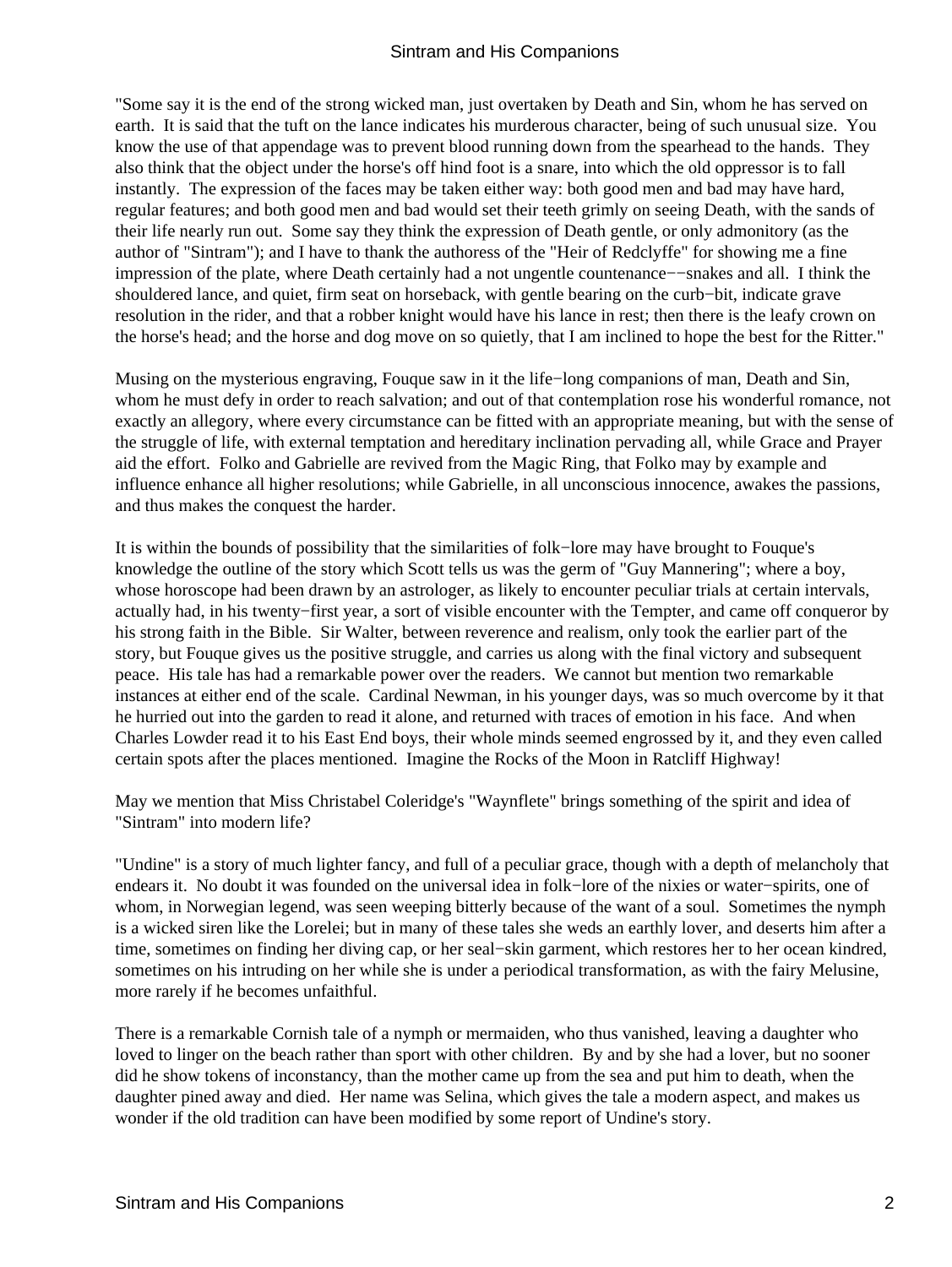<span id="page-4-0"></span>There was an idea set forth by the Rosicrucians of spirits abiding in the elements, and as Undine represented the water influences, Fouque's wife, the Baroness Caroline, wrote a fairly pretty story on the sylphs of fire. But Undine's freakish playfulness and mischief as an elemental being, and her sweet patience when her soul is won, are quite original, and indeed we cannot help sharing, or at least understanding, Huldbrand's beginning to shrink from the unearthly creature to something of his own flesh and blood. He is altogether unworthy, and though in this tale there is far less of spiritual meaning than in Sintram, we cannot but see that Fouque's thought was that the grosser human nature is unable to appreciate what is absolutely pure and unearthly.−−C. M. YONGE.

### **CHAPTER 1**

In the high castle of Drontheim many knights sat assembled to hold council for the weal of the realm; and joyously they caroused together till midnight around the huge stone table in the vaulted hall. A rising storm drove the snow wildly against the rattling windows; all the oak doors groaned, the massive locks shook, the castle−clock slowly and heavily struck the hour of one. Then a boy, pale as death, with disordered hair and closed eyes, rushed into the hall, uttering a wild scream of terror. He stopped beside the richly carved seat of the mighty Biorn, clung to the glittering knight with both his hands, and shrieked in a piercing voice, "Knight and father! father and knight! Death and another are closely pursuing me!"

An awful stillness lay like ice on the whole assembly, save that the boy screamed ever the fearful words. But one of Biorn's numerous retainers, an old esquire, known by the name of Rolf the Good, advanced towards the terrified child, took him in his arms, and half chanted this prayer: "O Father, help Thy servant! I believe, and yet I cannot believe." The boy, as if in a dream, at once loosened his hold of the knight; and the good Rolf bore him from the hall unresisting, yet still shedding hot tears and murmuring confused sounds.

The lords and knights looked at one another much amazed, until the mighty Biorn said, wildly and fiercely laughing, "Marvel not at that strange boy. He is my only son; and has been thus since he was five years old: he is now twelve. I am therefore accustomed to see him so; though, at the first, I too was disquieted by it. The attack comes upon him only once in the year, and always at this same time. But forgive me for having spent so many words on my poor Sintram, and let us pass on to some worthier subject for our discourse."

Again there was silence for a while; then whisperingly and doubtfully single voices strove to renew their broken−off discourse, but without success. Two of the youngest and most joyous began a roundelay; but the storm howled and raged so wildly without, that this too was soon interrupted. And now they all sat silent and motionless in the lofty hall; the lamp flickered sadly under the vaulted roof; the whole party of knights looked like pale, lifeless images dressed up in gigantic armour.

Then arose the chaplain of the castle of Drontheim, the only priest among the knightly throng, and said, "Dear Lord Biorn, our eyes and thoughts have all been directed to you and your son in a wonderful manner; but so it has been ordered by the providence of God. You perceive that we cannot withdraw them; and you would do well to tell us exactly what you know concerning the fearful state of the boy. Perchance, the solemn tale, which I expect from you, might do good to this disturbed assembly."

Biorn cast a look of displeasure on the priest, and answered, "Sir chaplain, you have more share in the history than either you or I could desire. Excuse me, if I am unwilling to trouble these light−hearted warriors with so rueful a tale."

But the chaplain approached nearer to the knight, and said, in a firm yet very mild tone, "Dear lord, hitherto it rested with you alone to relate, or not to relate it; but now that you have so strangely hinted at the share which I have had in your son's calamity, I must positively demand that you will repeat word for word how everything came to pass. My honour will have it so, and that will weigh with you as much as with me."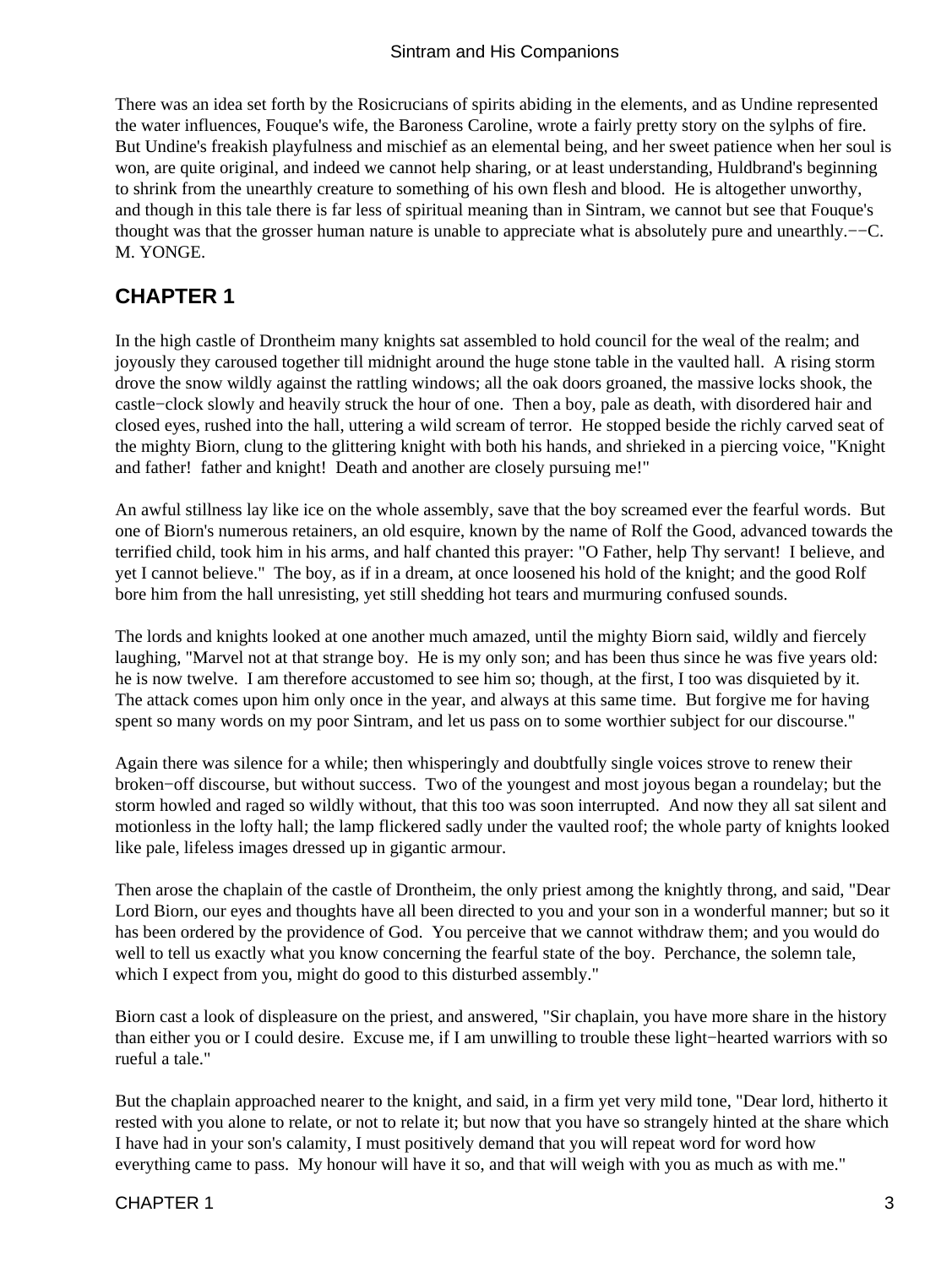<span id="page-5-0"></span>In stern compliance Biorn bowed his haughty head, and began the following narration. "This time seven years I was keeping the Christmas feast with my assembled followers. We have many venerable old customs which have descended to us by inheritance from our great forefathers; as, for instance, that of placing a gilded boar's head on the table, and making thereon knightly vows of daring and wondrous deeds. Our chaplain here, who used then frequently to visit me, was never a friend to keeping up such traditions of the ancient heathen world. Such men as he were not much in favour in those olden times."

"My excellent predecessors," interrupted the chaplain, "belonged more to God than to the world, and with Him they were in favour. Thus they converted your ancestors; and if I can in like manner be of service to you, even your jeering will not vex me."

With looks yet darker, and a somewhat angry shudder, the knight resumed: "Yes, yes; I know all your promises and threats of an invisible Power, and how they are meant persuade us to part more readily with whatever of this world's goods we may possess. Once, ah, truly, once I too had such! Strange!−−Sometimes it seems to me as though ages had passed over since then, and as if I were alone the survivor, so fearfully has everything changed. But now I bethink me, that the greater part of this noble company knew me in my happiness, and have seen my wife, my lovely Verena."

He pressed his hands on his eyes, and it seemed as though he wept. The storm had ceased; the soft light of the moon shone through the windows, and her beams played on his wild features. Suddenly he started up, so that his heavy armour rattled with a fearful sound, and he cried out in a thundering voice, "Shall I turn monk, as she has become a nun? No, crafty priest; your webs are too thin to catch flies of my sort."

"I have nothing to do with webs," said the chaplain. "In all openness and sincerity have I put heaven and hell before you during the space of six years; and you gave full consent to the step which the holy Verena took. But what all that has to do with your son's sufferings I know not, and I wait for your narration."

"You may wait long enough," said Biorn, with a sneer. "Sooner shall-−"

"Swear not!" said the chaplain in a loud commanding tone, and his eyes flashed almost fearfully.

"Hurra!" cried Biorn, in wild affright; "hurra! Death and his companion are loose!" and he dashed madly out of the chamber and down the steps. The rough and fearful notes of his horn were heard summoning his retainers; and presently afterwards the clatter of horses' feet on the frozen court−yard gave token of their departure. The knights retired, silent and shuddering; while the chaplain remained alone at the huge stone table, praying.

### **CHAPTER 2**

After some time the good Rolf returned with slow and soft steps, and started with surprise at finding the hall deserted. The chamber where he had been occupied in quieting and soothing the unhappy child was in so distant a part of the castle that he had heard nothing of the knight's hasty departure. The chaplain related to him all that had passed, and then said, "But, my good Rolf, I much wish to ask you concerning those strange words with which you seemed to lull poor Sintram to rest. They sounded like sacred words, and no doubt they are; but I could not understand them. 'I believe, and yet I cannot believe.'"

"Reverend sir," answered Rolf, "I remember that from my earliest years no history in the Gospels has taken such hold of me as that of the child possessed with a devil, which the disciples were not able to cast out; but when our Saviour came down from the mountain where He had been transfigured, He broke the bonds wherewith the evil spirit had held the miserable child bound. I always felt as if I must have known and loved that boy, and been his play−fellow in his happy days; and when I grew older, then the distress of the father on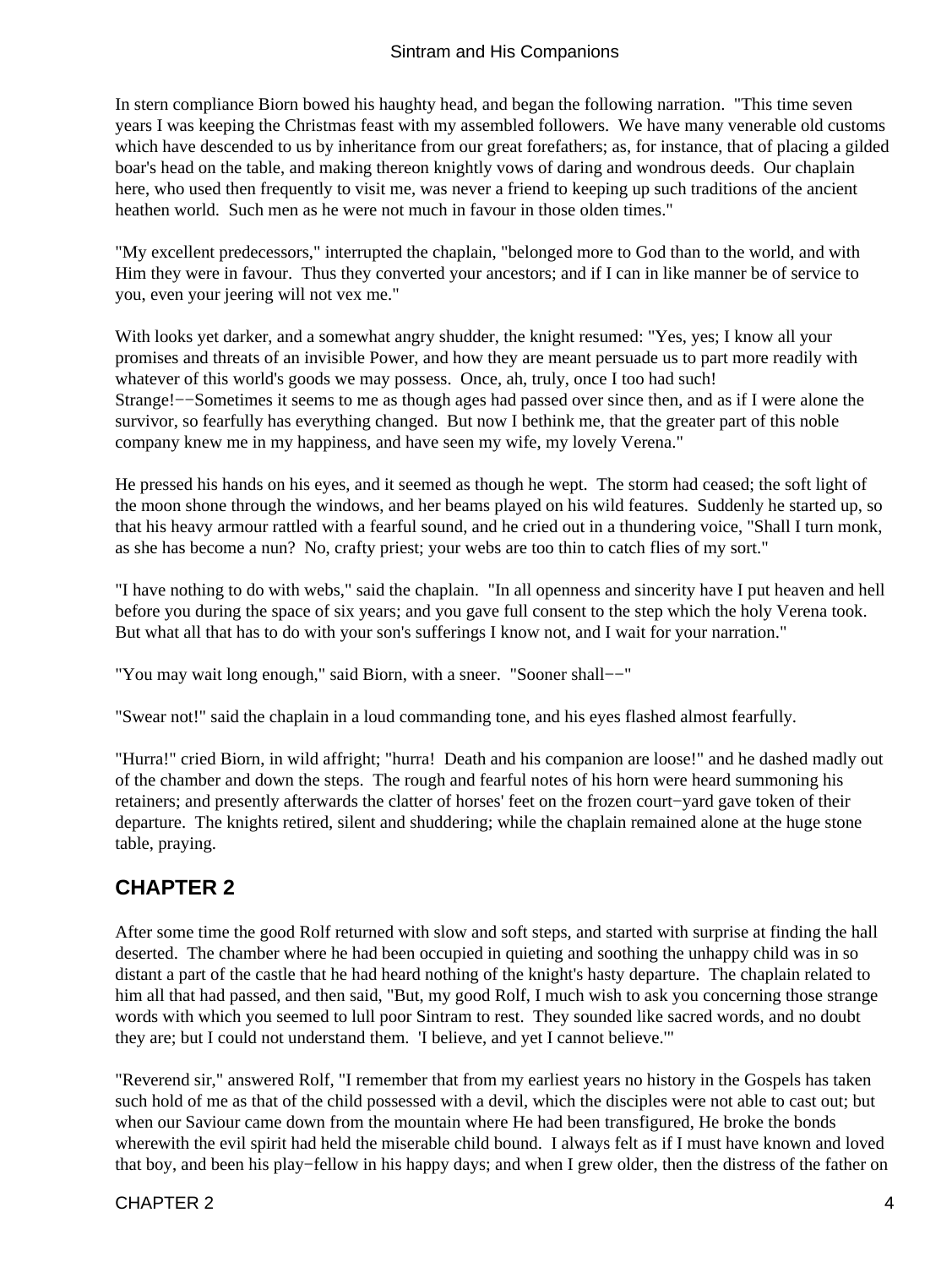account of his lunatic son lay heavy at my heart. It must surely have all been a foreboding of our poor young Lord Sintram, whom I love as if he were my own child; and now the words of the weeping father in the Gospel often come into my mind,-−'Lord, I believe; help Thou my unbelief;' and something similar I may very likely have repeated to−day as a chant or a prayer. Reverend father, when I consider how one dreadful imprecation of the father has kept its withering hold on the son, all seems dark before me; but, God be praised! my faith and my hope remain above."

"Good Rolf," said the priest, "I cannot clearly understand what you say about the unhappy Sintram; for I do not know when and how this affliction came upon him. If no oath or solemn promise bind you to secrecy, will you make known to me all that is connected with it?"

"Most willingly," replied Rolf. "I have long desired to have an opportunity of so doing; but you have been almost always separated from us. I dare not now leave the sleeping boy any longer alone; and to−morrow, at the earliest dawn, I must take him to his father. Will you come with me, dear sir, to our poor Sintram?"

The chaplain at once took up the small lamp which Rolf had brought with him, and they set off together through the long vaulted passages. In the small distant chamber they found the poor boy fast asleep. The light of the lamp fell strangely on his very pale face.

The chaplain stood gazing at him for some time, and at length said:

"Certainly from his birth his features were always sharp and strongly marked, but now they are almost fearfully so for such a child; and yet no one can help having a kindly feeling towards him, whether he will or not."

"Most true, dear sir," answered Rolf. And it was evident how his whole heart rejoiced at any word which betokened affection for his beloved young lord. Thereupon he placed the lamp where its light could not disturb the boy, and seating himself close by the priest, he began to speak in the following terms:−−"During that Christmas feast of which my lord was talking to you, he and his followers discoursed much concerning the German merchants, and the best means of keeping down the increasing pride and power of the trading−towns. At length Biorn laid his impious hand on the golden boar's head, and swore to put to death without mercy every German trader whom fate, in what way soever, might bring alive into his power. The gentle Verena turned pale, and would have interposed−−but it was too late, the bloody word was uttered. And immediately afterwards, as though the great enemy of souls were determined at once to secure with fresh bonds the vassal thus devoted to him, a warder came into the hall to announce that two citizens of a trading−town in Germany, an old man and his son, had been shipwrecked on this coast, and were now within the gates, asking hospitality of the lord of the castle. The knight could not refrain from shuddering; but he thought himself bound by his rash vow and by that accursed heathenish golden boar. We, his retainers, were commanded to assemble in the castle−yard, armed with sharp spears, which were to be hurled at the defenceless strangers at the first signal made to us. For the first, and I trust the last time in my life, I said 'No' to the commands of my lord; and that I said in a loud voice, and with the heartiest determination. The Almighty, who alone knows whom He will accept and whom He will reject, armed me with resolution and strength. And Biorn might perceive whence the refusal of his faithful old servant arose, and that it was worthy of respect. He said to me, half in anger and half in scorn: 'Go up to my wife's apartments; her attendants are running to and fro, perhaps she is ill. Go up, Rolf the Good, I say to thee, and so women shall be with women.' I thought to myself, 'Jeer on, then;' and I went silently the way that he had pointed out to me. On the stairs there met me two strange and right fearful beings, whom I had never seen before; and I know not how they got into the castle.

One of them was a great tall man, frightfully pallid and thin; the other was a dwarf−like man, with a most hideous countenance and features. Indeed, when I collected my thoughts and looked carefully at him, it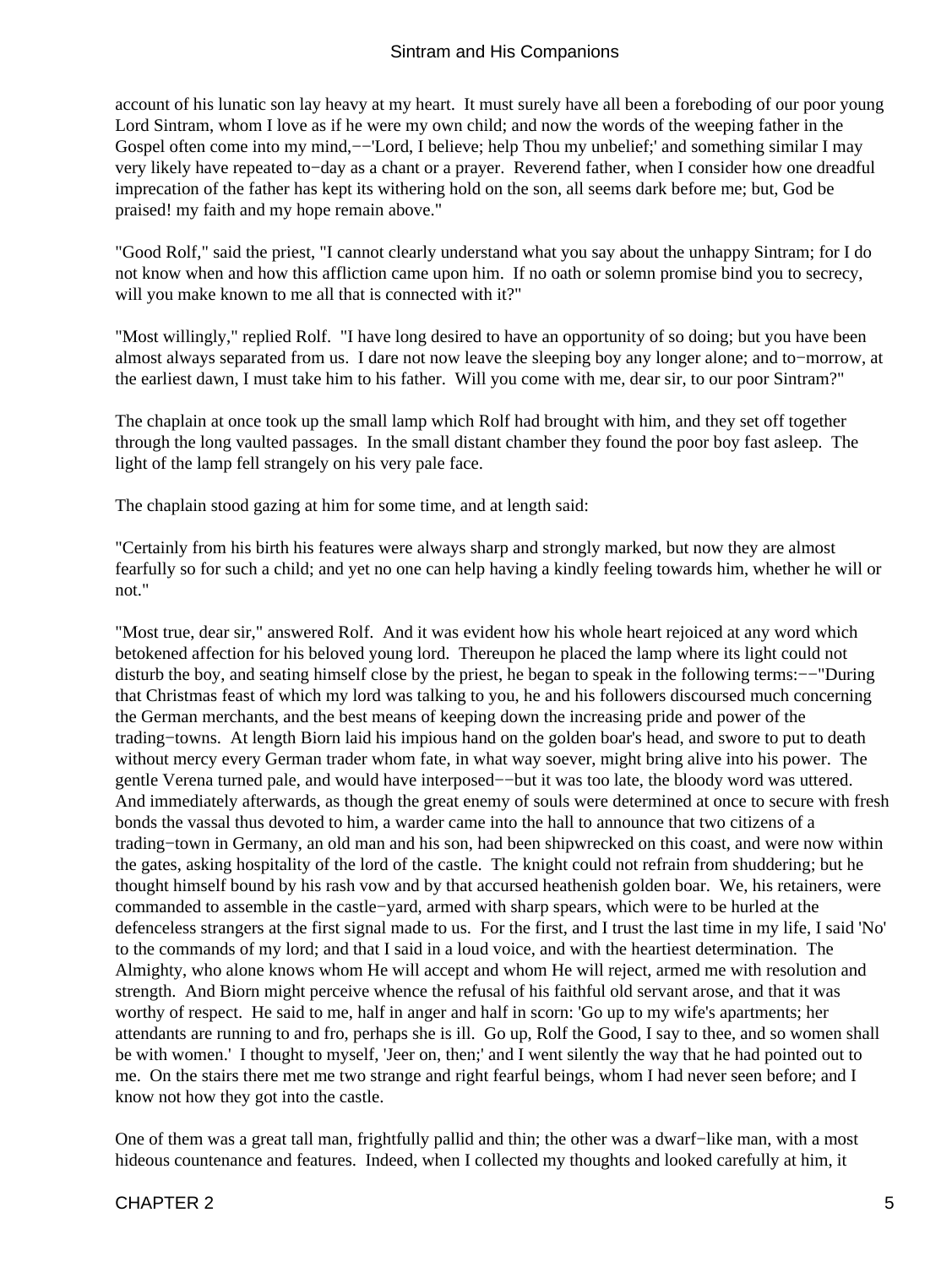appeared to me−−" Low moanings and convulsive movements of the boy here interrupted the narrative. Rolf and his chaplain hastened to his bedside, and perceived that his countenance wore an expression of fearful agony, and that he was struggling in vain to open his eyes. The priest made the Sign of the Cross over him, and immediately peace seemed to be restored, and his sleep again became quiet: they both returned softly to their seats.

"You see," said Rolf, "that it will not do to describe more closely those two awful beings. Suffice it to say, that they went down into the court−yard, and that I proceeded to my lady's apartments. I found the gentle Verena almost fainting with terror and overwhelming anxiety, and I hastened to restore her with some of those remedies which I was able to apply by my skill, through God's gift and the healing virtues of herbs and minerals. But scarcely had she recovered her senses, when, with that calm holy power which, as you know, is hers, she desired me to conduct her down to the court−yard, saying that she must either put a stop to the fearful doings of this night, or herself fall a sacrifice. Our way took us by the little bed of the sleeping Sintram. Alas! hot tears fell from my eyes to see how evenly his gentle breath then came and went, and how sweetly he smiled in his peaceful slumbers."

The old man put his hands to his eyes, and wept bitterly; but soon he resumed his sad story. "As we approached the lowest window of the staircase, we could hear distinctly the voice of the elder merchant; and on looking out, the light of the torches showed me his noble features, as well as the bright youthful countenance of his son. 'I take Almighty God to witness,' cried he, 'that I had no evil thought against this house! But surely I must have fallen unawares amongst heathens; it cannot be that I am in a Christian knight's castle; and if you are indeed heathens, then kill us at once. And thou, my beloved son, be patient and of good courage; in heaven we shall learn wherefore it could not be otherwise.' I thought I could see those two fearful ones amidst the throng of retainers. The pale one had a huge curved sword in his hand, the little one held a spear notched in a strange fashion. Verena tore open the window, and cried in silvery tones through the wild night, 'My dearest lord and husband, for the sake of your only child, have pity on those harmless men! Save them from death, and resist the temptation of the evil spirit.' The knight answered in his fierce wrath−−but I cannot repeat his words. He staked his child on the desperate cast; he called Death and the Devil to see that he kept his word:−−but hush! the boy is again moaning. Let me bring the dark tale quickly to a close. Biorn commanded his followers to strike, casting on them those fierce looks which have gained him the title of Biorn of the Fiery Eyes; while at the same time the two frightful strangers bestirred themselves very busily. Then Verena called out, with piercing anguish, 'Help, O God, my Saviour!' Those two dreadful figures disappeared; and the knight and his retainers, as if seized with blindness, rushed wildly one against the other, but without doing injury to themselves, or yet being able to strike the merchants, who ran so close a risk. They bowed reverently towards Verena, and with calm thanksgivings departed through the castle−gates, which at that moment had been burst open by a violent gust of wind, and now gave a free passage to any who would go forth. The lady and I were yet standing bewildered on the stairs, when I fancied I saw the two fearful forms glide close by me, but mist−like and unreal. Verena called to me: 'Rolf, did you see a tall pale man, and a little hideous one with him, pass just now up the staircase?' I flew after them; and found, alas, the poor boy in the same state in which you saw him a few hours ago. Ever since, the attack has come on him regularly at this time, and he is in all respects fearfully changed. The lady of the castle did not fail to discern the avenging hand of Heaven in this calamity; and as the knight, her husband, instead of repenting, ever became more truly Biorn of the Fiery Eyes, she resolved, in the walls of a cloister, by unremitting prayer, to obtain mercy in time and eternity for herself and her unhappy child."

Rolf was silent; and the chaplain, after some thought, said: "I now understand why, six years ago, Biorn confessed his guilt to me in general words, and consented that his wife should take the veil. Some faint compunction must then have stirred within him, and perhaps may stir him yet. At any rate it was impossible that so tender a flower as Verena could remain longer in so rough keeping. But who is there now to watch over and protect our poor Sintram?"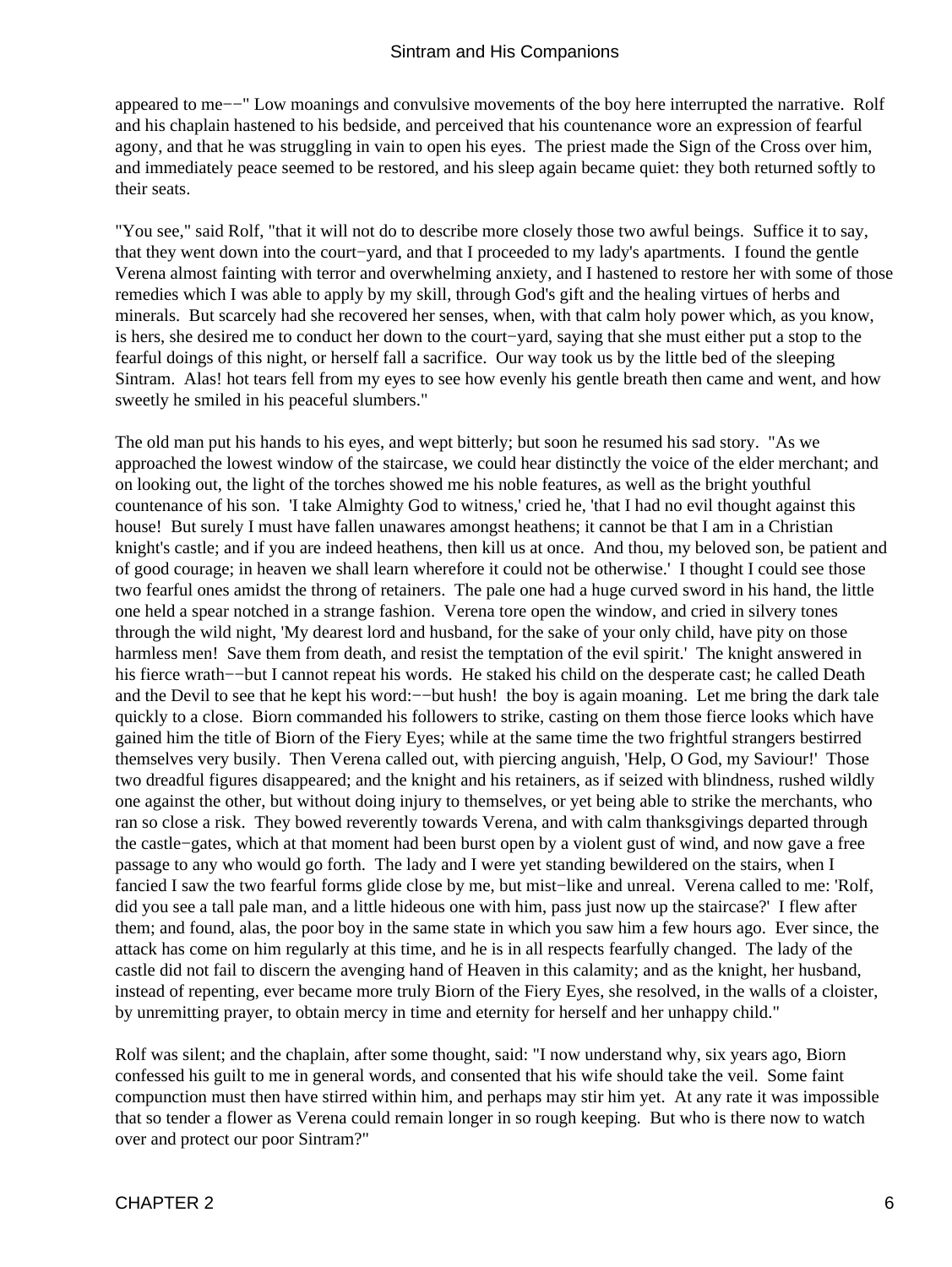<span id="page-8-0"></span>"The prayer of his mother," answered Rolf. "Reverend sir, when the first dawn of day appears, as it does now, and when the morning breeze whispers through the glancing window, they ever bring to my mind the soft beaming eyes of my lady, and I again seem to hear the sweet tones of her voice. The holy Verena is, next to God, our chief aid."

"And let us add our devout supplications to the Lord," said the chaplain; and he and Rolf knelt in silent and earnest prayer by the bed of the pale sufferer, who began to smile in his dreams.

### **CHAPTER 3**

The rays of the sun shining brightly into the room awoke Sintram, and raising himself up, he looked angrily at the chaplain, and said, "So there is a priest in the castle! And yet that accursed dream continues to torment me even in his very presence. Pretty priest he must be!"

"My child," answered the chaplain in the mildest tone, "I have prayed for thee most fervently, and I shall never cease doing so−−but God alone is Almighty."

"You speak very boldly to the son of the knight Biorn," cried Sintram. "'My child!' If those horrible dreams had not been again haunting me, you would make me laugh heartily."

"Young Lord Sintram," said the chaplain, "I am by no means surprised that you do not know me again; for in truth, neither do I know you again." And his eyes filled with tears as he spoke.

The good Rolf looked sorrowfully in the boy's face, saying, "Ah, my dear young master, you are so much better than you would make people believe. Why do you that? Your memory is so good, that you must surely recollect your kind old friend the chaplain, who used formerly to be constantly at the castle, and to bring you so many gifts−− bright pictures of saints, and beautiful songs?"

"I know all that very well," replied Sintram thoughtfully. "My sainted mother was alive in those days."

"Our gracious lady is still living, God be praised," said the good Rolf.

"But she does not live for us, poor sick creatures that we are!" cried Sintram. "And why will you not call her sainted? Surely she knows nothing about my dreams?"

"Yes, she does know of them," said the chaplain; "and she prays to God for you. But take heed, and restrain that wild, haughty temper of yours. It might, indeed, come to pass that she would know nothing about your dreams, and that would be if your soul were separated from your body; and then the holy angels also would cease to know anything of you."

Sintram fell back on his bed as if thunderstruck; and Rolf said, with a gentle sigh, "You should not speak so severely to my poor sick child, reverend sir."

The boy sat up, and with tearful eyes he turned caressingly towards the chaplain: "Let him do as he pleases, you good, tender−hearted Rolf; he knows very well what he is about. Would you reprove him if I were slipping down a snow−cleft, and he caught me up roughly by the hair of my head?"

The priest looked tenderly at him, and would have spoken his holy thoughts, when Sintram suddenly sprang off the bed and asked after his father. As soon as he heard of the knight's departure, he would not remain another hour in the castle; and put aside the fears of the chaplain and the old esquire, lest a rapid journey should injure his hardly restored health, by saying to them, "Believe me, reverend sir, and dear old Rolf, if I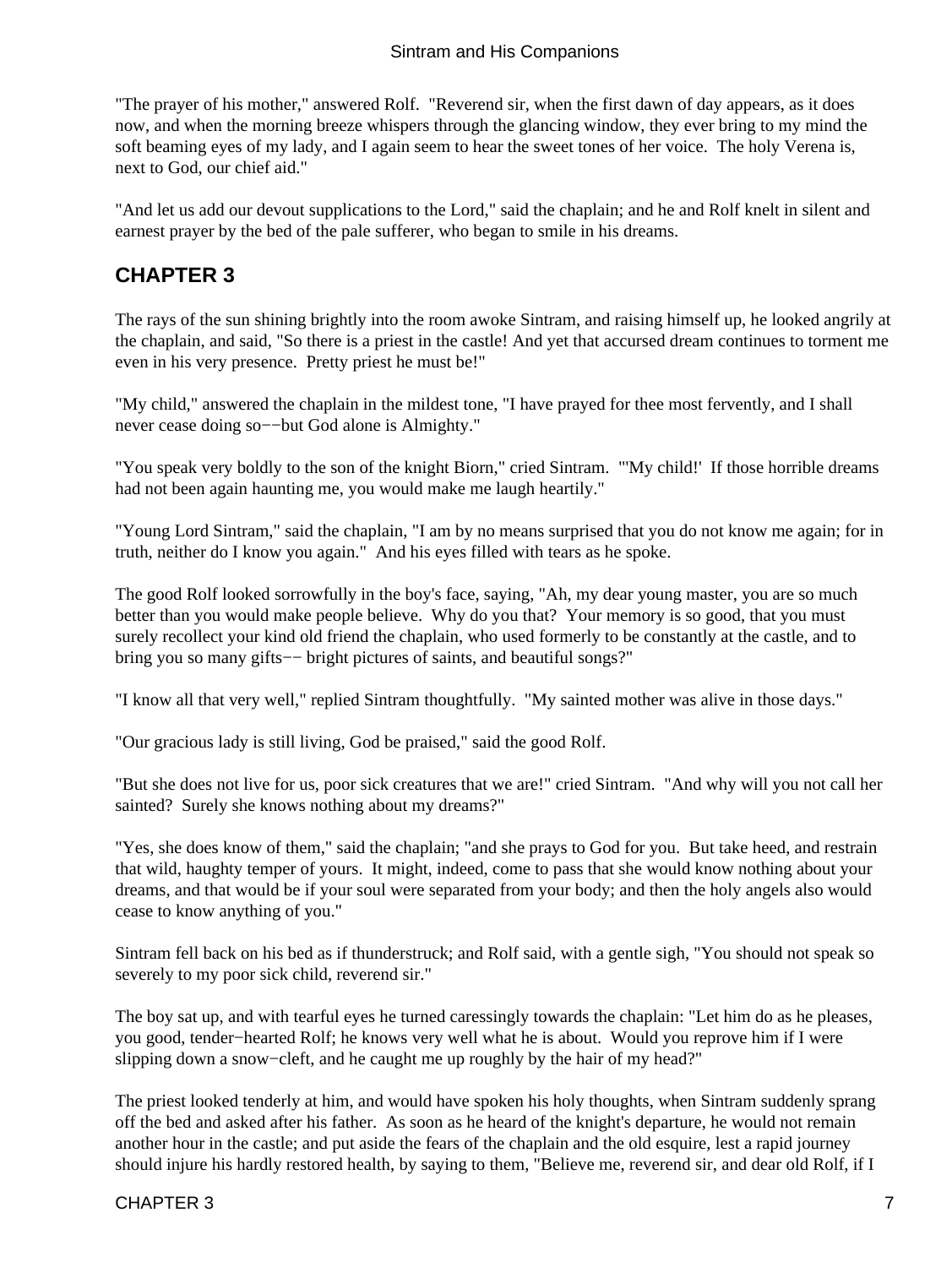were not subject to these hideous dreams, there would not be a bolder youth in the whole world; and even as it is, I am not so far behind the very best. Besides, till another year has passed, my dreams are at an end."

On his somewhat imperious sign Rolf brought out the horses. The boy threw himself boldly into the saddle, and taking a courteous leave of the chaplain, he dashed along the frozen valley that lay between the snow−clad mountains. He had not ridden far, in company with his old attendant, when he heard a strange indistinct sound proceeding from a neighbouring cleft in the rock; it was partly like the clapper of a small mill, but mingled with that were hollow groans and other tones of distress. Thither they turned their horses, and a wonderful sight showed itself to them.

A tall man, deadly pale, in a pilgrim's garb, was striving with violent though unsuccessful efforts, to work his way out of the snow and to climb up the mountain; and thereby a quantity of bones, which were hanging loosely all about his garments, rattled one against the other, and caused the mysterious sound already mentioned. Rolf, much terrified, crossed himself, while the bold Sintram called out to the stranger, "What art thou doing there? Give an account of thy solitary labours."

"I live in death," replied that other one with a fearful grin.

"Whose are those bones on thy clothes?"

"They are relics, young sir."

"Art thou a pilgrim?"

"Restless, quietless, I wander up and down."

"Thou must not perish here in the snow before my eyes."

"That I will not."

"Thou must come up and sit on my horse."

"That I will." And all at once he started up out of the snow with surprising strength and agility, and sat on the horse behind Sintram, clasping him tight in his long arms. The horse, startled by the rattling of the bones, and as if seized with madness, rushed away through the most trackless passes. The boy soon found himself alone with his strange companion; for Rolf, breathless with fear, spurred on his horse in vain, and remained far behind them. From a snowy precipice the horse slid, without falling, into a narrow gorge, somewhat indeed exhausted, yet continuing to snort and foam as before, and still unmastered by the boy. Yet his headlong course being now changed into a rough irregular trot, Sintram was able to breathe more freely, and to begin the following discourse with his unknown companion.

"Draw thy garment closer around thee, thou pale man, so the bones will not rattle, and I shall be able to curb my horse."

"It would be of no avail, boy; it would be of no avail. The bones must rattle."

"Do not clasp me so tight with thy long arms, they are so cold."

"It cannot be helped, boy; it cannot be helped. Be content. For my long cold arms are not pressing yet on thy heart."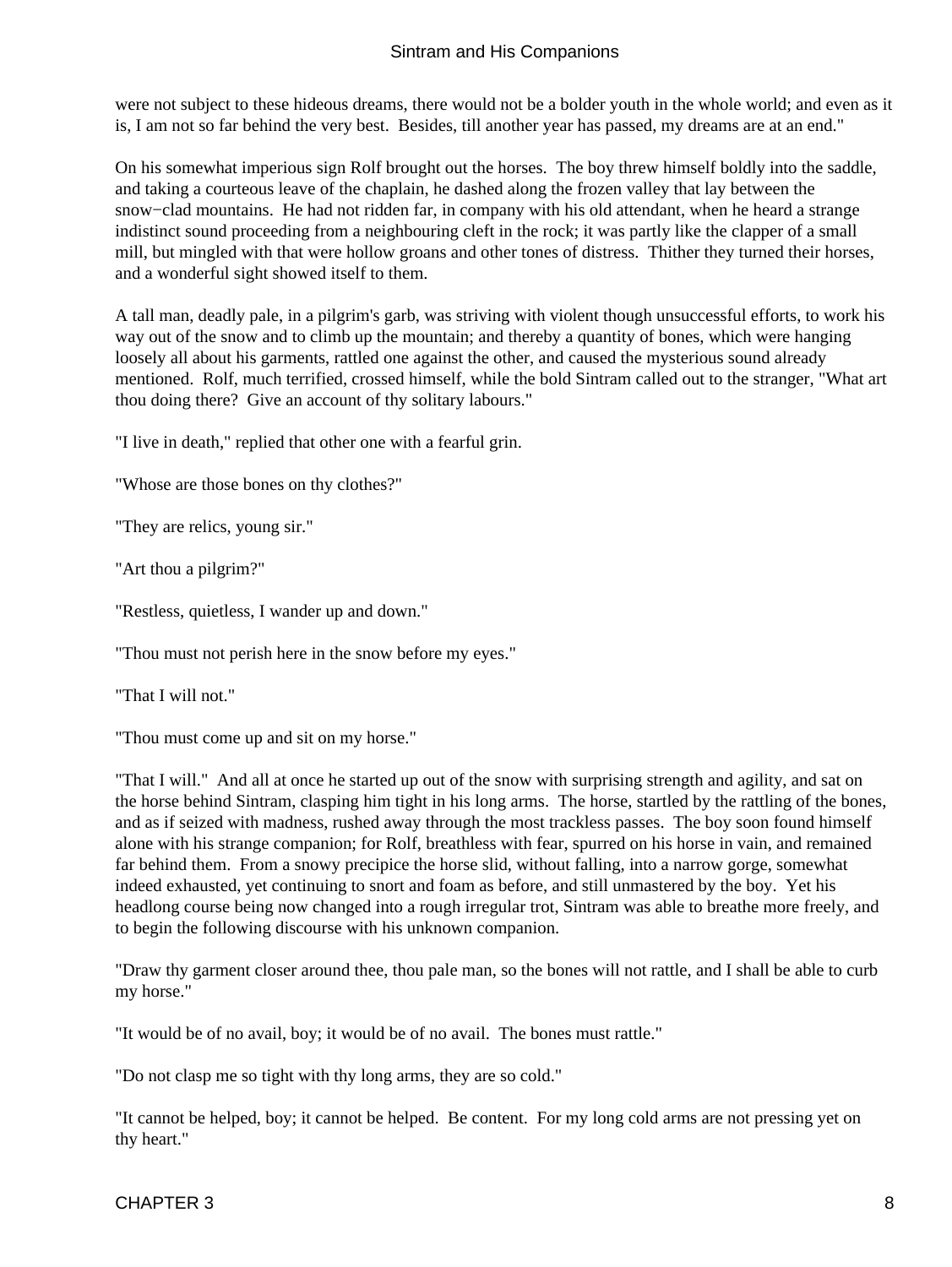"Do not breathe on me so with thy icy breath. All my strength is departing."

"I must breathe, boy; I must breathe. But do not complain. I am not blowing thee away."

The strange dialogue here came to an end; for to Sintram's surprise he found himself on an open plain, over which the sun was shining brightly, and at no great distance before him he saw his father's castle. While he was thinking whether he might invite the unearthly pilgrim to rest there, this one put an end to his doubts by throwing himself suddenly off the horse, whose wild course was checked by the shock. Raising his forefinger, he said to the boy, "I know old Biorn of the Fiery Eyes well; perhaps but too well. Commend me to him. It will not need to tell him my name; he will recognize me at the description." So saying, the ghastly stranger turned aside into a thick fir−wood, and disappeared rattling amongst the tangled branches.

Slowly and thoughtfully Sintram rode on towards his father's castle, his horse now again quiet and altogether exhausted. He scarcely knew how much he ought to relate of his wonderful journey, and he also felt oppressed with anxiety for the good Rolf, who had remained so far behind. He found himself at the castle−gate sooner than he had expected; the drawbridge was lowered, the doors were thrown open; an attendant led the youth into the great hall, where Biorn was sitting all alone at a huge table, with many flagons and glasses before him, and suits of armour ranged on either side of him. It was his daily custom, by way of company, to have the armour of his ancestors, with closed visors, placed all round the table at which he sat. The father and son began conversing as follows:

"Where is Rolf?"

"I do not know, father; he left me in the mountains."

"I will have Rolf shot if he cannot take better care than that of my only child."

"Then, father, you will have your only child shot at the same time, for without Rolf I cannot live; and if even one single dart is aimed at him, I will be there to receive it, and to shield his true and faithful heart."

"So!−−Then Rolf shall not be shot, but he shall be driven from the castle."

"In that case, father, you will see me go away also; and I will give myself up to serve him in forests, in mountains, in caves."

"So'−−Well, then, Rolf must remain here."

"That is just what I think, father."

"Were you riding quite alone?"

"No, father; but with a strange pilgrim. He said that he knew you very well−−perhaps too well." And thereupon Sintram began to relate and to describe all that had passed with the pale man.

"I know him also very well," said Biorn. "He is half crazed and half wise, as we sometimes are astonished at seeing that people can be. But do thou, my boy, go to rest after thy wild journey. I give you my word that Rolf shall be kindly received if he arrive here; and that if he do not come soon, he shall be sought for in the mountains."

"I trust to your word, father," said Sintram, half humble, half proud; and he did after the command of the grim lord of the castle.

#### CHAPTER 3 and 2008 and 2008 and 2008 and 2008 and 2008 and 2008 and 2008 and 2008 and 2008 and 2008 and 2008 a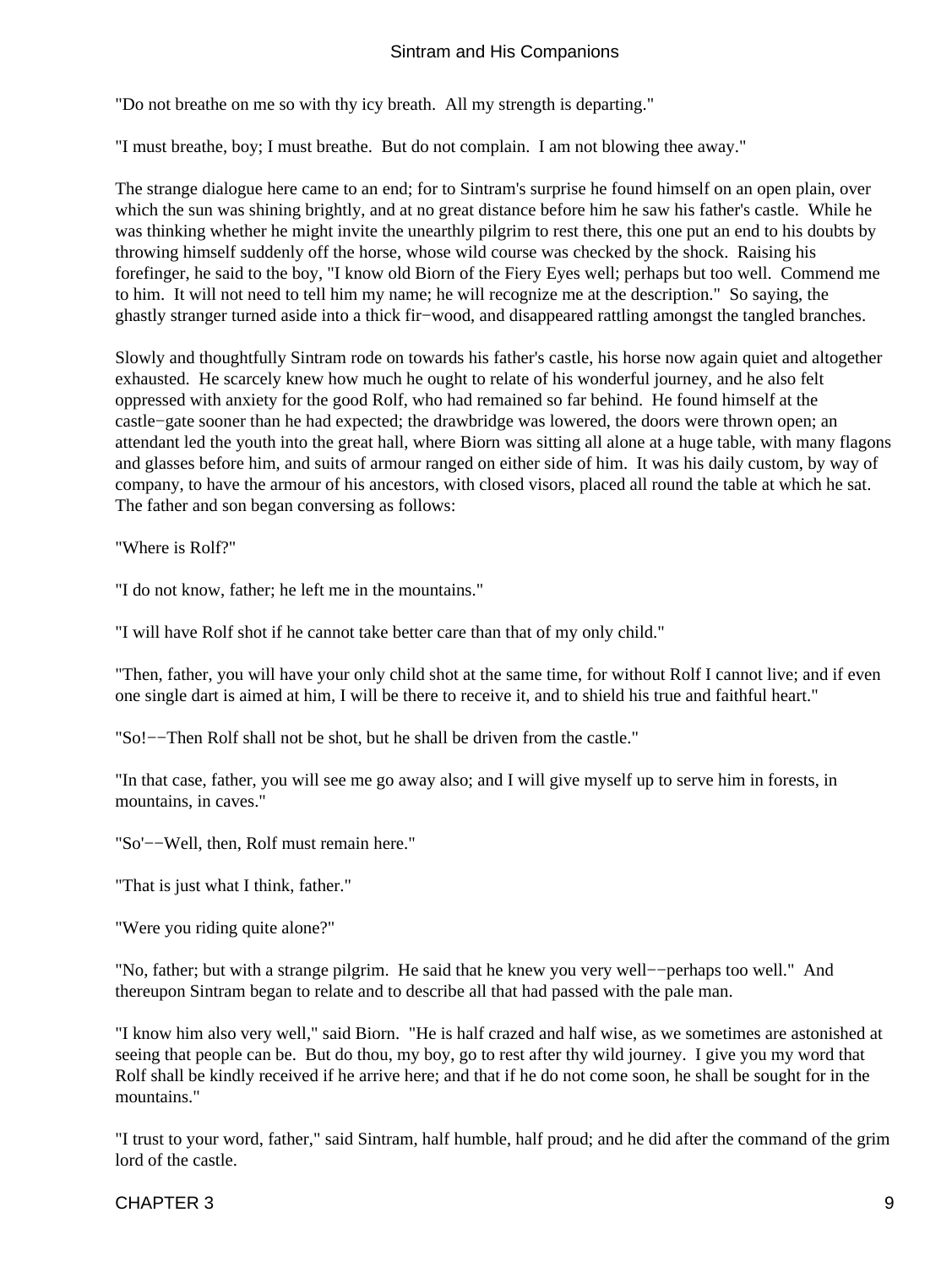### <span id="page-11-0"></span>**CHAPTER 4**

Towards evening Sintram awoke. He saw the good Rolf sitting at his bedside, and looked up in the old man's kind face with a smile of unusually innocent brightness. But soon again his dark brows were knit, and he asked, "How did my father receive you, Rolf? Did he say a harsh word to you?"

"No, my dear young lord, he did not; indeed he did not speak to me at all. At first he looked very wrathful; but he checked himself, and ordered a servant to bring me food and wine to refresh me, and afterwards to take me to your room."

"He might have kept his word better. But he is my father, and I must not judge him too hardly. I will now go down to the evening meal." So saying, he sprang up and threw on his furred mantle.

But Rolf stopped him, and said, entreatingly: "My dear young master, you would do better to take your meal to−day alone here in your own apartment; for there is a guest with your father, in whose company I should be very sorry to see you. If you will remain here, I will entertain you with pleasant tales and songs."

"There is nothing in the world which I should like better, dear Rolf," answered Sintram; "but it does not befit me to shun any man. Tell me, whom should I find with my father?"

"Alas!" said the old man, "you have already found him in the mountain. Formerly, when I used to ride about the country with Biorn, we often met with him, but I was forbidden to tell you anything about him; and this is the first time that he has ever come to the castle."

"The crazy pilgrim!" replied Sintram; and he stood awhile in deep thought, as if considering the matter. At last, rousing himself, he said, "Dear old friend, I would most willingly stay here this evening all alone with you and your stories and songs, and all the pilgrims in the world should not entice me from this quiet room. But one thing must be considered. I feel a kind of dread of that pale, tall man; and by such fears no knight's son can ever suffer himself to be overcome. So be not angry, dear Rolf, if I determine to go and look that strange palmer in the face." And he shut the door of the chamber behind him, and with firm and echoing steps proceeded to the hall.

The pilgrim and the knight were sitting opposite to each other at the great table, on which many lights were burning; and it was fearful, amongst all the lifeless armour, to see those two tall grim men move, and eat, and drink.

As the pilgrim looked up on the boy's entrance, Biorn said: "You know him already: he is my only child, and fellow−traveller this morning."

The palmer fixed an earnest look on Sintram, and answered, shaking his head, "I know not what you mean."

Then the boy burst forth, impatiently, "It must be confessed that you deal very unfairly by us! You say that you know my father but too much, and now it seems that you know me altogether too little. Look me in the face: who allowed you to ride on his horse, and in return had his good steed driven almost wild? Speak, if you can!"

Biorn smiled, shaking his head, but well pleased, as was his wont, with his son's wild behaviour; while the pilgrim shuddered as if terrified and overcome by some fearful irresistible power. At length, with a trembling voice, he said these words: "Yes, yes, my dear young lord, you are surely quite right; you are perfectly right in everything which you may please to assert."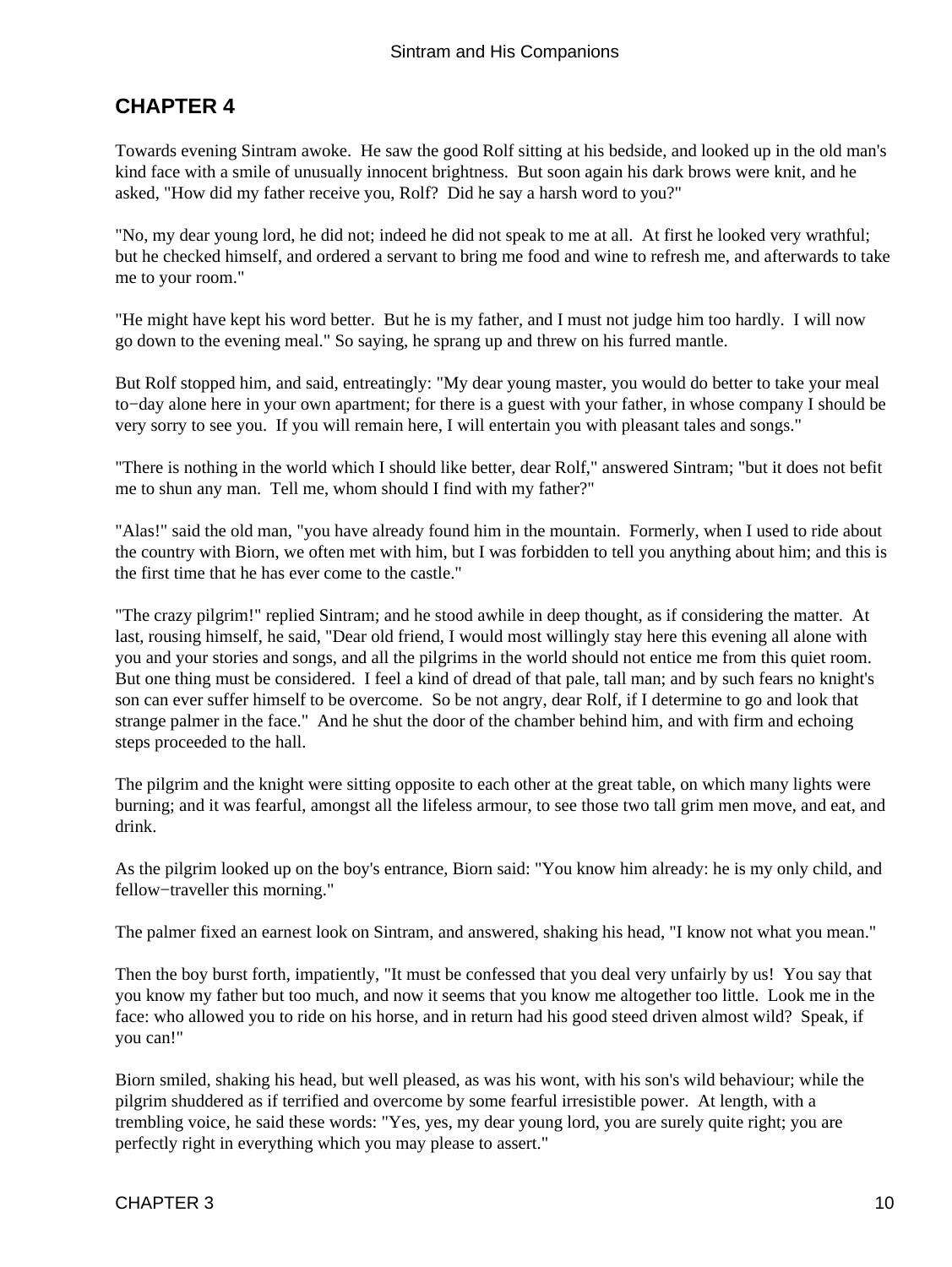<span id="page-12-0"></span>Then the lord of the castle laughed aloud, and said: "Why, thou strange pilgrim, what is become of all thy wonderfully fine speeches and warnings now? Has the boy all at once struck thee dumb and powerless? Beware, thou prophet−messenger, beware!"

But the palmer cast a fearful look on Biorn, which seemed to quench the light of his fiery eyes, and said solemnly, in a thundering voice, "Between me and thee, old man, the case stands quite otherwise. We have nothing to reproach each other with. And now suffer me to sing a song to you on the lute." He stretched out his hand, and took down from the wall a forgotten and half−strung lute, which was hanging there; and, with surprising skill and rapidity, having put it in a state fit for use, he struck some chords, and raised this song to the low melancholy tones of the instrument:

"The flow'ret was mine own, mine own,

But I have lost its fragrance rare,

And knightly name and freedom fair,

Through sin, through sin alone.

The flow'ret was thine own, thine own,

Why cast away what thou didst win?

Thou knight no more, but slave of sin,

Thou'rt fearfully alone!"

"Have a care!" shouted he at the close in a pealing voice, as he pulled the strings so mightily that they all broke with a clanging wail, and a cloud of dust rose from the old lute, which spread round him like a mist.

Sintram had been watching him narrowly whilst he was singing, and more and more did he feel convinced that it was impossible that this man and his fellow−traveller of the morning could be one and the same. Nay, the doubt rose to certainty, when the stranger again looked round at him with the same timid, anxious air, and with many excuses and low reverences hung the lute in its old place, and then ran out of the hall as if bewildered with terror, in strange contrast with the proud and stately bearing which he had shown to Biorn.

The eyes of the boy were now directed to his father, and he saw that he had sunk back senseless in his seat, as if struck by a blow. Sintram's cries called Rolf and other attendants into the hall; and only by great labour did their united efforts awake the lord of the castle. His looks were still wild and disordered; but he allowed himself to be taken to rest, quiet and yielding.

### **CHAPTER 5**

An illness followed this sudden attack; and during the course of it the stout old knight, in the midst of his delirious ravings, did not cease to affirm confidently that he must and should recover. He laughed proudly when his fever−fits came on, and rebuked them for daring to attack him so needlessly. Then he murmured to himself, "That was not the right one yet; there must still be another one out in the cold mountains."

Always at such words Sintram involuntarily shuddered; they seemed to strengthen his notion that he who had ridden with him, and he who had sat at table in the castle, were two quite distinct persons; and he knew not why, but this thought was inexpressibly awful to him. Biorn recovered, and appeared to have entirely

#### $CHAPTER 5$  11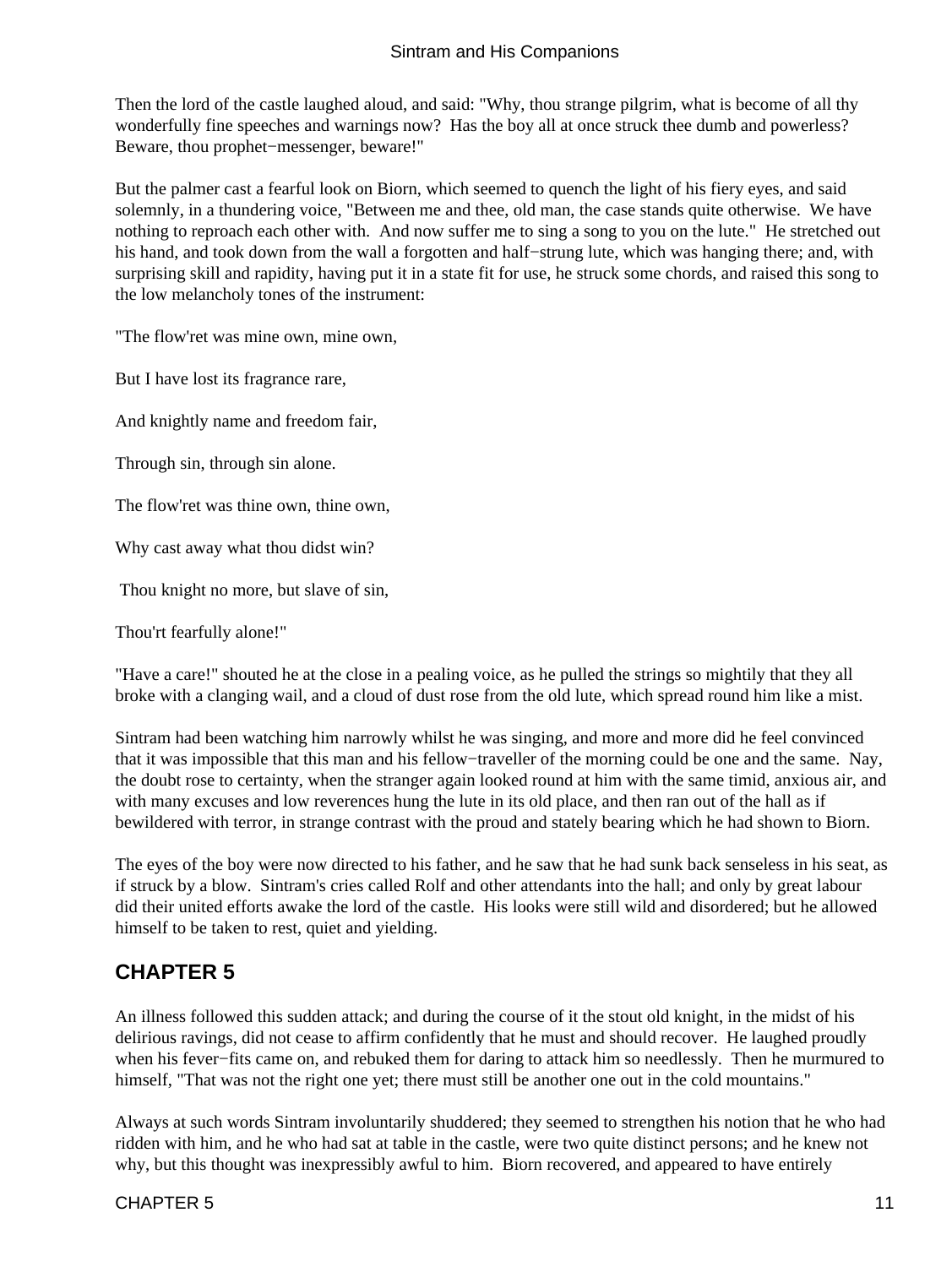forgotten his adventure with the palmer. He hunted in the mountains; he carried on his usual wild warfare with his neighbours; and Sintram, as he grew up, became his almost constant companion; whereby each year a fearful strength of body and spirit was unfolded in the youth. Every one trembled at the sight of his sharp pallid features, his dark rolling eyes, his tall, muscular, and somewhat lean form; and yet no one hated him−−not even those whom he distressed or injured in his wildest humours. This might arise in part out of regard to old Rolf, who seldom left him for long, and who always held a softening influence over him; but also many of those who had known the Lady Verena while she still lived in the world affirmed that a faint reflection of her heavenly expression floated over the very unlike features of her son, and that by this their hearts were won.

Once, just at the beginning of spring, Biorn and his son were hunting in the neighbourhood of the sea−coast, over a tract of country which did not belong to them; drawn thither less by the love of sport than by the wish of bidding defiance to a chieftain whom they detested, and thus exciting a feud. At that season of the year, when his winter dreams had just passed off, Sintram was always unusually fierce and disposed for warlike adventures. And this day he was enraged at the chieftain for not coming in arms from his castle to hinder their hunting; and he cursed, in the wildest words, his tame patience and love of peace. Just then one of his wild young companions rushed towards him, shouting joyfully: "Be content my dear young lord! I will wager that all is coming about as we and you wish; for as I was pursuing a wounded deer down to the sea−shore, I saw a sail and a vessel filled with armed men making for the shore. Doubtless your enemy purposes to fall upon you from the coast."

Joyfully and secretly Sintram called all his followers together, being resolved this time to take the combat on himself alone, and then to rejoin his father, and astonish him with the sight of captured foes and other tokens of victory.

The hunters, thoroughly acquainted with every cliff and rock on the coast, hid themselves round the landing−place; and soon the strange vessel hove nearer with swelling sails, till at length it came to anchor, and its crew began to disembark in unsuspicious security. At the head of them appeared a knight of high degree, in blue steel armour richly inlaid with gold. His head was bare, for he carried his costly golden helmet hanging on his left arm. He looked royally around him; and his countenance, which dark brown locks shaded, was pleasant to behold; and a well−trimmed moustache fringed his mouth, from which, as he smiled, gleamed forth two rows of pearl−white teeth.

A feeling came across Sintram that he must already have seen this knight somewhere; and he stood motionless for a few moments. But suddenly he raised his hand, to make the agreed signal of attack. In vain did the good Rolf, who had just succeeded in getting up to him, whisper in his ear that these could not be the foes whom he had taken them for, but that they were unknown, and certainly high and noble strangers.

"Let them be who they may," replied the wild youth, "they have enticed me here to wait, and they shall pay the penalty of thus fooling me. Say not another word, if you value your life." And immediately he gave the signal, a thick shower of javelins followed from all sides, and the Norwegian warriors rushed forth with flashing swords. They found their foes as brave, or somewhat braver, than they could have desired. More fell on the side of those who made than of those who received the assault; and the strangers appeared to understand surprisingly the Norwegian manner of fighting. The knight in steel armour had not in his haste put on his helmet; but it seemed as if he in no wise needed such protection, for his good sword afforded him sufficient defence even against the spears and darts which were incessantly hurled at him, as with rapid skill he received them on the shining blade, and dashed them far away, shivered into fragments.

Sintram could not at the first onset penetrate to where this shining hero was standing, as all his followers, eager after such a noble prey, thronged closely round him; but now the way was cleared enough for him to spring towards the brave stranger, shouting a war–cry, and brandishing his sword above his head.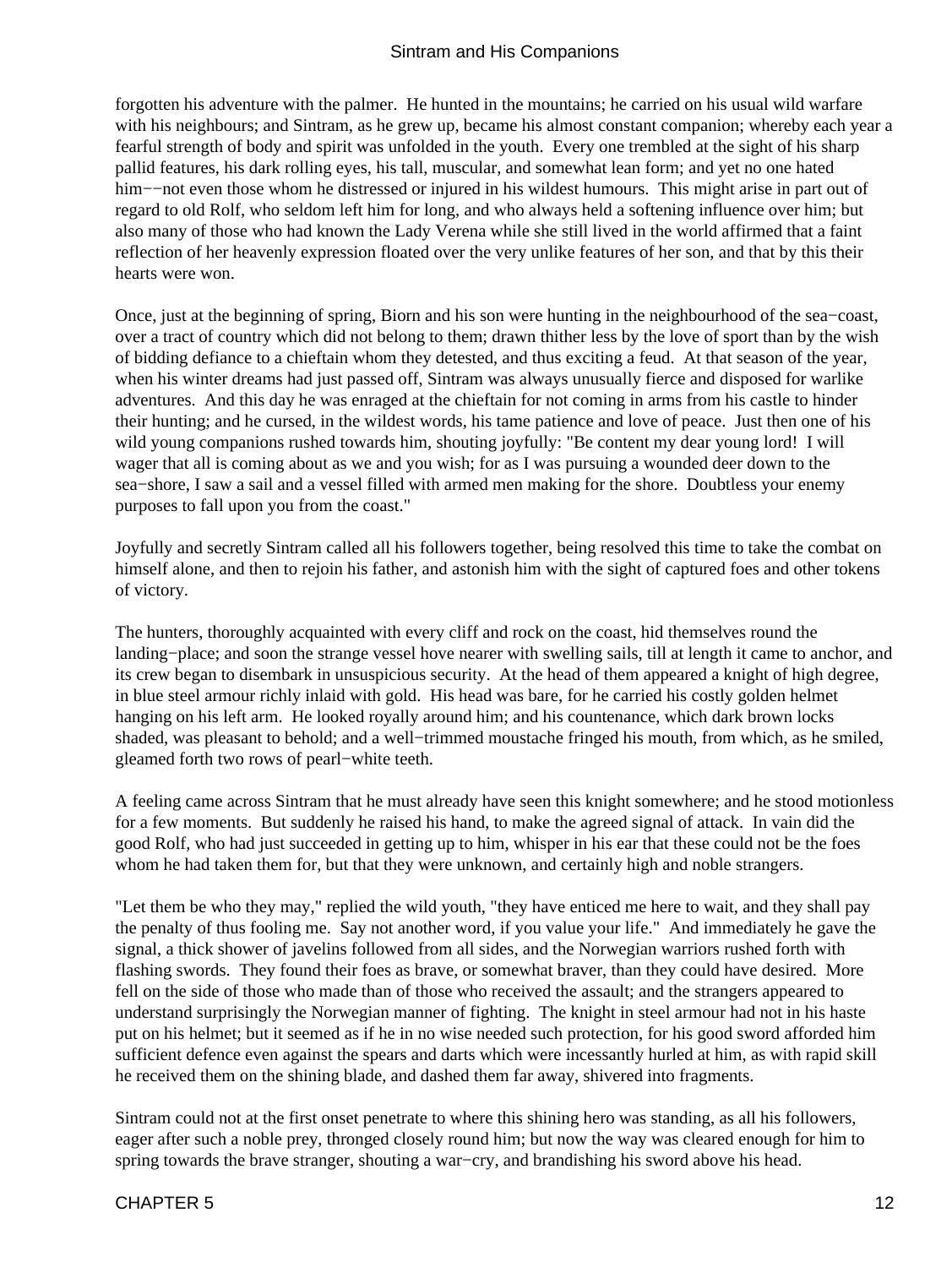<span id="page-14-0"></span>"Gabrielle!" cried the knight, as he dexterously parried the heavy blow which was descending, and with one powerful sword−thrust he laid the youth prostrate on the ground; then placing his knee on Sintram's breast, he drew forth a flashing dagger, and held it before his eyes as he lay astonished. All at once the men−at−arms stood round like walls. Sintram felt that no hope remained for him. He determined to die as it became a bold warrior; and without giving one sign of emotion, he looked on the fatal weapon with a steady gaze.

As he lay with his eyes cast upwards, he fancied that there appeared suddenly from heaven a wondrously beautiful female form in a bright attire of blue and gold. "Our ancestors told truly of the Valkyrias," murmured he. "Strike, then, thou unknown conqueror."

But with this the knight did not comply, neither was it a Valkyria who had so suddenly appeared, but the beautiful wife of the stranger, who, having advanced to the high edge of the vessel, had thus met the upraised look of Sintram.

"Folko," cried she, in the softest tone, "thou knight without reproach! I know that thou sparest the vanquished."

The knight sprang up, and with courtly grace stretched out his hand to the conquered youth, saying, "Thank the noble lady of Montfaucon for your life and liberty. But if you are so totally devoid of all goodness as to wish to resume the combat, here am I; let it be yours to begin."

Sintram sank, deeply ashamed, on his knees, and wept; for he had often heard speak of the high renown of the French knight Folko of Montfaucon, who was related to his father's house, and of the grace and beauty of his gentle lady Gabrielle.

### **CHAPTER 6**

The Lord of Montfaucon looked with astonishment at his strange foe; and as he gazed on him more and more, recollections arose in his mind of that northern race from whom he was descended, and with whom he had always maintained friendly relations. A golden bear's claw, with which Sintram's cloak was fastened, at length made all clear to him.

"Have you not," said he, "a valiant and far−famed kinsman, called the Sea−king Arinbiorn, who carries on his helmet golden vulture−wings? And is not your father the knight Biorn? For surely the bear's claw on your mantle must be the cognisance of your house."

Sintram assented to all this, in deep and humble shame.

The Knight of Montfaucon raised him from the ground, and said gravely, yet gently, "We are, then, of kin the one to the other; but I could never have believed that any one of our noble house would attack a peaceful man without provocation, and that, too, without giving warning."

"Slay me at once," answered Sintram, "if indeed I am worthy to die by so noble hands. I can no longer endure the light of day."

"Because you have been overcome?" asked Montfaucon. Sintram shook his head.

"Or is it, rather, because you have committed an unknightly action?"

The glow of shame that overspread the youth's countenance said yes to this.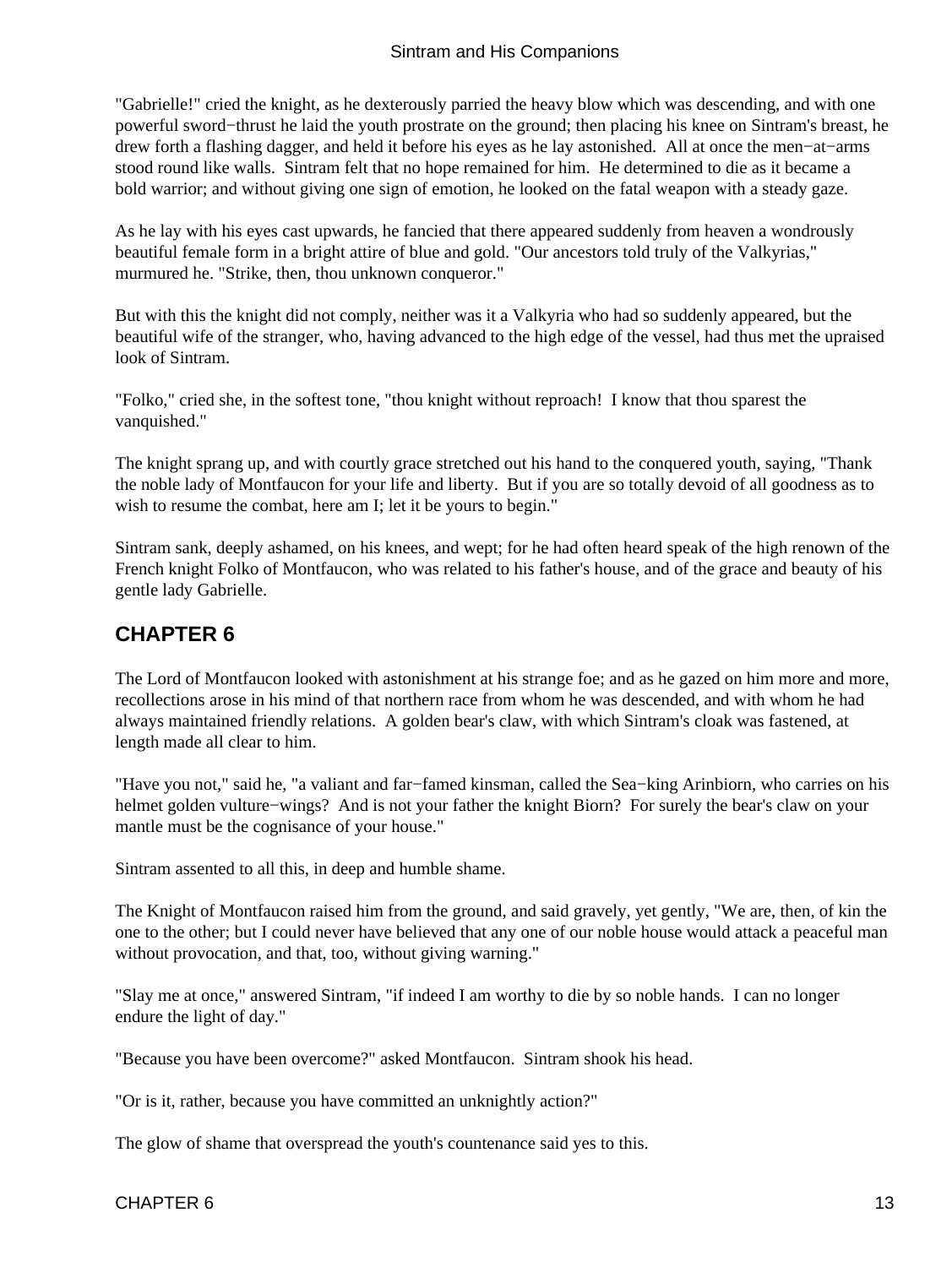"But you should not on that account wish to die," continued Montfaucon. "You should rather wish to live, that you may prove your repentance, and make your name illustrious by many noble deeds; for you are endowed with a bold spirit and with strength of limb, and also with the eagle−glance of a chieftain. I should have made you a knight this very hour, if you had borne yourself as bravely in a good cause as you have just now in a bad. See to it, that I may do it soon. You may yet become a vessel of high honour."

A joyous sound of shawms and silver rebecks interrupted his discourse. The lady Gabrielle, bright as the morning, had now come down from the ship, surrounded by her maidens; and, instructed in a few words by Folko who was his late foe, she took the combat as some mere trial of arms, saying, "You must not be cast down, noble youth, because my wedded lord has won the prize; for be it known to you, that in the whole world there is but one knight who can boast of not having been overcome by the Baron of Montfaucon. And who can say," continued she, sportively, "whether even that would have happened, had he not set himself to win back the magic ring from me, his lady−love, destined to him, as well by the choice of my own heart as by the will of Heaven!"

Folko, smiling, bent his head over the snow−white hand of his lady; and then bade the youth conduct them to his father's castle.

Rolf took upon himself to see to the disembarking of the horses and valuables of the strangers, filled with joy at the thought that an angel in woman's form had appeared to soften his beloved young master, and perhaps even to free him from that early curse.

Sintram sent messengers in all directions to seek for his father, and to announce to him the arrival of his noble guests. They therefore found the old knight in his castle, with everything prepared for their reception. Gabrielle could not enter the vast dark−looking building without a slight shudder, which was increased when she saw the rolling fiery eyes of its lord; even the pale, dark−haired Sintram seemed to her very fearful; and she sighed to herself, "Oh! what an awful abode have you brought me to visit, my knight! Would that we were once again in my sunny Gascony, or in your knightly Normandy!"

But the grave yet courteous reception, the deep respect paid to her grace and beauty, and to the high fame of Folko, helped to re−assure her; and soon her bird−like pleasure in novelties was awakened through the strange significant appearance of this new world. And besides, it could only be for a passing moment that any womanly fears found a place in her breast when her lord was near at hand, for well did she know what effectual protection that brave Baron was ever ready to afford to all those who were dear to him, or committed to his charge.

Soon afterwards Rolf passed through the great hall in which Biorn and his guests were seated, conducting their attendants, who had charge of the baggage, to their rooms. Gabrielle caught sight of her favourite lute, and desired a page to bring it to her, that she might see if the precious instrument had been injured by the sea−voyage. As she bent over it with earnest attention, and her taper fingers ran up and down the strings, a smile, like the dawn of spring, passed over the dark countenances of Biorn and his son; and both said, with an involuntary sigh, "Ah! if you would but play on that lute, and sing to it! It would be but too beautiful!" The lady looked up at them, well pleased, and smiling her assent, she began this song:−−

"Songs and flowers are returning,

And radiant skies of May,

Earth her choicest gifts is yielding,

But one is past away.

 $CHAPTER 6$  and  $14$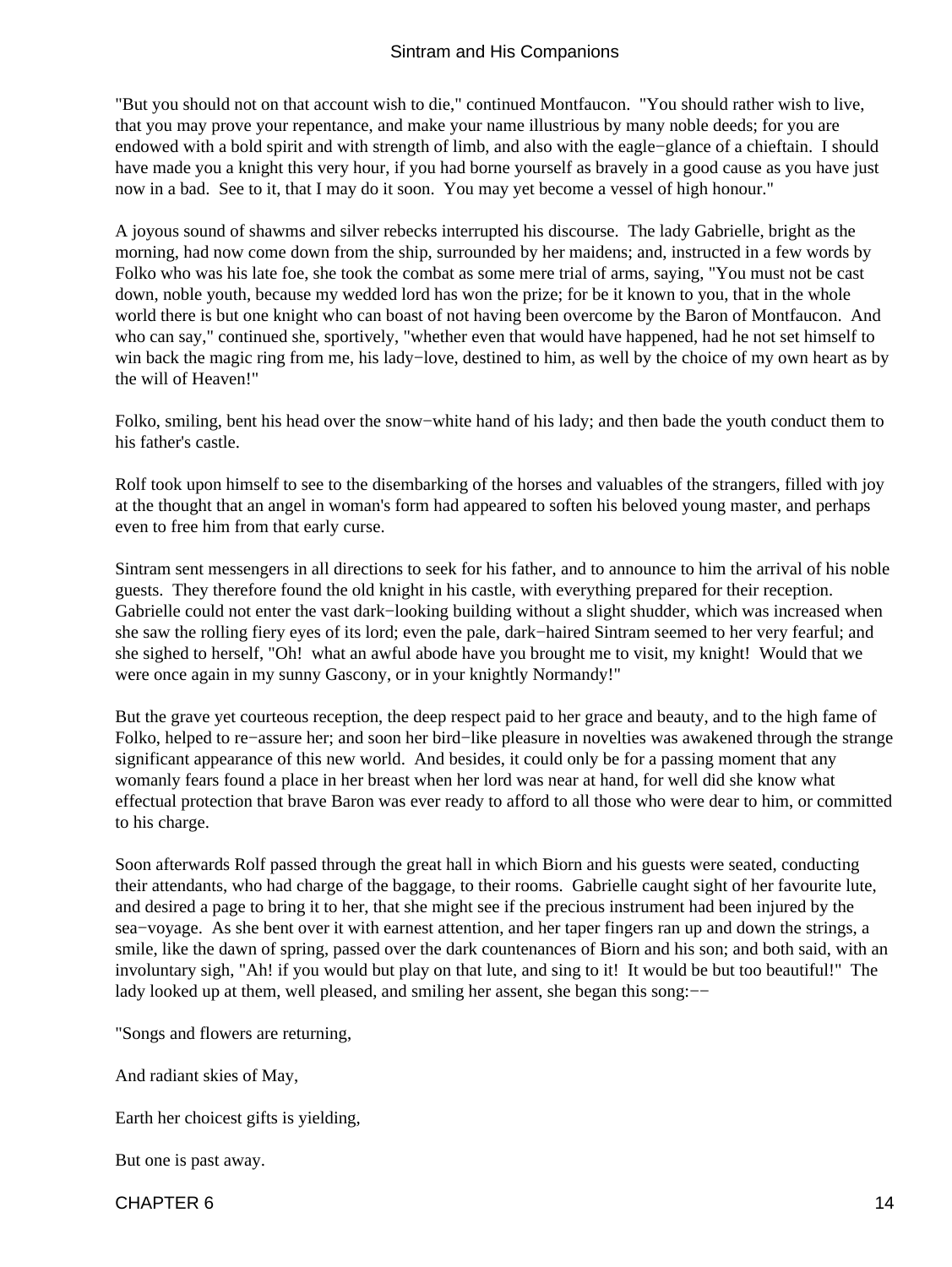The spring that clothes with tend'rest green

Each grove and sunny plain,

Shines not for my forsaken heart,

Brings not my joys again.

Warble not so, thou nightingale,

Upon thy blooming spray,

Thy sweetness now will burst my heart,

I cannot bear thy lay.

For flowers and birds are come again,

And breezes mild of May,

But treasured hopes and golden hours

Are lost to me for aye!"

The two Norwegians sat plunged in melancholy thought; but especially Sintram's eyes began to brighten with a milder expression, his cheeks glowed, every feature softened, till those who looked at him could have fancied they saw a glorified spirit. The good Rolf, who had stood listening to the song, rejoiced thereat from his heart, and devoutly raised his hands in pious gratitude to heaven. But Gabrielle's astonishment suffered her not to take her eyes from Sintram. At last she said to him, "I should much like to know what has so struck you in that little song. It is merely a simple lay of the spring, full of the images which that sweet season never fails to call up in the minds of my countrymen."

"But is your home really so lovely, so wondrously rich in song?" cried the enraptured Sintram. "Then I am no longer surprised at your heavenly beauty, at the power which you exercise over my hard, wayward heart! For a paradise of song must surely send such angelic messengers through the ruder parts of the world." And so saying, he fell on his knees before the lady in an attitude of deep humility. Folko looked on all the while with an approving smile, whilst Gabrielle, in much embarrassment, seemed hardly to know how to treat the half−wild, half−tamed young stranger. After some hesitation, however, she held out her fair hand to him, and said as she gently raised him: "Surely one who listens with such delight to music must himself know how to awaken its strains. Take my lute, and let us hear a graceful inspired song."

But Sintram drew back, and would not take the instrument; and he said, "Heaven forbid that my rough untutored hand should touch those delicate strings! For even were I to begin with some soft strains, yet before long the wild spirit which dwells in me would break out, and there would be an end of the form and sound of the beautiful instrument. No, no; suffer me rather to fetch my own huge harp, strung with bears' sinews set in brass, for in truth I do feel myself inspired to play and sing."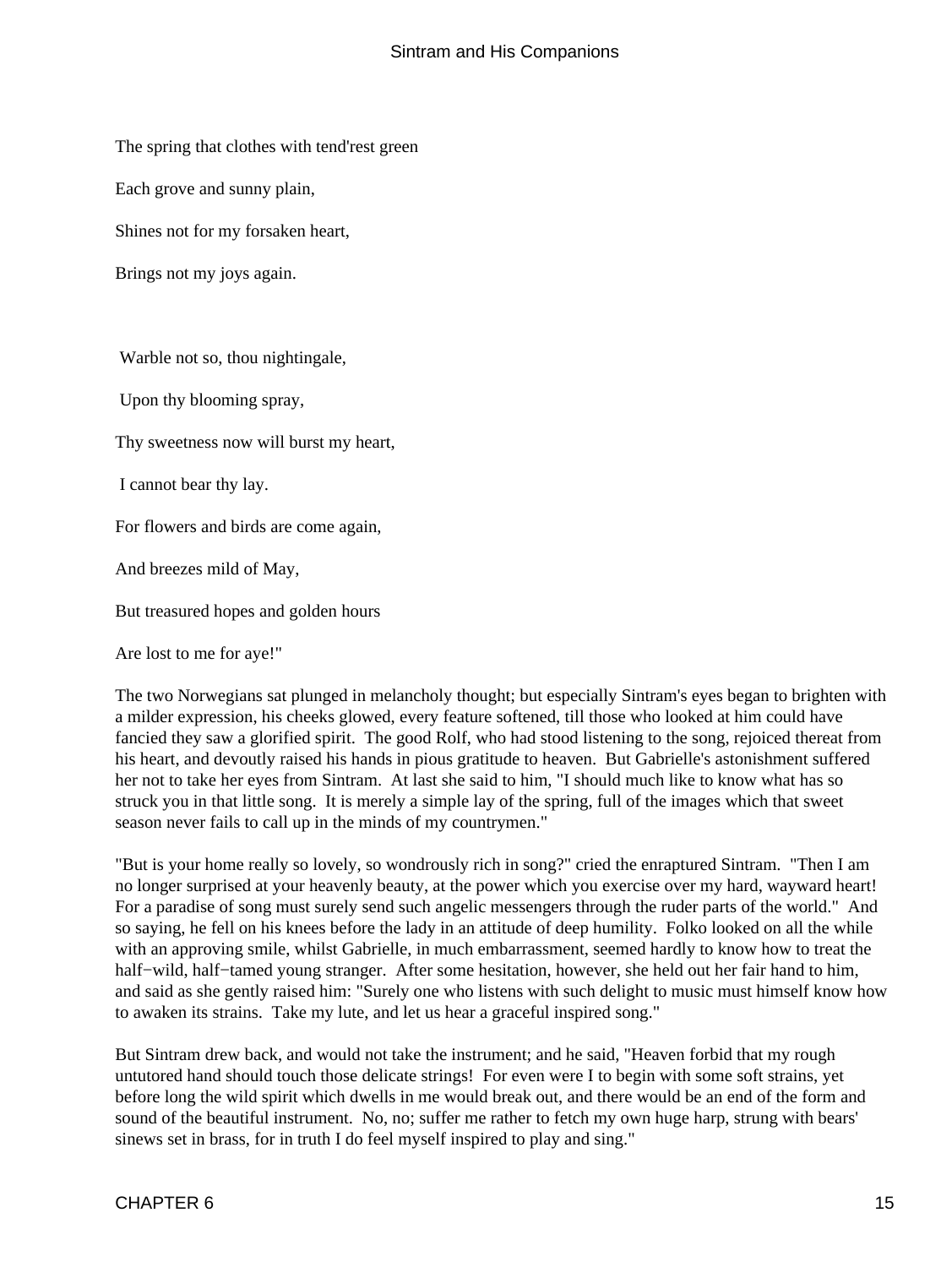Gabrielle murmured a half−frightened assent; and Sintram having quickly brought his harp, began to strike it loudly, and to sing these words with a voice no less powerful:

"Sir knight, sir knight, oh! whither away With thy snow−white sail on the foaming spray?" Sing heigh, sing ho, for that land of flowers! "Too long have I trod upon ice and snow; I seek the bowers where roses blow." Sing heigh, sing ho, for that land of flowers! He steer'd on his course by night and day Till he cast his anchor in Naples Bay. Sing heigh, sing ho, for that land of flowers! There wander'd a lady upon the strand, Her fair hair bound with a golden band. Sing heigh, sing ho, for that land of flowers! "Hail to thee! hail to thee! lady bright, Mine own shalt thou be ere morning light." Sing heigh, sing ho, for that land of flowers ' "Not so, sir knight," the lady replied, "For you speak to the margrave's chosen bride." Sing heigh, sing ho, for that land of flowers! "Your lover may come with his shield and spear, And the victor shall win thee, lady dear!" Sing heigh, sing ho, for that land of flowers! "Nay, seek for another bride, I pray; Most fair are the maidens of Naples Bay." Sing heigh, sing ho, for that land of flowers!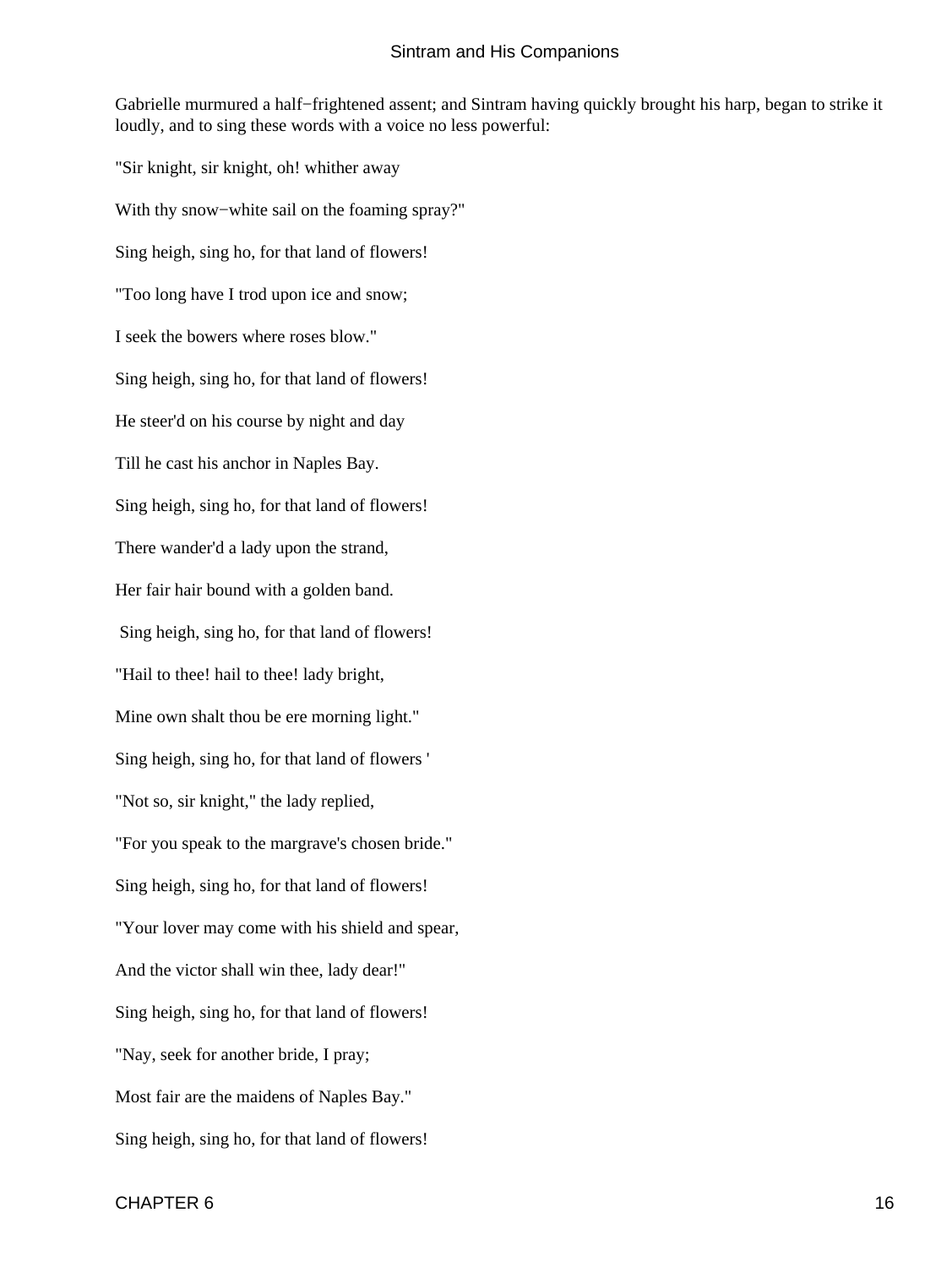<span id="page-18-0"></span>"No, lady; for thee my heart doth burn, And the world cannot now my purpose turn." Sing heigh, sing ho, for that land of flowers! Then came the young margrave, bold and brave; But low was he laid in a grassy grave. Sing heigh, sing ho, for that land of flowers! And then the fierce Northman joyously cried, "Now shall I possess lands, castle, and bride!" Sing heigh, sing ho, for that land of flowers!

Sintram's song was ended, but his eyes glared wildly, and the vibrations of the harp−strings still resounded in a marvellous manner. Biorn's attitude was again erect; he stroked his long beard and rattled his sword, as if in great delight at what he had just heard. Much shuddered Gabrielle before the wild song and these strange forms, but only till she cast a glance on the Lord of Montfaucon, sat there smiling in all his hero strength, unmoved, the rough uproar passed by him like an autumnal storm.

### **CHAPTER 7**

Some weeks after this, in the twilight of evening, Sintram, very disturbed, came down to the castle−garden. Although the presence of Gabrielle never failed to soothe and calm him, yet if she left the apartment for even a few instants, the fearful wildness of his spirit seemed to return with renewed strength. So even now, after having long and kindly read legends of the olden times to his father Biorn, she had retired to her chamber. The tones of her lute could be distinctly heard in the garden below; but the sounds only drove the bewildered youth more impetuously through the shades of the ancient elms. Stooping suddenly to avoid some overhanging branches, he unexpectedly came upon something against which he had almost struck, and which, at first sight, he took for a small bear standing on its hind legs, with a long and strangely crooked horn on its head. He drew back in surprise and fear. It addressed him in a grating man's voice: "Well, my brave young knight, whence come you? whither go you? wherefore so terrified?" And then first he saw that he had before him a little old man so wrapped up in a rough garment of fur, that scarcely one of his features was visible, and wearing in his cap a strange−looking long feather.

"But whence come YOU and whither go YOU?" returned the angry Sintram. "For of you such questions should be asked. What have you to do in our domains, you hideous little being?"

"Well, well," sneered the other one, "I am thinking that I am quite big enough as I am−−one cannot always be a giant. And as to the rest, why should you find fault that I go here hunting for snails? Surely snails do not belong to the game which your high mightinesses consider that you alone have a right to follow! Now, on the other hand, I know how to prepare from them an excellent high−flavoured drink; and I have taken enough for to−day: marvellous fat little beasts, with wise faces like a man's, and long twisted horns on their heads. Would you like to see them? Look here!"

And then he began to unfasten and fumble about his fur garment; but Sintram, filled with disgust and horror, said, "Psha! I detest such animals! Be quiet, and tell me at once who and what you yourself are."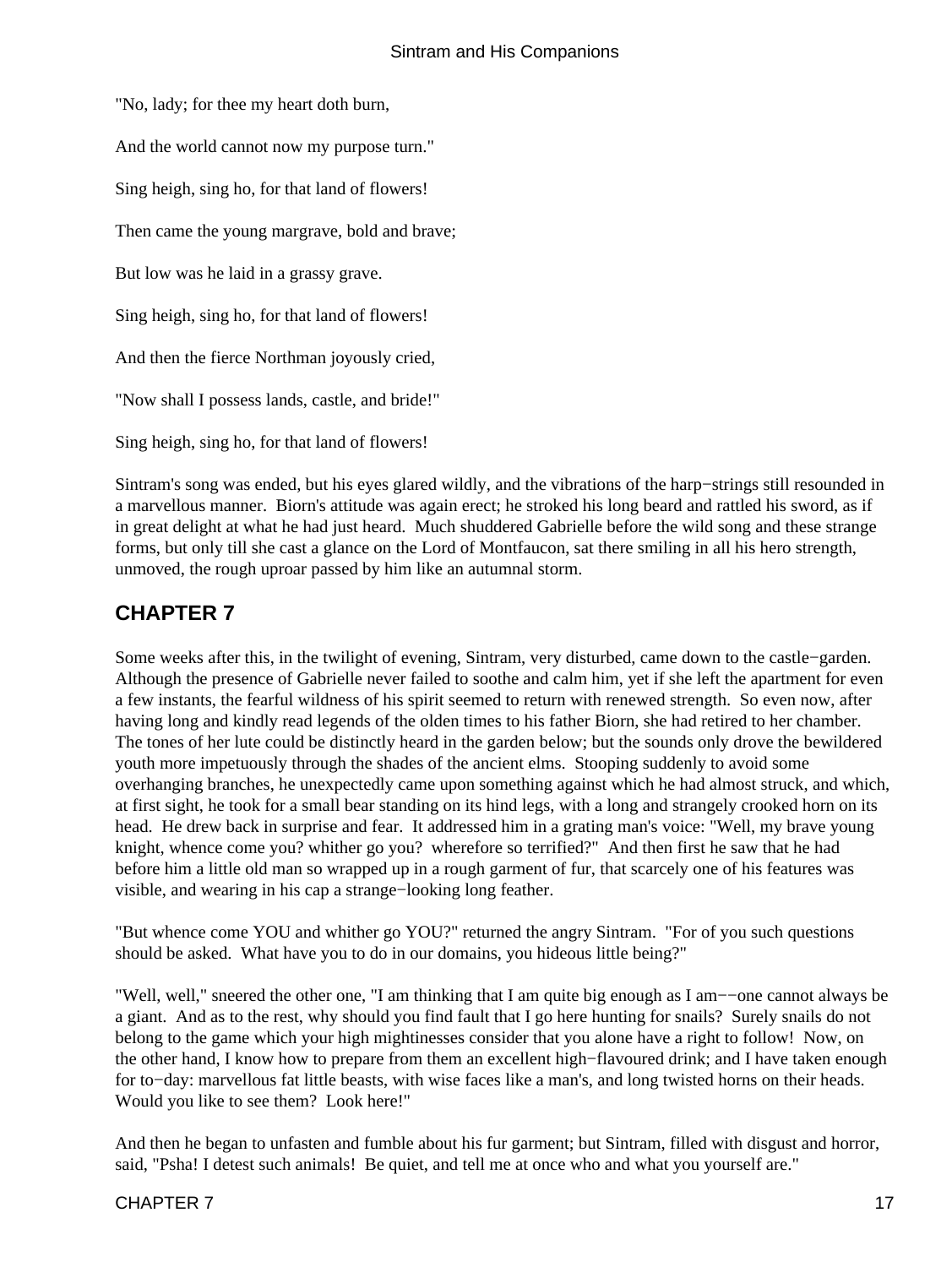"Are you so bent upon knowing my name?" replied the little man. "Let it content you that I am master of all secret knowledge, and well versed in the most intricate depths of ancient history. Ah! my young sir, if you would only hear them! But you are afraid of me."

"Afraid of you!" cried Sintram, with a wild laugh.

"Many a better man than you has been so before now," muttered the little Master; "but they did not like being told of it any more than you do."

"To prove that you are mistaken," said Sintram, "I will remain here with you till the moon stands high in the heavens. But you must tell me one of your stories the while."

The little man, much pleased, nodded his head; and as they paced together up and down a retired elm−walk, he began discoursing as follows:−−

"Many hundred years ago a young knight, called Paris of Troy, lived in that sunny land of the south where are found the sweetest songs, the brightest flowers, and the most beautiful ladies. You know a song that tells of that fair land, do you not, young sir? 'Sing heigh, sing ho, for that land of flowers.'" Sintram bowed his head in assent, and sighed deeply. "Now," resumed the little Master, "it happened that Paris led that kind of life which is not uncommon in those countries, and of which their poets often sing−−he would pass whole months together in the garb of a peasant, piping in the woods and mountains and pasturing his flocks. Here one day three beautiful sorceresses appeared to him, disputing about a golden apple; and from him they sought to know which of them was the most beautiful, since to her the golden fruit was to be awarded. The first knew how to give thrones, and sceptres, and crowns; the second could give wisdom and knowledge; and the third could prepare philtres and love−charms which could not fail of securing the affections of the fairest of women. Each one in turn proffered her choicest gifts to the young shepherd, in order that, tempted by them, he might adjudge the apple to her. But as fair women charmed him more than anything else in the world, he said that the third was the most beautiful–−her name was Venus. The two others departed in great displeasure; but Venus bid him put on his knightly armour and his helmet adorned with waving feathers, and then she led him to a famous city called Sparta, where ruled the noble Duke Menelaus. His young Duchess Helen was the loveliest woman on earth, and the sorceress offered her to Paris in return for the golden apple. He was most ready to have her and wished for nothing better; but he asked how he was to gain possession of her."

"Paris must have been a sorry knight," interrupted Sintram. "Such things are easily settled. The husband is challenged to a single combat, and he that is victorious carries off the wife."

"But Duke Menelaus was the host of the young knight," said the narrator.

"Listen to me, little Master," cried Sintram; "he might have asked the sorceress for some other beautiful woman, and then have mounted his horse, or weighed anchor, and departed."

"Yes, yes; it is very easy to say so," replied the old man. "But if you only knew how bewitchingly lovely this Duchess Helen was, no room was left for change." And then he began a glowing description of the charms of this wondrously beautiful woman, but likening the image to Gabrielle so closely, feature for feature, that Sintram, tottering, was forced to lean against a tree. The little Master stood opposite to him grinning, and asked, "Well now, could you have advised that poor knight Paris to fly from her?"

"Tell me at once what happened next," stammered Sintram.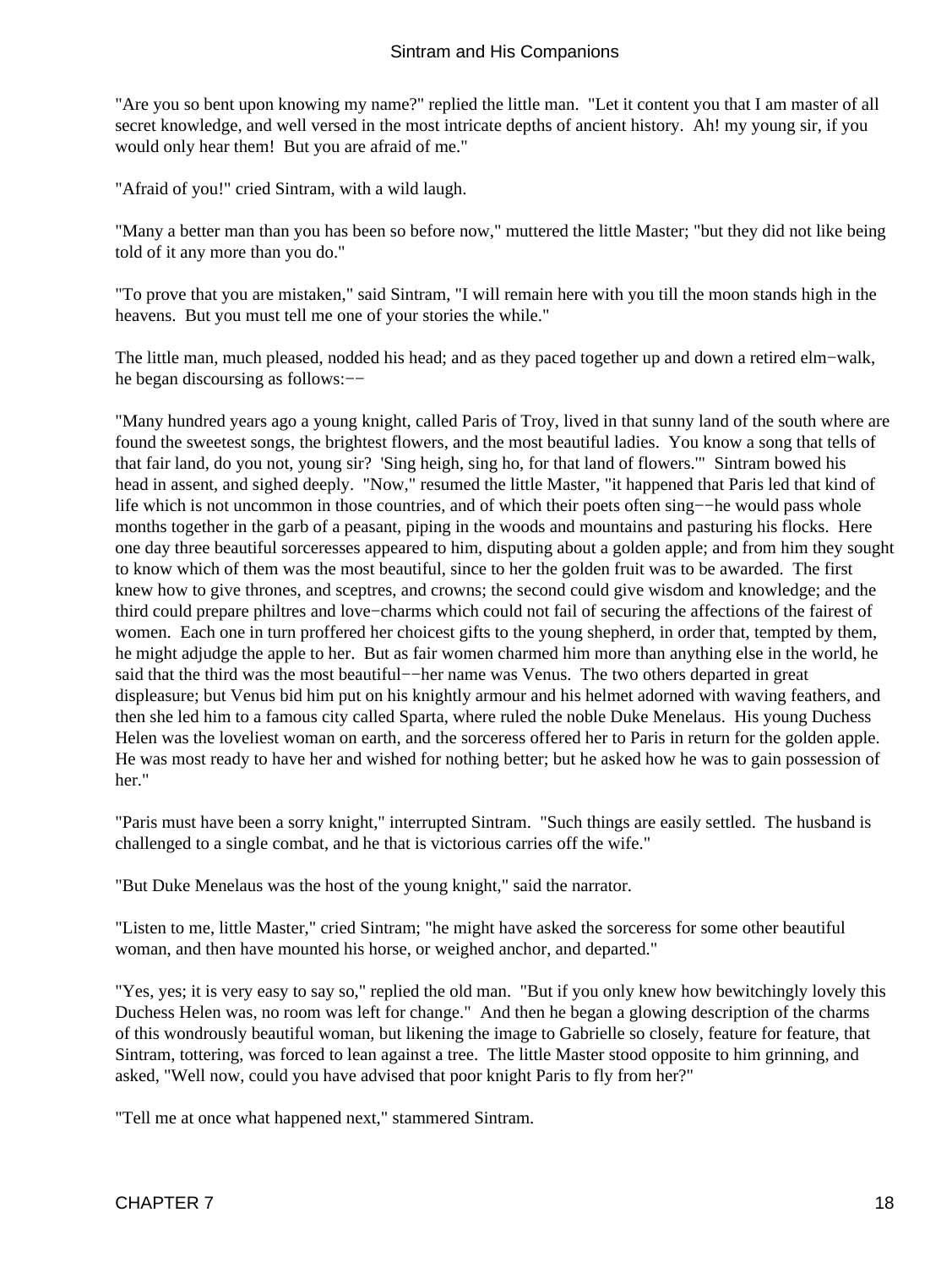"The sorceress acted honourably towards Paris," continued the old man. "She declared to him that if he would carry away the lovely duchess to his own city Troy, he might do so, and thus cause the ruin of his whole house and of his country; but that during ten years he would be able to defend himself in Troy, and rejoice in the sweet love of Helen."

"And he accepted those terms, or he was a fool!" cried the youth.

"To be sure he accepted them," whispered the little Master. "I would have done so in his place! And do you know, young sir, the look of things then was just as they are happening to−day. The newly−risen moon, partly veiled by clouds, was shining dimly through the thick branches of the trees in the silence of evening. Leaning against an old tree, as you now are doing, stood the young enamoured knight Paris, and at his side the enchantress Venus, but so disguised and transformed, that she did not look much more beautiful than I do. And by the silvery light of the moon, the form of the beautiful beloved one was seen sweeping by alone amidst the whispering boughs." He was silent, and like as in the mirror of his deluding words, Gabrielle just then actually herself appeared, musing as she walked alone down the alley of elms.

"Man,−−fearful Master,−−by what name shall I call you? To what would you drive me?" muttered the trembling Sintram.

"Thou knowest thy father's strong stone castle on the Moon−rocks?" replied the old man. "The castellan and the garrison are true and devoted to thee. It could stand a ten years' siege; and the little gate which leads to the hills is open, as was that of the citadel of Sparta for Paris."

And, in fact, the youth saw through a gate, left open he knew not how, the dim, distant mountains glittering in the moonlight. "And if he did not accept, he was a fool," said the little Master, with a grin, echoing Sintram's former words.

At that moment Gabrielle stood close by him. She was within reach of his grasp, had he made the least movement; and a moonbeam, suddenly breaking forth, transfigured, as it were, her heavenly beauty. The youth had already bent forward−−

"My Lord and God, I pray,

Turn from his heart away

This world's turmoil;

And call him to Thy light,

Be it through sorrow's night,

Through pain or toil."

These words were sung by old Rolf at that very time, as he lingered on the still margin of the castle fish–pond, where he prayed alone to Heaven, full of foreboding care. They reached Sintram's ear; he stood as if spellbound and made the Sign of the Cross. Immediately the little master fled away, jumping uncouthly on one leg, through the gates and shutting them after him with a yell.

Gabrielle shuddered, terrified at the wild noise. Sintram approached her softly, and said, offering his arm to her: "Suffer me to lead you back to the castle. The night in these northern regions is often wild and fearful."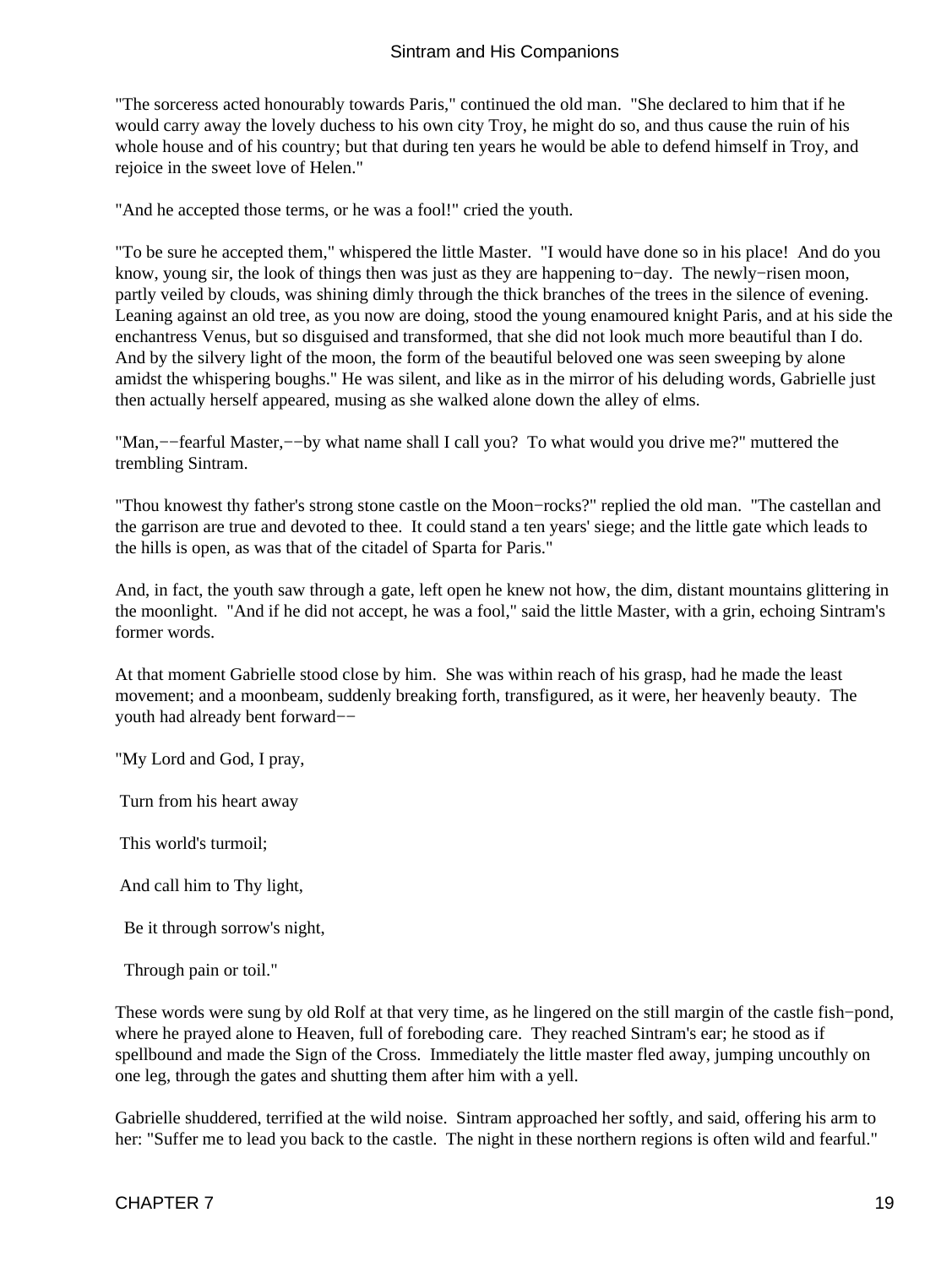### <span id="page-21-0"></span>**CHAPTER 8**

They found the two knights drinking wine within. Folko was relating stories in his usual mild and cheerful manner, and Biorn was listening with a moody air, but yet as if, against his will, the dark cloud might pass away before that bright and gentle courtesy. Gabrielle saluted the baron with a smile, and signed to him to continue his discourse, as she took her place near the knight Biorn, full of watchful kindness. Sintram stood by the hearth, abstracted and melancholy; and the embers, as he stirred them, cast a strange glow over his pallid features.

"And of all the German trading−towns," continued Montfaucon, "the largest and richest is Hamburgh. In Normandy we willingly see their merchants land on our coasts, and those excellent people never fail to prove themselves our friends when we seek their advice and assistance. When I first visited Hamburgh, every honour and respect was paid to me. I found its inhabitants engaged in a war with a neighbouring count, and immediately I used my sword for them, vigorously and successfully."

"Your sword! your knightly sword!" interrupted Biorn; and the old wonted fire flashed from his eyes. "Against a knight, and for shopkeepers!"

"Sir knight," replied Folko, calmly, "the barons of Montfaucon have ever used their swords as they chose, without the interference of another; and as I have received this good custom, so do I wish to hand it on. If you agree not to this, so speak it freely out. But I forbid every rude word against the men of Hamburgh, since I have declared them to be my friends."

Biorn cast down his haughty eyes, and their fire faded away. In a low voice he said, "Proceed, noble baron. You are right, and I am wrong."

Then Folko stretched out his hand to him across the table, and resumed his narration: "Amongst all my beloved Hamburghers the dearest to me are two men of marvellous experience−−a father and son. What have they not seen and done in the remotest corners of the earth, and instituted in their native town! Praise be to God, my life cannot be called unfruitful; but, compared with the wise Gotthard Lenz and his stout−hearted son Rudlieb, I look upon myself as an esquire who has perhaps been some few times to tourneys, and, besides that, has never hunted out his own forests. They have converted, subdued, gladdened, dark men whom I know not how to name; and the wealth which they have brought back with them has all been devoted to the common weal, as if fit for no other purpose. On their return from their long and perilous sea−voyages, they hasten to an hospital which has been founded by them, and where they undertake the part of overseers, and of careful and patient nurses. Then they proceed to select the most fitting spots whereon to erect new towers and fortresses for the defence of their beloved country. Next they repair to the houses where strangers and travellers receive hospitality at their cost; and at last they return to their own abode, to entertain their guests, rich and noble like kings, and simple and unconstrained like shepherds. Many a tale of their wondrous adventures serves to enliven these sumptuous feasts. Amongst others, I remember to have heard my friends relate one at which my hair stood on end. Possibly I may gain some more complete information on the subject from you. It appears that several years ago, just about the time of the Christmas festival, Gotthard and Rudlieb were shipwrecked on the coast of Norway, during a violent winter tempest. They could never exactly ascertain the situation of the rocks on which their vessel stranded; but so much is certain, that very near the sea−shore stood a huge castle, to which the father and son betook themselves, seeking for that assistance and shelter which Christian people are ever willing to afford each other in case of need. They went alone, leaving their followers to watch the injured ship. The castle−gates were thrown open, and they thought all was well. But on a sudden the court−yard was filled with armed men, who with one accord aimed their sharp iron−pointed spears at the defenceless strangers, whose dignified remonstrances and mild entreaties were only heard in sullen silence or with scornful jeerings. After a while a knight came down the stairs, with fire−flashing eyes. They hardly knew whether to think they saw a spectre, or a wild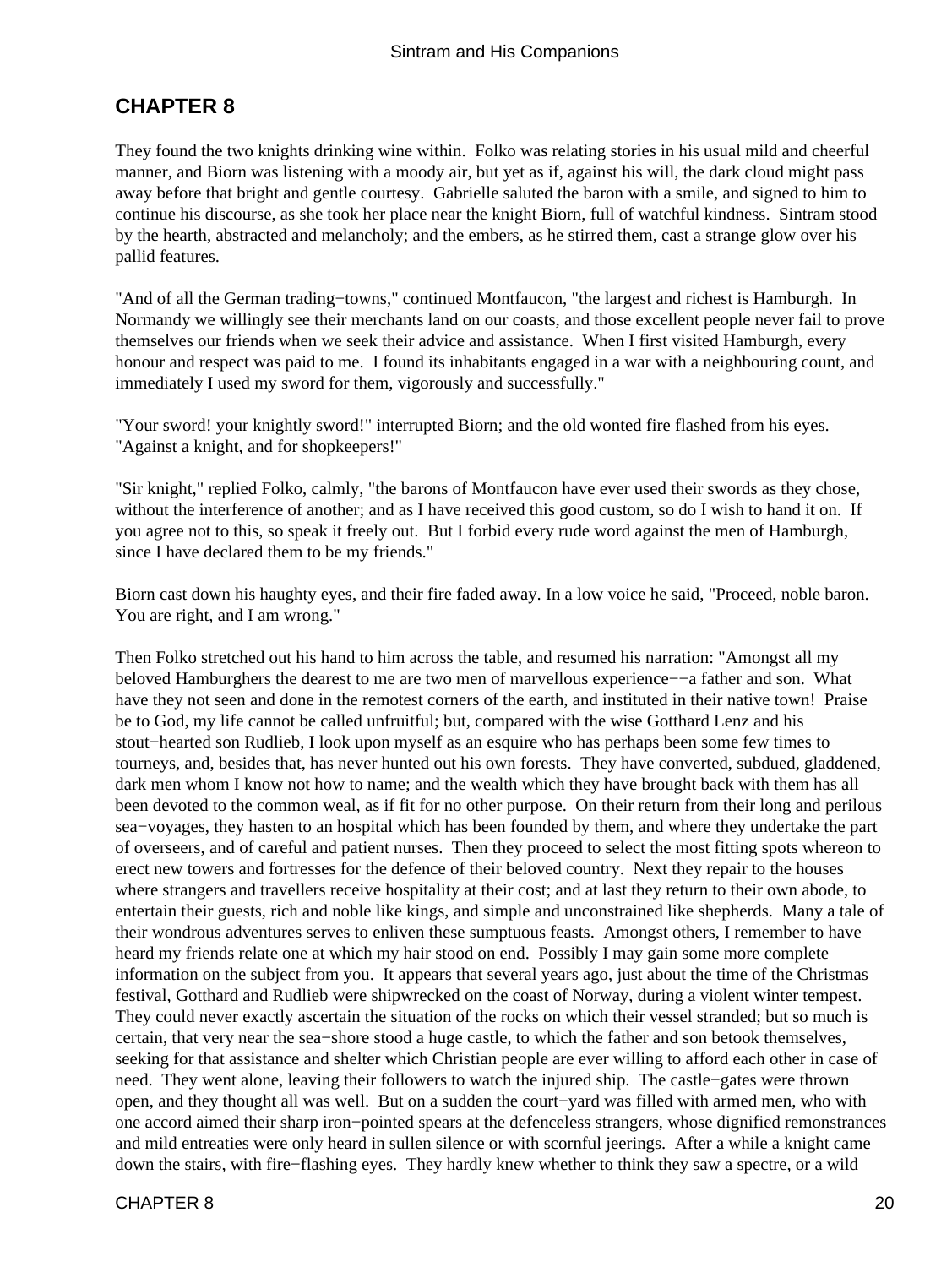heathen; he gave a signal, and the fatal spears closed around them. At that instant the soft tones of a woman's voice fell on their ear, calling on the Saviour's holy name for aid; at the sound, the spectres in the court−yard rushed madly one against the other, the gates burst open, and Gotthard and Rudlieb fled away, catching a glimpse as they went of an angelic woman who appeared at one of the windows of the castle. They made every exertion to get their ship again afloat, choosing to trust themselves to the sea rather than to that barbarous coast; and at last, after manifold dangers, they landed at Denmark. They say that some heathen must have owned the cruel castle; but I hold it to be some ruined fortress, deserted by men, in which hellish spectres were wont to hold their nightly meetings. What heathen could be found so demon−like as to offer death to shipwrecked strangers, instead of refreshment and shelter?"

Biorn gazed fixedly on the ground, as though he were turned into stone but Sintram came towards the table, and said, "Father, let us seek out this godless abode, and lay it level with the dust. I cannot tell how, but somehow I feel quite sure that the accursed deed of which we have just heard is alone the cause of my frightful dreams."

Enraged at his son, Biorn rose up, and would perhaps again have uttered some dreadful words; but Heaven decreed otherwise, for just at that moment the pealing notes a trumpet were heard, which drowned the angry tones his voice, the great doors opened slowly, and a herald entered the hall. He bowed reverently, and then said, "I am sent by Jarl Eric the Aged. He returned two days ago from his expedition to the Grecian seas. His wish had been to take vengeance on the island which is called Chios, where fifty years ago his father was slain by the soldiers of the Emperor. But your kinsman, the sea−king Arinbiorn, who was lying there at anchor, tried to pacify him. To this Jarl Eric would not listen; so the sea−king said next that he would never suffer Chios to be laid waste, because it was an island where the lays of an old Greek bard, called Homer, were excellently sung, and where more−over a very choice wine was made. Words proving of no avail, a combat ensued; in which Arinbiorn had so much the advantage that Jarl Eric lost two of his ships, and only with difficulty escaped in one which had already sustained great damage. Eric the Aged has now resolved to take revenge on some of the sea−king's race, since Arinbiorn himself is seldom on the spot. Will you, Biorn of the Fiery Eyes, at once pay as large a penalty in cattle, and money, and goods, as it may please the Jarl to demand? Or will you prepare to meet him with an armed force at Niflung's Heath seven days hence?"

Biorn bowed his head quietly, and replied in a mild tone, "Seven days hence at Niflung's Heath." He then offered to the herald a golden goblet full of rich wine, and added, "Drink that, and then carry off with thee the cup which thou hast emptied."

"The Baron of Montfaucon likewise sends greeting to thy chieftain, Jarl Eric," interposed Folko; "and engages to be also at Niflung's Heath, as the hereditary friend of the sea−king, and also as the kinsman and guest of Biorn of the Fiery Eyes."

The herald was seen to tremble at the name of Montfaucon; he bowed very low, cast an anxious, reverential look at the baron, and left the hall.

Gabrielle looked on her knight, smiling lovingly and securely, for she well knew his victorious prowess; and she only asked, "Where shall I remain, whilst you go forth to battle, Folko?"

"I had hoped," answered Biorn, "that you would be well contented to stay in this castle, lovely lady; I leave my son to guard you and attend on you."

Gabrielle hesitated an instant; and Sintram, who had resumed his position near the fire, muttered to himself as he fixed his eyes on the bright flames which were flashing up, "Yes, yes, so it will probably happen. I can fancy that Duke Menelaus had just left Sparta on some warlike expedition, when the young knight Paris met the lovely Helen that evening in the garden."

#### CHAPTER 8 21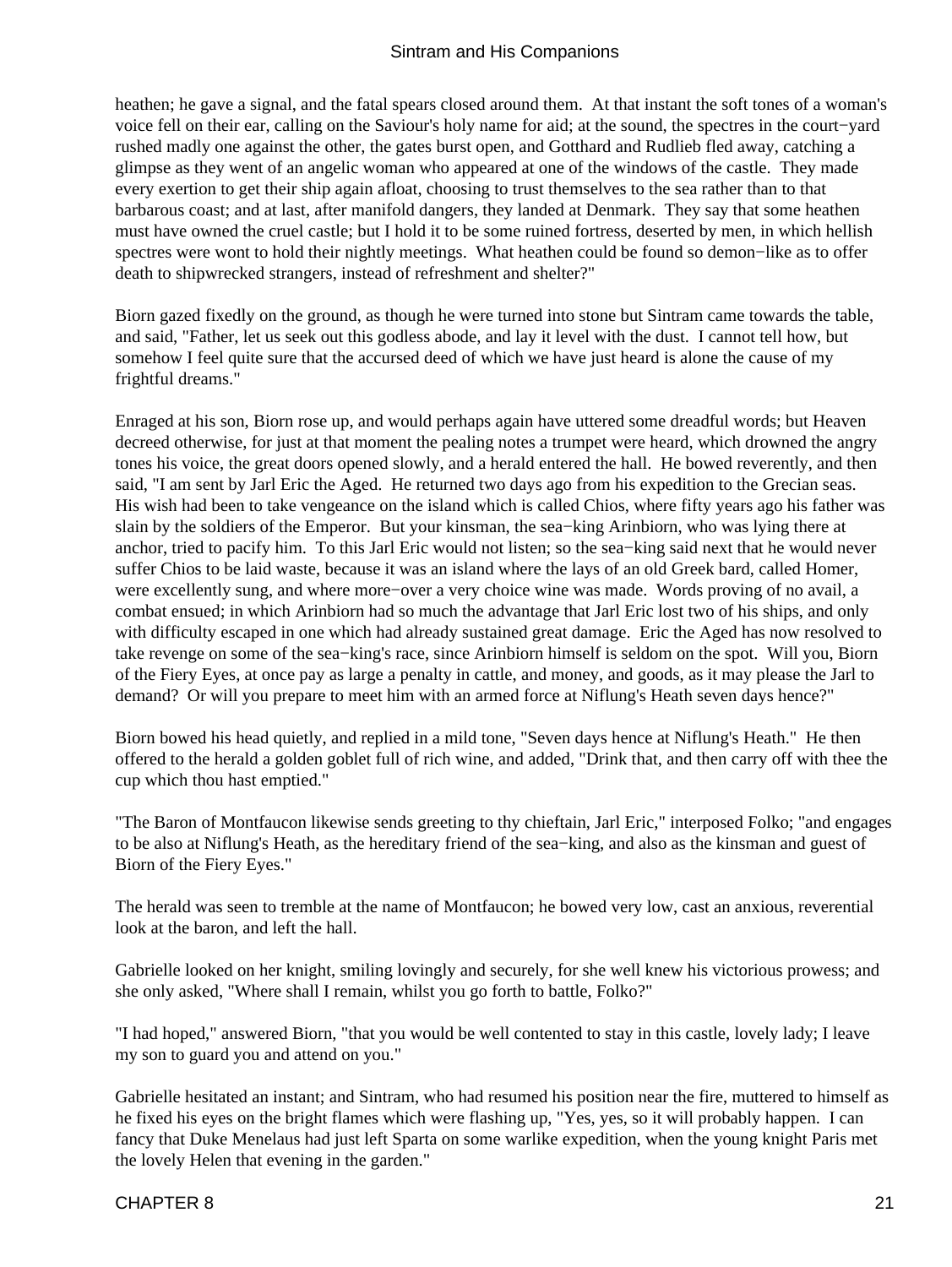<span id="page-23-0"></span>But Gabrielle, shuddering although she knew not why, said quickly, "Without you, Folko? And must I forego the joy of seeing you fight? or the honour of tending you, should you chance to receive a wound?"

Folko bowed, gracefully thanking his lady, and replied, "Come with your knight, since such is your pleasure, and be to him a bright guiding star. It is a good old northern custom that ladies should be present at knightly combats, and no true warrior of the north will fail to respect the place whence beams the light of their eyes. Unless, indeed," continued he with an inquiring look at Biorn, "unless Jarl Eric is not worthy of his forefather?"

"A man of honour" said Biorn confidently.

"Then array yourself, my fairest love," said the delighted Folko; "array yourself and come forth with us to the battle−field to behold and judge our deeds."

"Come forth with us to the battle," echoed Sintram in a sudden transport of joy.

And they all dispersed in calm cheerfulness; Sintram betaking himself again to the wood, while the others retired to rest.

### **CHAPTER 9**

It was a wild dreary tract of country that, which bore the name of Niflung's Heath. According to tradition, the young Niflung, son of Hogni, the last of his race, had there ended darkly a sad and unsuccessful life. Many ancient grave−stones were still standing round about; and in the few oak−trees scattered here and there over the plain, huge eagles had built their nests. The beating of their heavy wings as they fought together, and their wild screams, were heard far off in more thickly−peopled regions; and at the sound children would tremble in their cradles, and old men quake with fear as they slumbered over the blazing hearth.

As the seventh night, the last before the day of combat, was just beginning, two large armies were seen descending from the hills in opposite directions; that which came from the west was commanded by Eric the Aged, that from the east by Biorn of the Fiery Eyes. They appeared thus early in compliance with the custom which required that adversaries should always present themselves at the appointed field of battle before the time named, in order to prove that they rather sought than dreaded the fight. Folko forthwith pitched on the most convenient spot the tent of blue samite fringed with gold, which he carried with him to shelter his gentle lady; whilst Sintram, in the character of herald, rode over to Jarl Eric to announce to him that the beauteous Gabrielle of Montfaucon was present in the army of the knight Biorn, and would the next morning be present as a judge of the combat.

Jarl Eric bowed low on receiving this pleasing message; and ordered his bards to strike up a lay, the words of which ran as follows:—−

"Warriors bold of Eric's band,

Gird your glittering armour on,

Stand beneath to−morrow's sun,

In your might.

Fairest dame that ever gladden'd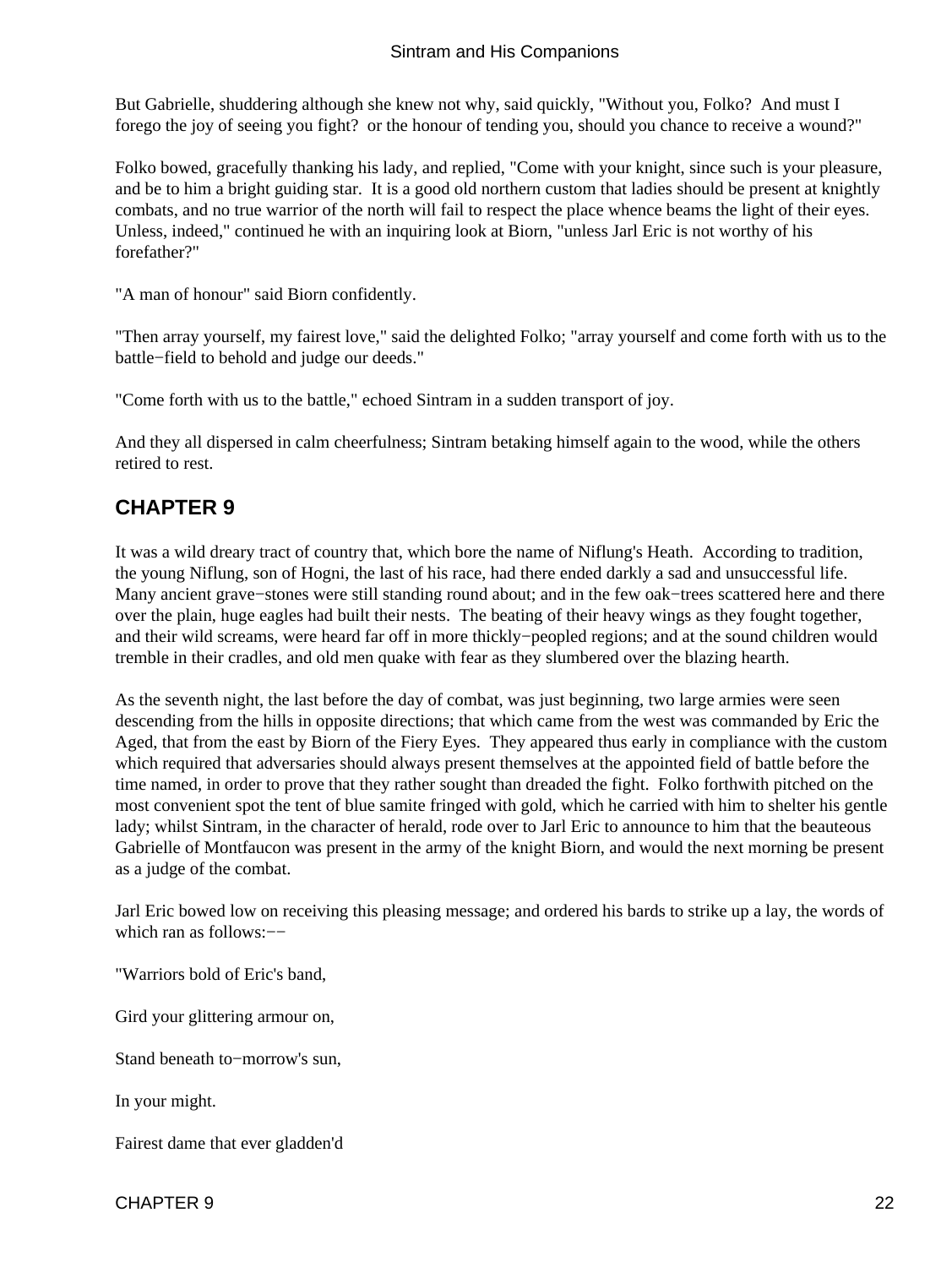Our wild shores with beauty's vision,

May thy bright eyes o'er our combat,

Judge the right!

Tidings of yon noble stranger

Long ago have reach'd our ears,

Wafted upon southern breezes,

O'er the wave.

Now midst yonder hostile ranks,

In his warlike pride he meets us,

Folko comes! Fight, men of Eric,

True and brave!"

These wondrous tones floated over the plain, and reached the tent of Gabrielle. It was no new thing to her to hear her knight's fame celebrated on all sides; but now that she listened to his praises bursting forth in the stillness of night from the mouth of his enemies, she could scarce refrain from kneeling at the feet of the mighty chieftain. But he with courteous tenderness held her up, and pressing his lips fervently on her soft hand, he said, "My deeds, O lovely lady, belong to thee, and not to me!"

Now the night had passed away, and the east was glowing; and on Niflung's Heath there was waving, and resounding, and glowing too. Knights put on their rattling armour, war−horses began to neigh, the morning draught went round in gold and silver goblets, while war−songs and the clang of harps resounded in the midst. A joyous march was heard in Biorn's camp, as Montfaucon, with his troops and retainers, clad in bright steel armour, conducted their lady up to a neighbouring hill, where she would be safe from the spears which would soon be flying in all directions, and whence she could look freely over the battle−field. The morning sun, as it were in homage, played over her beauty; and as she came in view of the camp of Jarl Eric, his soldiers lowered their weapons, whilst the chieftains bent low the crests of their huge helmets. Two of Montfaucon's pages remained in attendance on Gabrielle; for so noble a service not unwillingly bridling their love of fighting. Both armies passed in front of her, saluting her and singing as they went; they then placed themselves in array, and the fight began.

The spears flew from the hands of the stout northern warriors, rattling against the broad shields under which they sheltered themselves, or sometimes clattering as they met in the air; at intervals, on one side or the other, a man was struck, and fell silent in his blood. Then the Knight of Montfaucon advanced with his troop of Norman horsemen−−even as he dashed past, he did not fail to lower his shining sword to salute Gabrielle; and then with an exulting war−cry, which burst from many a voice, they charged the left wing of the enemy. Eric's foot−soldiers, kneeling firmly, received them with fixed javelins−−many a noble horse fell wounded to death, and in falling brought his rider with him to the ground; others again crushed their foes under them in their death−fall. Folko rushed through−−he and his war−steed unwounded−−followed by a troop of chosen knights. Already were they falling into disorder−− already were Biorn's warriors giving shouts of victory−−when a troop of horse, headed by Jarl Eric himself, advanced against the valiant baron; and whilst his Normans, hastily assembled, assisted him in repelling this new attack, the enemy's infantry were gradually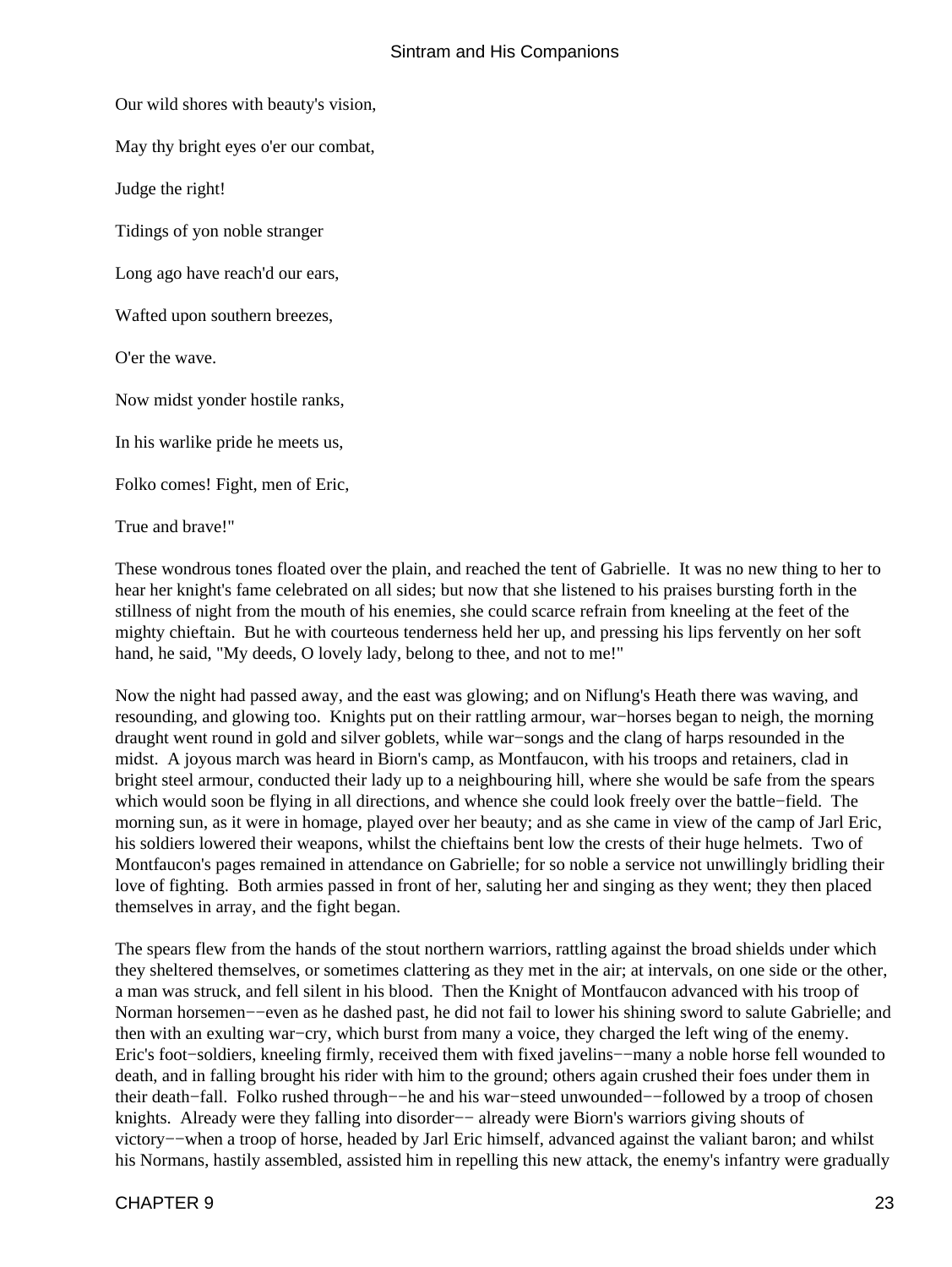<span id="page-25-0"></span>forming themselves into a thick mass, which rolled on and on. All these movements seemed caused by a warrior whose loud piercing shout was in the midst. And scarcely were the troops formed into this strange array, when suddenly they spread themselves out on all sides, carrying everything before them with the irresistible force of the burning torrent from Hecla.

Biorn's soldiers, who had thought to enclose their enemies, lost courage and gave way before this wondrous onset. The knight himself in vain attempted to stem the tide of fugitives, and with difficulty escaped being carried away by it.

Sintram stood looking on this scene of confusion with mute indignation; friends and foes passed by him, all equally avoiding him, and dreading to come in contact with one whose aspect was so fearful, nay, almost unearthly, in his motionless rage. He aimed no blow either to right or left; his powerful battle−axe rested in his hand; but his eyes flashed fire, and seemed to be piercing the enemy's ranks through and through, as if he would find out who it was that had conjured up this sudden warlike spirit. He succeeded. A small man clothed in strange−looking armour, with large golden horns on his helmet, and a long visor advancing in front of it, was leaning on a two−edged curved spear, and seemed to be looking with derision at the flight of Biorn's troops as they were pursued by their victorious foes. "That is he," cried Sintram; "he who will drive us from the field before the eyes of Gabrielle!" And with the swiftness of an arrow he flew towards him with a wild shout. The combat was fierce, but not of long duration. To the wondrous dexterity of his adversary, Sintram opposed his far superior size; and he dealt so fearful a blow on the horned helmet, that a stream of blood rushed forth, the small man fell as if stunned, and after some frightful convulsive movements, his limbs appeared to stiffen in death.

His fall gave the signal for that of all Eric's army. Even those who had not seen him fall, suddenly lost their courage and eagerness for the battle, and retreated with uncertain steps, or ran in wild affright on the spears of their enemies. At the same time Montfaucon was dispersing Jarl Eric's cavalry, after a desperate conflict−−had hurled their chief from the saddle, and taken him prisoner with his own hand. Biorn of the Fiery Eyes stood victorious in the middle of the field of battle. The day was won.

### **CHAPTER 10**

In sight of both armies, with glowing cheeks and looks of modest humility, Sintram was conducted by the brave baron up the hill where Gabrielle stood in all the lustre of her beauty. Both warriors bent the knee before her, and Folko said, solemnly, "Lady, this valiant youth of a noble race has deserved the reward of this day's victory. I pray you let him receive it from your fair hand."

Gabrielle bowed courteously, took off her scarf of blue and gold, and fastened it to a bright sword, which a page brought to her on a cushion of cloth of silver. She then, with a smile, presented the noble gift to Sintram, who was bending forward to receive it, when suddenly Gabrielle drew back, and turning to Folko, said, "Noble baron, should not he on whom I bestow a scarf and sword be first admitted into the order of knighthood?" Light as a feather, Folko sprang up, and bowing low before his lady, gave the youth the accolade with solemn earnestness. Then Gabrielle buckled on his sword, saying, "For the honour of God and the service of virtuous ladies, young knight. I saw you fight, I saw you conquer, and my earnest prayers followed you. Fight and conquer often again, as you have done this day, that the beams of your renown may shine over my far−distant country." And at a sign from Folko, she offered her tender lips for the new knight to kiss. Thrilling all over, and full of a holy joy, Sintram arose in deep silence, and hot tears streamed down his softened countenance, whilst the shout and the trumpets of the assembled troops greeted the youth with stunning applause. Old Rolf stood silently on one side, and as he looked in the mild beaming eyes of his foster−child, he calmly and piously returned thanks:

"The strife at length hath found its end,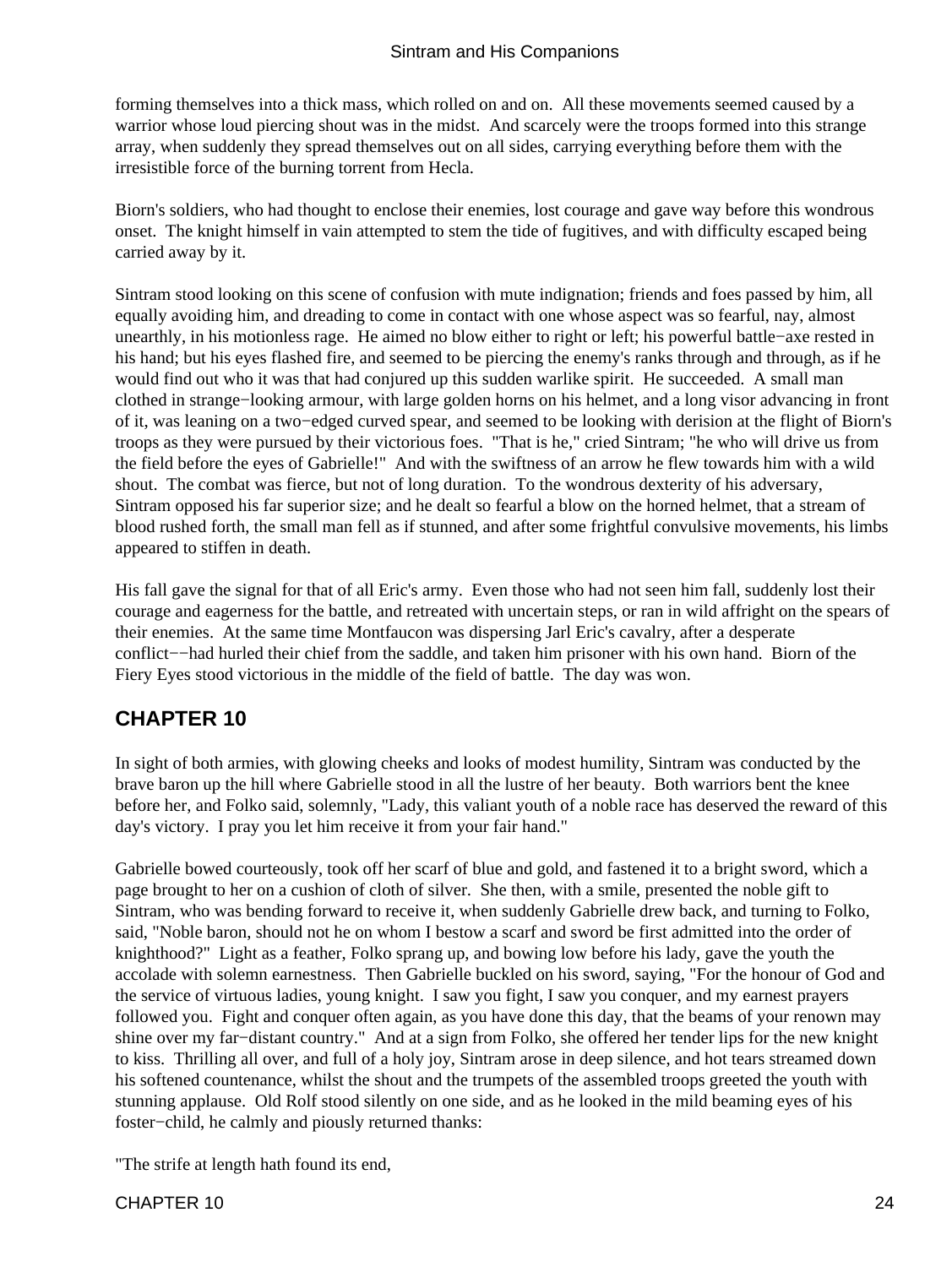Rich blessings now shall heaven send!

The evil foe is slain!"

Biorn and Jarl Eric had the while been talking together eagerly, but not unkindly. The conqueror now led his vanquished enemy up the hill and presented him to the baron and Gabrielle, saying, "Instead of two enemies you now see two sworn allies; and I request you, my beloved guests and kinsfolk, to receive him graciously as one who henceforward belongs to us."

"He was so always," added Eric, smiling; "I sought, indeed, revenge; but I have now had enough of defeats both by sea and land. Yet I thank Heaven that neither in the Grecian seas, to the sea−king, nor in Niflung's Heath, to you, have I yielded ingloriously."

The Lord of Montfaucon assented cordially, and heartily and solemnly was reconciliation made. Then Jarl Eric addressed Gabrielle with so noble a grace, that with a smile of wonder she gazed on the gigantic grey hero, and gave him her beautiful hand to kiss.

Meanwhile Sintram was speaking earnestly to his good Rolf; and at length he was heard to say, "But before all, be sure that you bury that wonderfully brave knight whom my battle−axe smote. Choose out the greenest hill for his resting−place, and the loftiest oak to shade his grave. Also, I wish you to open his visor, and to examine his countenance carefully, that so, though mortally smitten, we may not bury him alive; and moreover, that you may be able to describe to me him to whom I owe the noblest prize of victory."

Rolf bowed readily, and went.

"Our young knight is speaking there of one amongst the slain of whom I should like to hear more," said Folko, turning to Jarl Eric. "Who, dear Jarl, was that wonderful chieftain who led on your troops so skilfully, and who at last fell under Sintram's powerful battle−axe?"

"You ask me more than I know how to answer," replied Jarl Eric.

"About three nights ago this stranger made his appearance amongst us. I was sitting with my chieftains and warriors round the hearth, forging our armour, and singing the while. Suddenly, above the din of our hammering and our singing, we heard so loud a noise that it silenced us in a moment, and we sat motionless as if we had been turned into stone. Before long the sound was repeated; and at last we made out that it must be caused by some person blowing a huge horn outside the castle, seeking for admittance. I went down myself to the gate, and as I passed through the court−yard all my dogs were so terrified by the extraordinary noise, as to be howling and crouching in their kennels instead of barking. I chid them, and called to them, but even the fiercest would not follow me. Then, thought I, I must show you the way to set to work; so I grasped my sword firmly, I set my torch on the ground close beside me, and I let the gates fly open without further delay. For I well knew that it would be no easy matter for any one to come in against my will. A loud laugh greeted me, and I heard these words, 'Well, well, what mighty preparations are these before one small man can find the shelter he seeks!' And in truth I did feel myself redden with shame when I saw the small stranger standing opposite to me quite alone. I called to him to come in at once, and offered my hand to him; but he still showed some displeasure, and would not give me his in return. As he went up, however, he became more friendly−−he showed me the golden horn on which he sounded that blast, and which he carried screwed on his helmet, as well as another exactly like it. When he was sitting with us in the hall, he behaved in a very strange manner−−sometimes he was merry, sometimes cross; by turns courteous and rude in his demeanour, without any one being able to see a motive for such constant changes. I longed to know where he came from; but how could I ask my guest such a question? He told us as much as this, that he was starved with cold in our country, and that his own was much warmer. Also he appeared well acquainted with the city of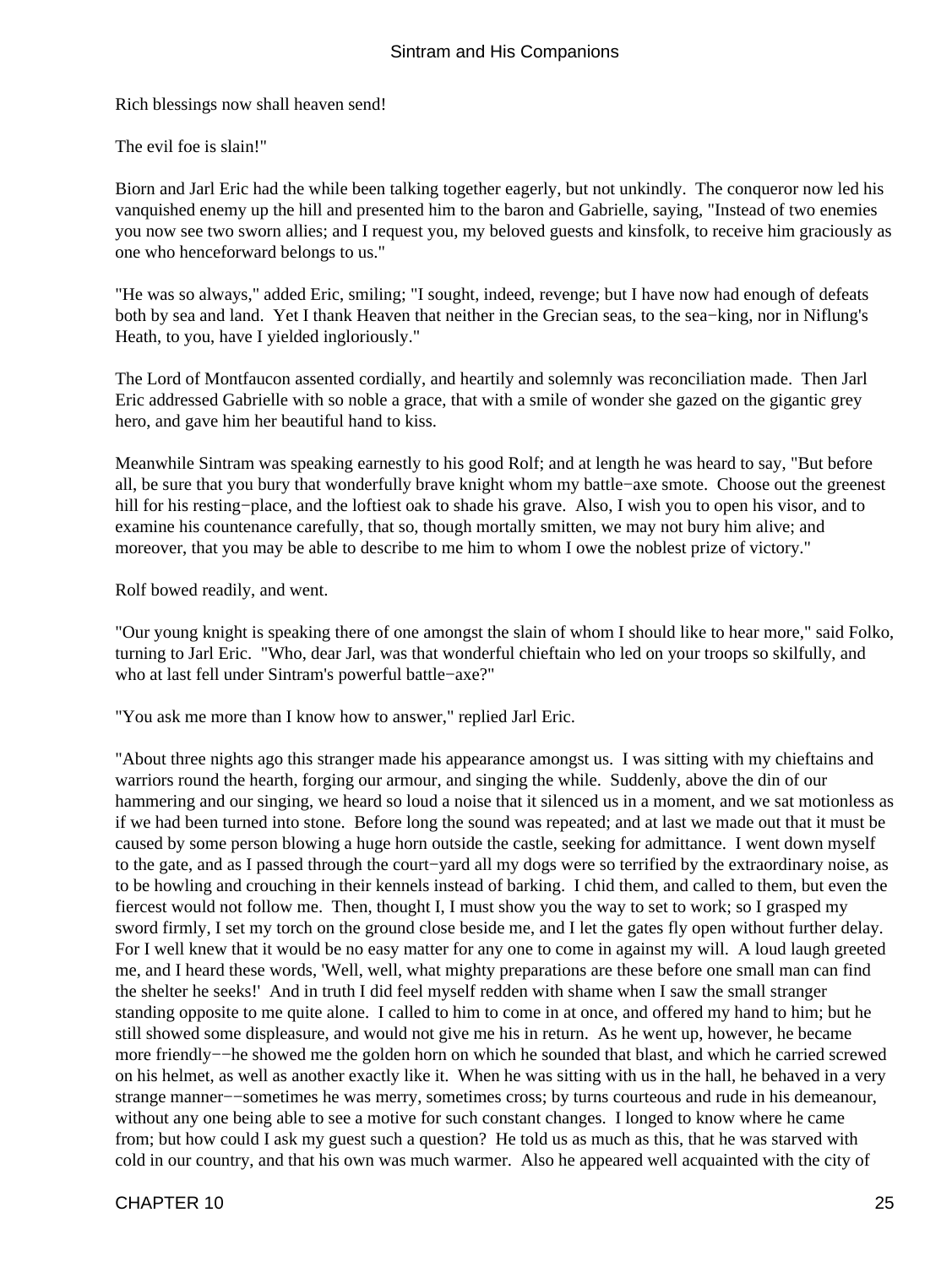<span id="page-27-0"></span>Constantinople, and related fearful stories of how brothers, uncles, nephews, nay, even fathers and sons, thrust each other from the throne, blinded, cut out tongues, and murdered. At length he said his own name−−it sounded harmonious, like a Greek name, but none of us could remember it. Before long he displayed his skill as an armourer. He understood marvellously well how to handle the red−hot iron, and how to form it into more murderous weapons than any I had ever before seen. I would not suffer him to go on making them, for I was resolved to meet you in the field with equal arms, and such as we are all used to in our northern countries. Then he laughed, and said he thought it would be quite possible to be victorious without them, by skilful movements and the like if only I would entrust the command of my infantry to him, I was sure of victory. Then I thought that he who makes arms well must also wield them well−−yet I required some proof of his powers. Ye lords, he came off victorious in trials of strength such as you can hardly imagine; and although the fame of young Sintram, as a bold and brave warrior, is spread far and wide, yet I can scarce believe that he could slay such an one as my Greek ally."

He would have continued speaking, but the good Rolf came hastily back with a few followers, the whole party so ghastly pale, that all eyes were involuntarily fixed on them, and looked anxiously to hear what tidings they had brought. Rolf stood still, silent and trembling.

"Take courage, my old friend!" cried Sintram. "Whatever thou mayest have to tell is truth and light from thy faithful mouth."

"My dear master," began the old man, "be not angry, but as to burying that strange warrior whom you slew, it is a thing impossible. Would that we had never opened that wide hideous visor! For so horrible a countenance grinned at us from underneath it, so distorted by death, and with so hellish an expression, that we hardly kept our senses. We could not by any possibility have touched him. I would rather be sent to kill wolves and bears in the desert, and look on whilst fierce birds of prey feast on their carcases."

All present shuddered, and were silent for a time, till Sintram nerved himself to say, "Dear, good old man, why use such wild words as I never till now heard thee utter? But tell me, Jarl Eric, did your ally appear altogether so awful while he was yet alive?"

"Not as far as I know," answered Jarl Eric, looking inquiringly at his companions, who were standing around. They said the same thing; but on farther questioning, it appeared that neither the chieftain, nor the knights, nor the soldiers, could say exactly what the stranger was like.

"We must then find it out for ourselves, and bury the corpse," said Sintram; and he signed to the assembled party to follow him. All did so except the Lord of Montfaucon, whom the whispered entreaty of Gabrielle kept at her side. He lost nothing thereby. For though Niflung's Heath was searched from one end to the other many times, yet the body of the unknown warrior was no longer to be found.

### **CHAPTER 11**

The joyful calm which came over Sintram on this day appeared to be more than a passing gleam. If too, at times, a thought of the knight Paris and Helen would inflame his heart with bolder and wilder wishes, it needed but one look at his scarf and sword, and the stream of his inner life glided again clear as a mirror, and serene within. "What can any man wish for more than has been already bestowed on me?" would he say to himself at such times in still delight. And thus it went on for a long while.

The beautiful northern autumn had already begun to redden the leaves of the oaks and elms round the castle, when one day it chanced that Sintram was sitting in company with Folko and Gabrielle in almost the very same spot in the garden where he had before met that mysterious being whom, without knowing why, he had named the little Master. But on this day how different did everything appear! The sun was sinking slowly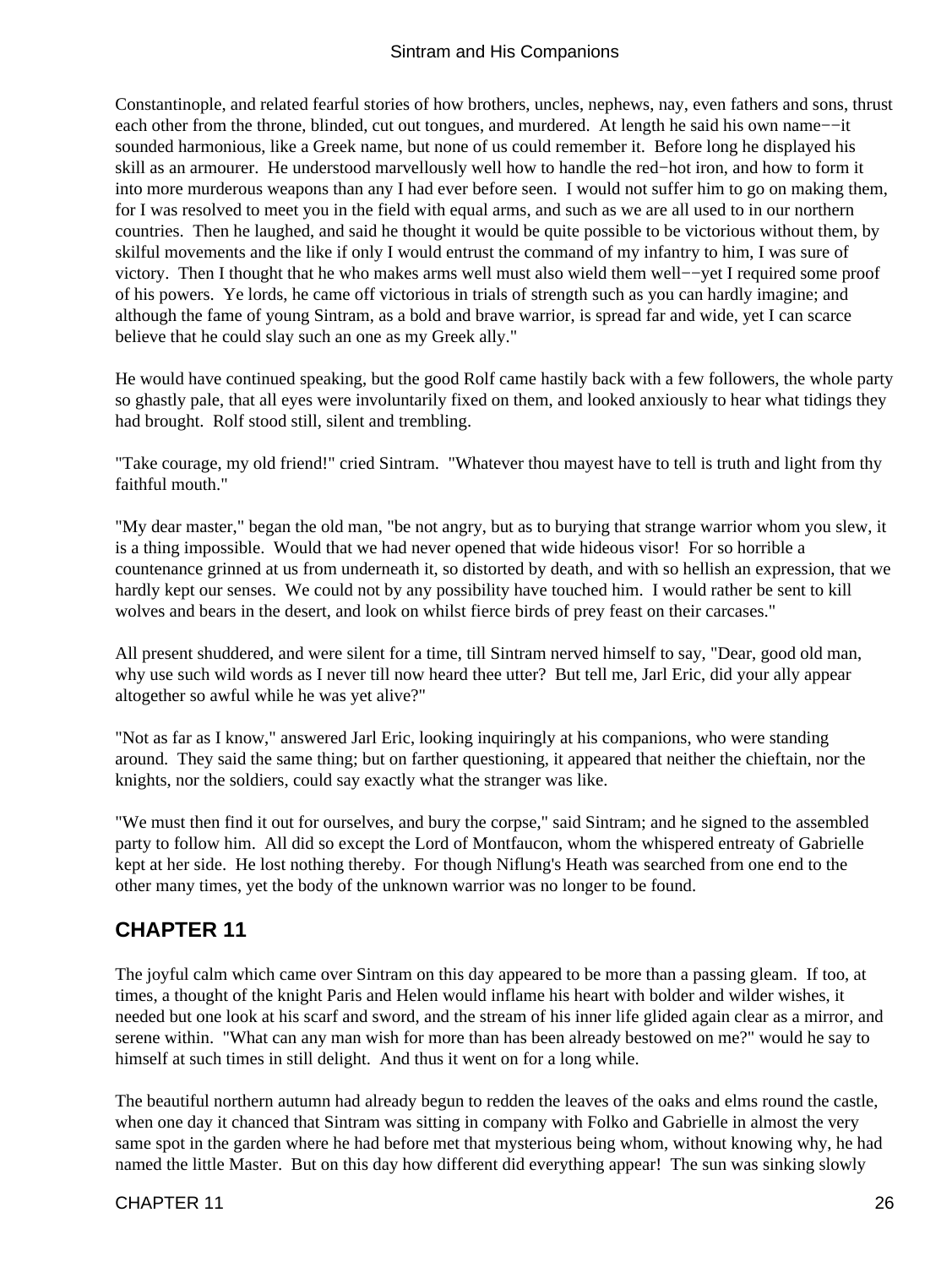over the sea, the mist of an autumnal evening was rising from the fields and meadows around, towards the hill on which stood the huge castle. Gabrielle, placing her lute in Sintram's hands, said to him, "Dear friend, so mild and gentle as you now are, I may well dare to entrust to you my tender little darling. Let me again hear you sing that lay of the land of flowers; for I am sure that it will now sound much sweeter than when you accompanied it with the vibrations of your fearful harp."

The young knight bowed as he prepared to obey the lady's commands. With a grace and softness hitherto unwonted, the tones resounded from his lips, and the wild song appeared to transform itself, and to bloom into a garden of the blessed. Tears stood in Gabrielle's eyes; and Sintram, as he gazed on the pearly brightness, poured forth tones of yet richer sweetness. When the last notes were sounded, Gabrielle's angelic voice was heard to echo them; and as she repeated

"Sing heigh, sing ho, for that land of flowers,"

Sintram put down the lute, and sighed with a thankful glance towards the stars, now rising in the heavens. Then Gabrielle, turning towards her lord, murmured these words: "Oh, how long have we been far away from our own shining castles and bright gardens! Oh, for that land of the sweetest flowers!"

Sintram could scarce believe that he heard aright, so suddenly did he feel himself as if shut out from paradise. But his last hope vanished before the courteous assurances of Folko that he would endeavour to fulfil his lady's wishes the very next week, and that their ship was lying off the shore ready to put to sea. She thanked him with a kiss imprinted softly on his forehead; and leaning on his arm, she bent her steps, singing and smiling, towards the castle.

Sintram, troubled in mind, as though turned into stone, remained behind forgotten. At length, when night was now in the sky, he started up wildly, ran up and down the garden, as if all his former madness had again taken possession of him; and then rushed out and wandered upon the wild moonlit hills. There he dashed his sword against the trees and bushes, so that on all sides was heard a sound of crashing and falling. The birds of night flew about him screeching in wild alarm; and the deer, startled by the noise, sprang away and took refuge in the thickest coverts.

On a sudden old Rolf appeared, returning home from a visit to the chaplain of Drontheim, to whom he had been relating, with tears of joy, how Sintram was softened by the presence of the angel Gabrielle, yea, almost healed, and how he dared to hope that the evil dreams had yielded. And now the sword, as it whizzed round the furious youth, had well−nigh wounded the good old man. He stopped short, and clasping his hand, he said, with a deep sigh, "Alas, Sintram! my foster-child, darling of my heart, what has come over thee, thus fearfully stirring thee to rage?"

The youth stood awhile as if spell−bound; he looked in his old friend's face with a fixed and melancholy gaze, and his eyes became dim, like expiring watch−fires seen through a thick cloud of mist. At length he sighed forth these words, almost inaudibly: "Good Rolf, good Rolf, depart from me! thy garden of heaven is no home for me; and if sometimes a light breeze blow open its golden gates, so that I can look in and see the flowery meadow−land where the dear angels dwell, then straightway between them and me come the cold north wind and the icy storm, and the sounding doors fly together, and I remain without, lonely, in endless winter."

"Beloved young knight, oh, listen to me−−listen to the good angel within you! Do you not bear in your hand that very sword with which the pure lady girded you? does not her scarf wave over your raging breast? Do you not recollect how you used to say, that no man could wish for more than had fallen to you?"

"Yes, Rolf, I have said that," replied Sintram, sinking on the mossy turf, bitterly weeping. Tears also ran over the old man's white beard. Before long the youth stood again erect, his tears ceased to flow, his looks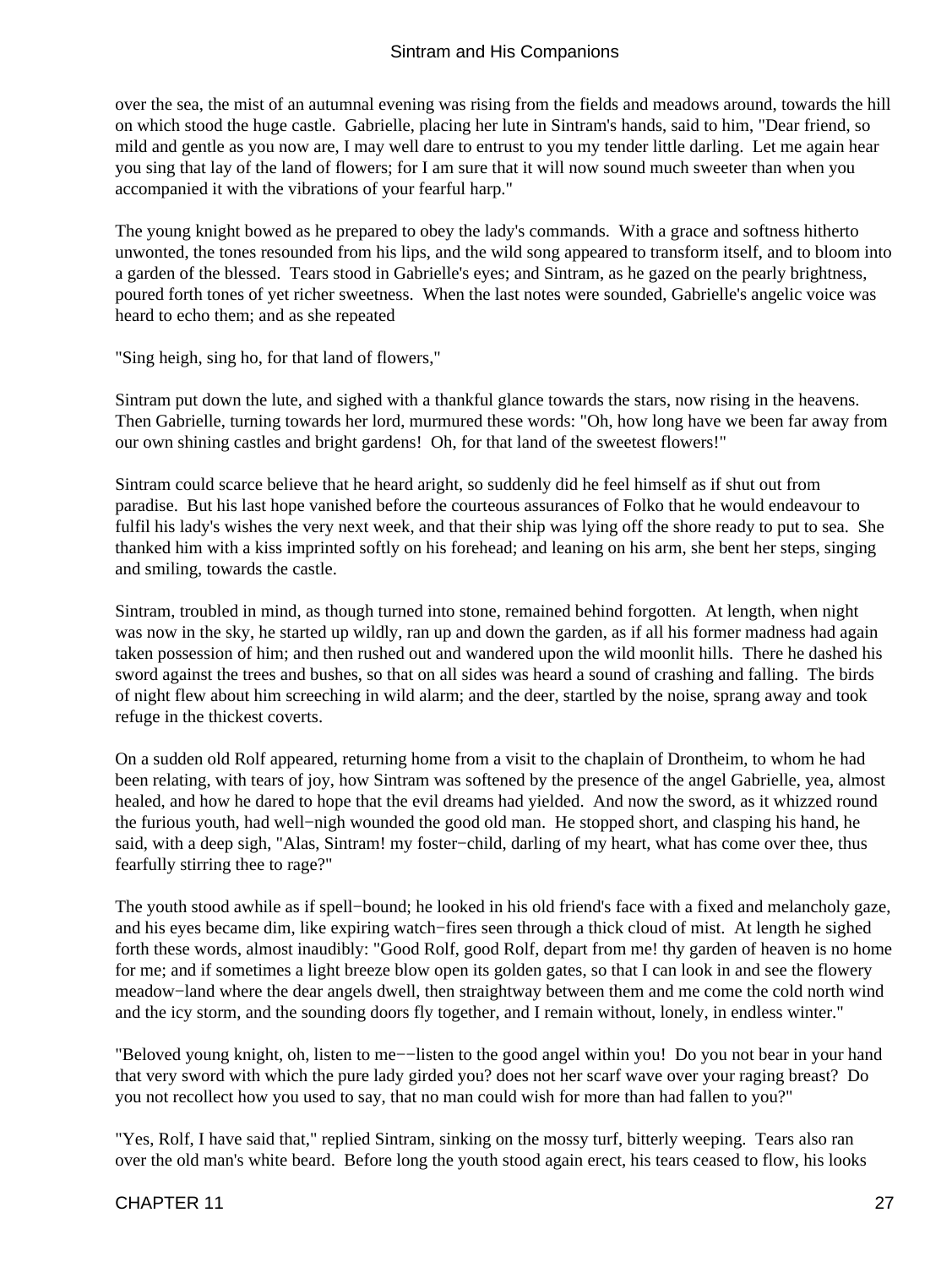<span id="page-29-0"></span>were fearful, cold, and grim; and he said, "You see, Rolf, I have passed blessed peaceful days, and I thought that the powers of evil would never again have dominion over me. So, perchance, it might have been, as day would ever be did the Sun ever stand in the sky. But ask the poor benighted Earth, wherefore she looks so dark! Bid her again smile as she was wont to do! Old man, she cannot smile; and now that the gentle compassionate Moon has disappeared behind the clouds with her only funeral veil, she cannot even weep. And in this hour of darkness all that is wild and mad wakes up. So, stop me not, I tell thee, stop me not! Hurra, behind, behind the pale Moon!" His voice changed to a hoarse murmur at these last words, storm−like. He tore away from the trembling old man, and rushed through the forest. Rolf knelt down and prayed, and wept silently.

### **CHAPTER 12**

Where the sea−beach was wildest, and the cliffs most steep and rugged, and close by the remains of three shattered oaks, haply marking where, in heathen times, human victims had been sacrificed, now stood Sintram, leaning, as if exhausted, on his drawn sword, and gazing intently on the dancing waves. The moon had again shone forth; and as her pale beams fell on his motionless figure through the quivering branches of the trees, he might have been taken for some fearful idol−image. Suddenly some one on the left half raised himself out of the high withered grass, uttered a faint groan, and again lay down. Then between the two companions began this strange talk:

"Thou that movest thyself so strangely in the grass, dost thou belong to the living or to the dead?"

"As one may take it. I am dead to heaven and joy-−I live for hell and anguish."

"Methinks that I have heard thee before."

"Oh, yes."

"Art thou a troubled spirit? and was thy life−blood poured out here of old in sacrifice to idols?"

"I am a troubled spirit; but no man ever has, or ever can, shed my blood. I have been cast down−−oh, into a frightful abyss!"

"And didst thou break there thy neck?"

"I live,−−and shall live longer than thou."

"Almost thou seemest to me the crazy pilgrim with the dead men's bones."

"I am not he, though often we are companions,−−ay, walk together right near and friendly. But to you be it said, he thinks me mad. If sometimes I urge him, and say to him, 'Take!' then he hesitates and points upwards towards the stars. And again, if I say, 'Take not!' then, to a certainty, he seizes on it in some awkward manner, and so he spoils my best joys and pleasures. But, in spite of this, we remain in some measure brothers in arms, and, indeed, all but kinsmen."

"Give me hold of thy hand, and let me help thee to get up."

"Ho, ho! my active young sir, that might bring you no good. Yet, in fact, you have already helped to raise me. Give heed awhile."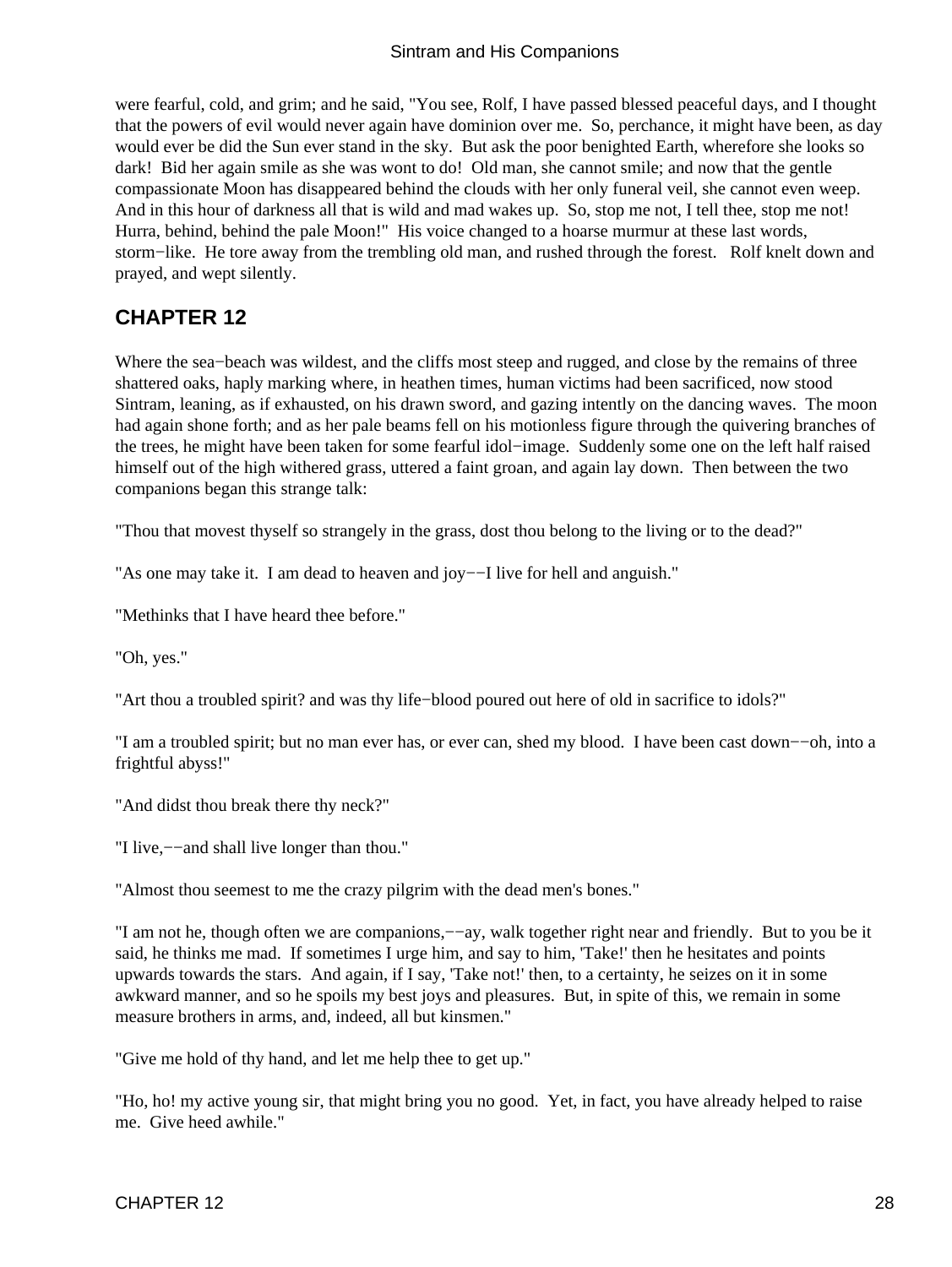Wilder and ever wilder were the strugglings on the ground; thick clouds hurried over the moon and the stars, on a long unknown wild journey; and Sintram's thoughts grew no less wild and stormy, while far and near an awful howling could be heard amidst the trees and the grass. At length the mysterious being arose from the ground. As if with a fearful curiosity, the moon, through a rent in the clouds, cast a beam upon Sintram's companion, and made clear to the shuddering youth that the little Master stood, by him.

"Avaunt!" cried he, "I will listen no more to thy evil stories about the knight Paris: they would end by driving me quite mad."

"My stories about Paris are not needed for that!" grinned the little Master. "It is enough that the Helen of thy heart should be journeying towards Montfaucon. Believe me, madness has thee already, head and heart. Or wouldest thou that she should remain? For that, however, thou must be more courteous to me than thou art now."

Therewith he raised his voice towards the sea, as if fiercely rebuking it, so that Sintram could not but shudder and tremble before the dwarf. But he checked himself, and grasping his sword−hilt with both hands, he said, contemptuously: "Thou and Gabrielle! what acquaintance hast thou with Gabrielle?"

"Not much," was the reply. And the little Master might be seen to quake with fear and rage as he continued: "I cannot well bear the name of thy Helen; do not din it in my ears ten times in a breath. But if the tempest should increase? If the waves should swell, and roll on till they form a foaming ring round the whole coast of Norway? The voyage to Montfaucon must in that case be altogether given up, and thy Helen would remain here, at least through the long, long, dark winter."

"If! if!" replied Sintram, with scorn. "Is the sea thy bond−slave? Are the storms thy fellow−workmen?"

"They are rebels, accursed rebels," muttered the little Master in his red beard. "Thou must lend me thy aid, sir knight, if I am to subdue them; but thou hast not the heart for it."

"Boaster, evil boaster!" answered the youth; "what dost thou ask of me?"

"Not much, sir knight; nothing at all for one who has strength and ardour of soul. Thou needest only look at the sea steadily and keenly for one half−hour, without ever ceasing to wish with all thy might that it should foam and rage and swell, and never again rest till winter has laid its icy hold upon your mountains. Then winter is enough to hinder Duke Menelaus from his voyage to Montfaucon. And now give me a lock of your black hair, which is blowing so wildly about your head, like ravens' or vultures' wings."

The youth drew his sharp dagger, madly cut off a lock of his hair, threw it to the strange being, and now gazed, as he desired, powerfully wishing, on the waves of the sea. And softly, quite softly, did the waters stir themselves, as one whispers in troubled dreams who would gladly rest and cannot. Sintram was on the point of giving up, when in the moonbeams a ship appeared, with white−swelling sails, towards the south. Anguish came over him, that Gabrielle would soon thus quickly sail away; he wished again with all his power, and fixed his eyes intently on the watery abyss. "Sintram," a voice might have said to him−−"ah, Sintram, art thou indeed the same who so lately wert gazing on the moistened heaven of the eyes of Gabrielle?"

And now the waters heaved more mightily, and the howling tempest swept over the ocean; the breakers, white with foam, became visible in the moonlight. Then the little Master threw the lock of Sintram's hair up towards the clouds, and, as it was blown to and fro by the blast of wind, the storm burst in all its fury, so that sea and sky were covered with one thick cloud, and far off might be heard the cries of distress from many a sinking vessel.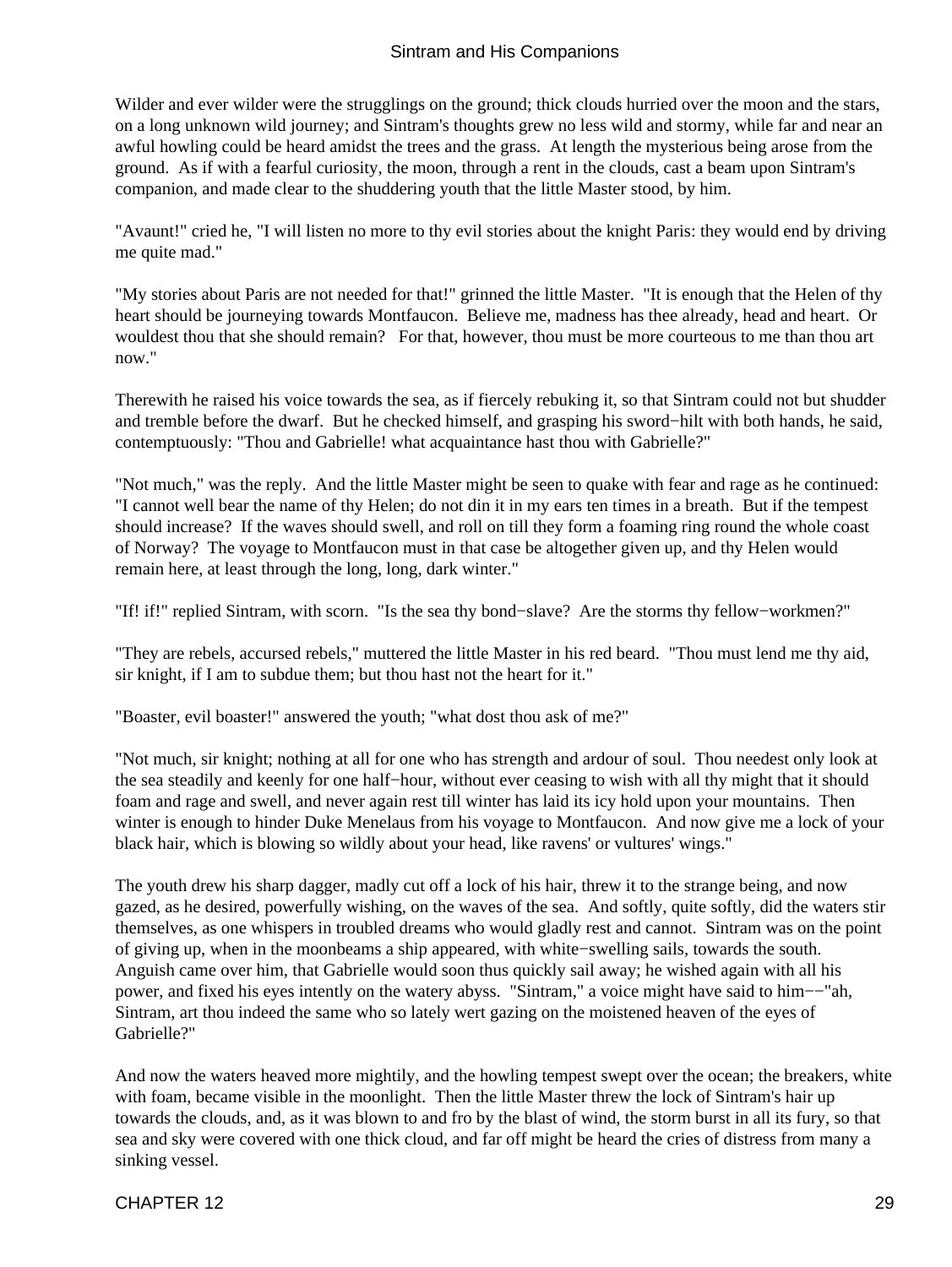<span id="page-31-0"></span>But the crazy pilgrim with the dead men's bones rose up in the midst of the waves, close to the shore, gigantic, tall, fearfully rocking; the boat in which he stood was hidden from sight, so mightily raged the waves round about it.

"Thou must save him, little Master−−thou must certainly save him," cried Sintram's voice, angrily entreating, through the roaring of the winds and waves. But the dwarf replied, with a laugh: "Be quite at rest for him; he will be able to save himself. The waves can do him no harm. Seest thou? They are only begging of him, and therefore they jump up so boldly round him; and he gives them bountiful alms−− very bountiful, that I can assure thee."

In fact, as it seemed, the pilgrim threw some bones into the sea, and passed scatheless on his way. Sintram felt his blood run cold with horror, and he rushed wildly towards the castle. His companion had either fled or vanished away.

### **CHAPTER 13**

In the castle, Biorn and Gabrielle and Folko of Montfaucon were sitting round the great stone table, from which, since the arrival of his noble guests, those suits of armour had been removed, formerly the established companions of the lord of the castle, and placed all together in a heap in the adjoining room. At this time, while the storm was beating so furiously against doors and windows, it seemed as if the ancient armour were also stirring in the next room, and Gabrielle several times half rose from her seat in great alarm, fixing her eyes on the small iron door, as though she expected to see an armed spectre issue therefrom, bending with his mighty helmet through the low vaulted doorway.

The knight Biorn smiled grimly, and said, as if he had guessed her thoughts: "Oh, he will never again come out thence; I have put an end to that for ever."

His guests stared at him doubtingly; and with a strange air of unconcern, as though the storm had awakened all the fierceness of his soul, he began the following history:

"I was once a happy man myself; I could smile, as you do, and I could rejoice in the morning as you do; that was before the hypocritical chaplain had so bewildered the wise mind of my lovely wife with his canting talk, that she went into a cloister, and left me alone with our wild boy. That was not fair usage from the fair Verena. Well, so it was, that in the first days of her dawning beauty, before I knew her, many knights sought her hand, amongst whom was Sir Weigand the Slender; and towards him the gentle maiden showed herself the most favourably inclined. Her parents were well aware that Weigand's rank and station were little below their own, and that his early fame as a warrior without reproach stood high; so that before long Verena and he were accounted as affianced. It happened one day that they were walking together in the orchard, when a shepherd was driving his flock up the mountain beyond. The maiden saw a little snow−white lamb frolicking gaily, and longed for it. Weigand vaults over the railings, overtakes the shepherd, and offers him two gold bracelets for the lamb. But the shepherd will not part with it, and scarcely listens to the knight, going quietly the while up the mountain−side, with Weigand close upon him. At last Weigand loses patience. He threatens; and the shepherd, sturdy and proud like all of his race in our northern land, threatens in return. Suddenly Weigand's sword resounds upon his head,—−the stroke should have fallen flat, but who can control a fiery horse or a drawn sword? The bleeding shepherd, with a cloven skull, falls down the precipice; his frightened flock bleats on the mountain. Only the little lamb runs in its terror to the orchard, pushes itself through the garden−rails, and lies at Verena's feet, as if asking for help, all red with its master's blood. She took it up in her arms, and from that moment never suffered Weigand the Slender to appear again before her face. She continued to cherish the little lamb, and seemed to take pleasure in nothing else in the world, and became pale and turned towards heaven, as the lilies are. She would soon have taken the veil, but just then I came to aid her father in a bloody war, and rescued him from his enemies. The old man represented this to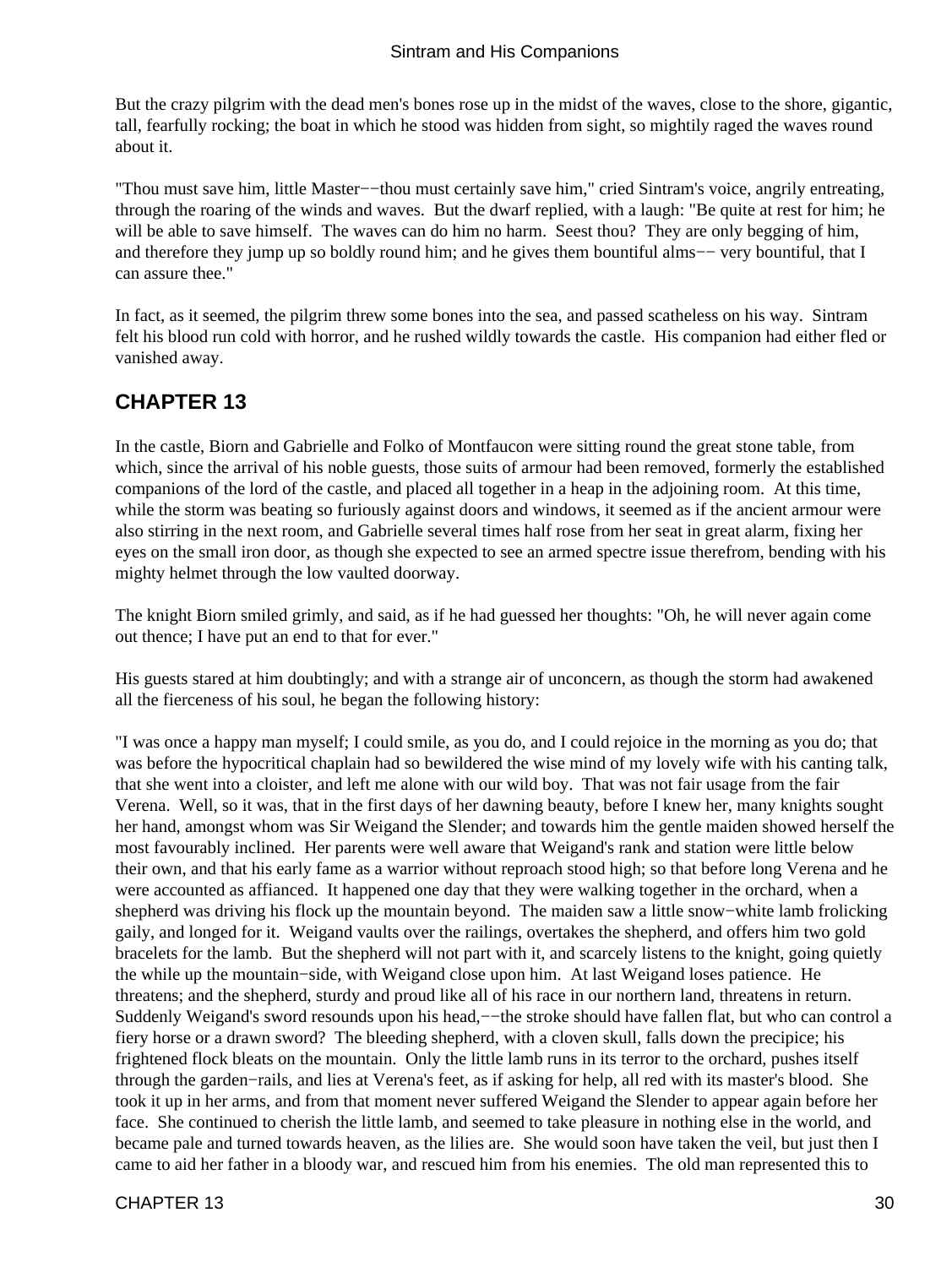her, and, softly smiling, she gave me her lovely hand. His grief would not suffer the unhappy Weigand to remain in his own country. It drove him forth as a pilgrim to Asia, whence our forefathers came, and there he did wonderful deeds, both of valour and self−abasement. Truly, my heart was strangely weak when I heard him spoken of at that time. After some years he returned, and wished to build a church or monastery on that mountain towards the west, whence the walls of my castle are distinctly seen. It was said that he wished to become a priest there, but it fell out otherwise. For some pirates had sailed from the southern seas, and, hearing of the building of this monastery, their chief thought to find much gold belonging to the lord of the castle and to the master builders, or else, if he surprised and carried them off, to extort from them a mighty ransom. He did not yet know northern courage and northern weapons; but he soon gained that knowledge. Having landed in the creek under the black rocks, he made his way through a by−path up to the building, surrounded it, and thought in himself that the affair was now ended. Ha! then out rushed Weigand and his builders, and fell upon them with swords and hatchets and hammers. The heathens fled away to their ships, with Weigand behind to take vengeance on them. In passing by our castle he caught a sight of Verena on the terrace, and, for the first time during so many years, she bestowed a courteous and kind salutation on the glowing victor. At that moment a dagger, hurled by one of the pirates in the midst of his hasty flight, struck Weigand's uncovered head, and he fell to the ground bleeding and insensible. We completed the rout of the heathens: then I had the wounded knight brought into the castle; and my pale Verena glowed as lilies in the light of the morning sun, and Weigand opened his eyes with a smile when he was brought near her. He refused to be taken into any room but the small one close to this where the armour is now placed; for he said that he felt as if it were a cell like that which he hoped soon to inhabit in his quiet cloister. All was done after his wish: my sweet Verena nursed him, and he appeared at first to be on the straightest road to recovery; but his head continued weak and liable to be confused by the slightest emotion, his walk was rather a falling than a walking, and his cheeks were colourless. We could not let him go. When we were sitting here together in the evening, he used always to come tottering into the hall through the low doorway; and my heart was sad and wrathful too, when the soft eyes of Verena beamed so sweetly on him, and a glow like that of the evening sky hovered over her lily cheeks. But I bore it, and I could have borne it to the end of our lives,−−when, alas! Verena went into a cloister!"

His head fell so heavily on his folded hands, that the stone table seemed to groan beneath it, and he remained a long while motionless as a corpse. When he again raised himself up, his eyes glared fearfully as he looked round the hall, and he said to Folko: "Your beloved Hamburghers, Gotthard Lenz, and Rudlieb his son, they have much to answer for! Who bid them come and be shipwrecked so close to my castle?"

Folko cast a piercing look on him, and a fearful inquiry was on the point of escaping his lips, but another look at the trembling Gabrielle made him silent, at least for the present moment, and the knight Biorn continued his narrative.

"Verena was with her nuns, I was left alone, and my despair had driven me throughout the day through forest and brook and mountain. In the twilight I returned to my deserted castle, and scarcely was I in the hall, when the little door creaked, and Weigand, who had slept through all, crept towards me and asked: 'Where can Verena be?' Then I became as mad, and howled to him, 'She is gone mad, and so am I, and you also, and now we are all mad!' Merciful Heaven, the wound on his head burst open, and a dark stream flowed over his face−−ah! how different from the redness when Verena met him at the castle−gate; and he rushed forth, raving mad, into the wilderness without, and ever since has wandered all around as a crazy pilgrim."

He was silent, and so were Folko and Gabrielle, all three pale and cold like images of the dead. At length the fearful narrator added in a low voice, and as if he were quite exhausted: "He has visited me since that time, but he will never again come through the little door. Have I not established peace and order in my castle?"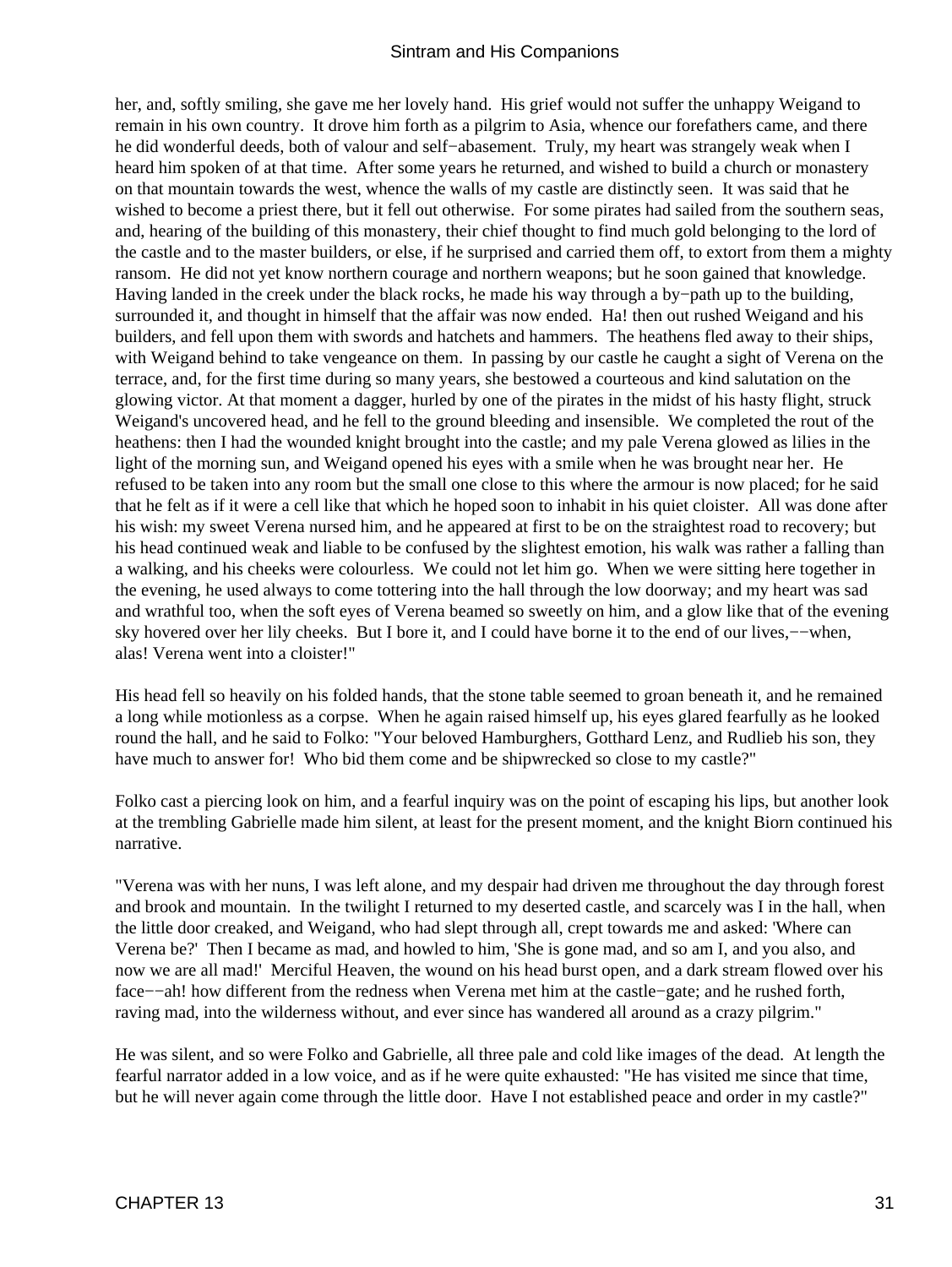### <span id="page-33-0"></span>**CHAPTER 14**

Sintram had not returned home, when those of the castle betook themselves to rest in deep bewilderment. No one thought of him, for every heart was filled with strange forebodings, and with uncertain cares. Even the heroic breast of the Knight of Montfaucon heaved in doubt.

Old Rolf still remained without, weeping in the forest, heedless of the storm which beat on his unprotected head, while he waited for his young master. But he had gone a very different way; and when the morning dawned, he entered the castle from the opposite side.

Gabrielle's slumbers had been sweet during the whole night. It had seemed to her that angels with golden wings had blown away the wild histories of the evening before, and had wafted to her the bright flowers, the sparkling sea, and the green hills of her own home. She smiled, and drew her breath calmly and softly, whilst the magical tempest raged and howled through the forests, and continued to battle with the troubled sea. But in truth when she awoke in the morning, and heard still the rattling of the windows, and saw the clouds, as if dissolved in mist and steam, still hiding the face of the heavens, she could have wept for anxiety and sadness, especially when she heard from her maidens that Folko had already left their apartment clad in full armour as if prepared for a combat. At the same time she heard the sound of the heavy tread of armed men in the echoing halls, and, on inquiring, found that the Knight of Montfaucon had assembled all his retainers to be in readiness to protect their lady.

Wrapped in a cloak of ermine, she stood trembling like a tender flower just sprung up out of the snow, tottering beneath a winter's storm. Then Sir Folko entered the room, in all his shining armour, and peacefully carrying his golden helmet with the long shadowy plumes in his hand. He saluted Gabrielle with cheerful serenity, and at a sign from him, her attendants retired, while the men−at−arms without were heard quietly dispersing.

"Lady," said he, as he took his seat beside her, on a couch to which he led her, already re−assured by his presence: "lady, will you forgive your knight for having left you to endure some moments of anxiety; but honour and stern justice called him. Now all is set in order, quietly and peacefully; dismiss your fears and every thought that has troubled you, as things which are no more."

"But you and Biorn?" asked Gabrielle. "On the word of a knight," replied he, "all is well there." And thereupon he began to talk over indifferent subjects with his usual ease and wit; but Gabrielle, bending towards him, said with deep emotion:

"O Folko, my knight, the flower of my life, my protector and my dearest hope on earth, tell me all, if thou mayst. But if a promise binds thee, it is different. Thou knowest that I am of the race of Portamour, and I would ask nothing from my knight which could cast even a breath of suspicion on his spotless shield."

Folko thought gravely for one instant; then looking at her with a bright smile, he said: "It is not that, Gabrielle; but canst thou bear what I have to disclose? Wilt thou not sink down under it, as a slender fir gives way under a mass of snow?"

She raised herself somewhat proudly, and said: "I have already reminded thee of the name of my father's house. Let me now add, that I am the wedded wife of the Baron of Montfaucon."

"Then so let it be," replied Folko solemnly; "and if that must come forth openly which should ever have remained hidden in the darkness which belongs to such deeds of wickedness, at least let it come forth less fearfully with a sudden flash. Know then, Gabrielle, that the wicked knight who would have slain my friends Gotthard and Rudlieb is none other than our kinsman and host, Biorn of the Fiery Eyes."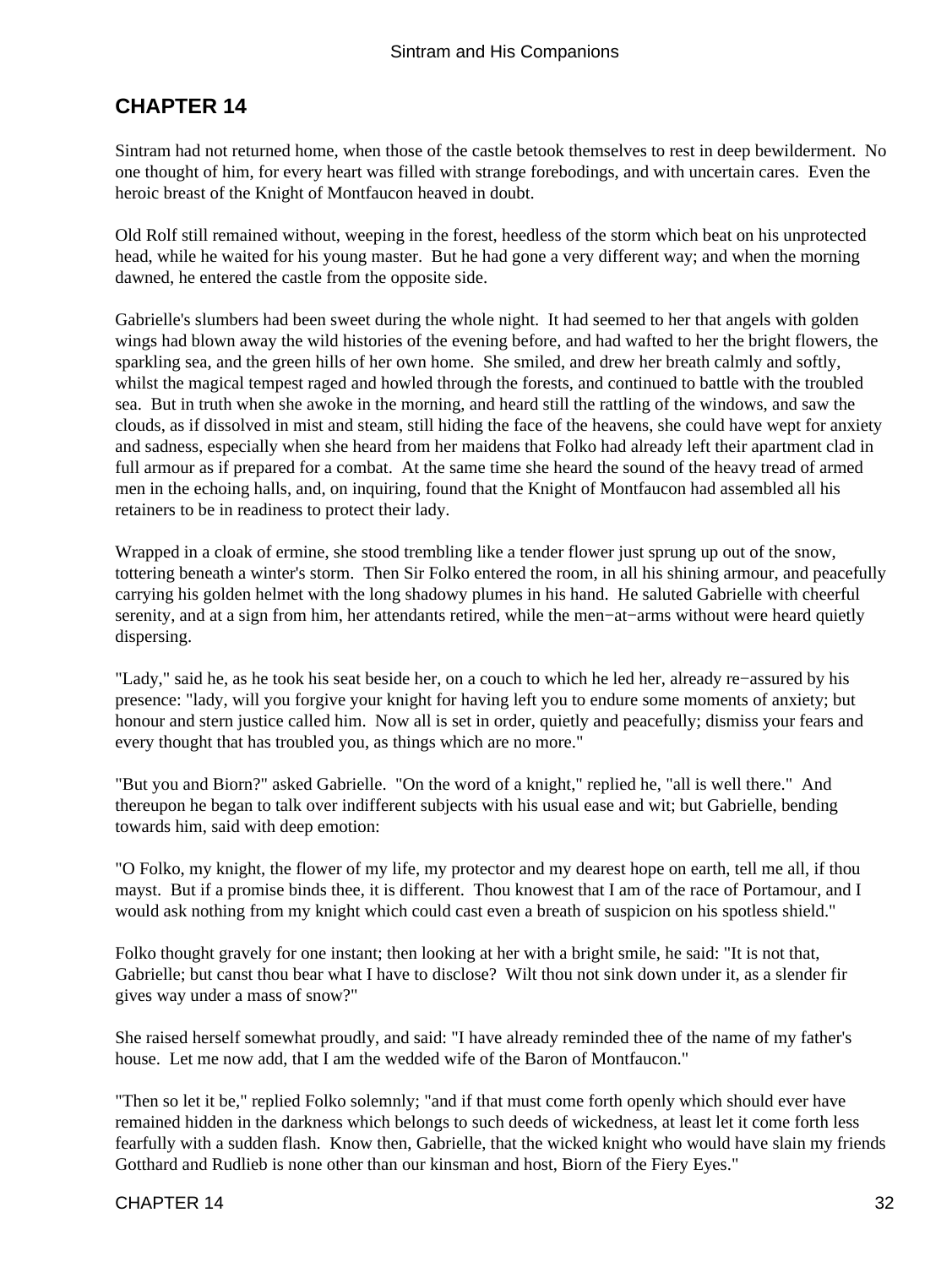<span id="page-34-0"></span>Gabrielle shuddered and covered her eyes with her fair hands; but at the end of a moment she looked up with a bewildered air, and said:

"I have heard wrong surely, although it is true that yesterday evening such a thought struck me. For did not you say awhile ago that all was settled and at peace between you and Biorn? Between the brave baron and such a man after such a crime?"

"You heard aright," answered Folko, looking with fond delight on the delicate yet high−minded lady. "This morning with the earliest dawn I went to him and challenged him to a mortal combat in the neighbouring valley, if he were the man whose castle had well−nigh become an altar of sacrifice to Gotthard and Rudlieb. He was already completely armed, and merely saying, 'I am he,' he followed me to the forest. But when he stood alone at the place of combat, he flung away his shield down a giddy precipice, then his sword was hurled after it, and next with gigantic strength he tore off his coat of mail, and said, 'Now fall on, thou minister of vengeance; for I am a heavy sinner, and I dare not fight with thee.' How could I then attack him? A strange truce was agreed on between us. He is half as my vassal, and yet I solemnly forgave him in my own name and in that of my friends. He was contrite, and yet no tear was in his eye, no gentle word on his lips. He is only kept under by the power with which I am endued by having right on my side, and it is on that tenure that Biorn is my vassal. I know not, lady, whether you can bear to see us together on these terms; if not, I will ask for hospitality in some other castle; there are none in Norway which would not receive us joyfully and honourably, and this wild autumnal storm may put off our voyage for many a day. Only this I think, that if we depart directly and in such a manner, the heart of this savage man will break."

"Where my noble lord remains, there I also remain joyfully under his protection," replied Gabrielle; and again her heart glowed with rapture at the greatness of her knight.

### **CHAPTER 15**

The noble lady had just unbuckled her knight's armour with her own fair hands,––on the field of battle alone were pages or esquires bidden handle Montfaucon's armour,—–and now she was throwing over his shoulders his mantle of blue velvet embroidered with gold, when the door opened gently, and Sintram entered the room, humbly greeting them. Gabrielle received him kindly, as she was wont, but suddenly turning pale, she looked away and said:

"O Sintram, what has happened to you? And how can one single night have so fearfully altered you?"

Sintram stood still, thunderstruck, and feeling as if he himself did not know what had befallen him. Then Folko took him by the hand, led him towards a bright polished shield, and said very earnestly, "Look here at yourself, young knight!"

At the first glance Sintram drew back horrified. He fancied that he saw the little Master before him with that single upright feather sticking out of his cap; but he at length perceived that the mirror was only showing him his own image and none other, and that his own wild dagger had given him this strange and spectre−like aspect, as he could not deny to himself.

"Who has done that to you?" asked Folko, yet more grave and solemn. "And what terror makes your disordered hair stand on end?"

Sintram knew not what to answer. He felt as if a judgment were coming on him, and a shameful degrading from his knightly rank. Suddenly Folko drew him away from the shield, and taking him towards the rattling window, he asked: "Whence comes this tempest?"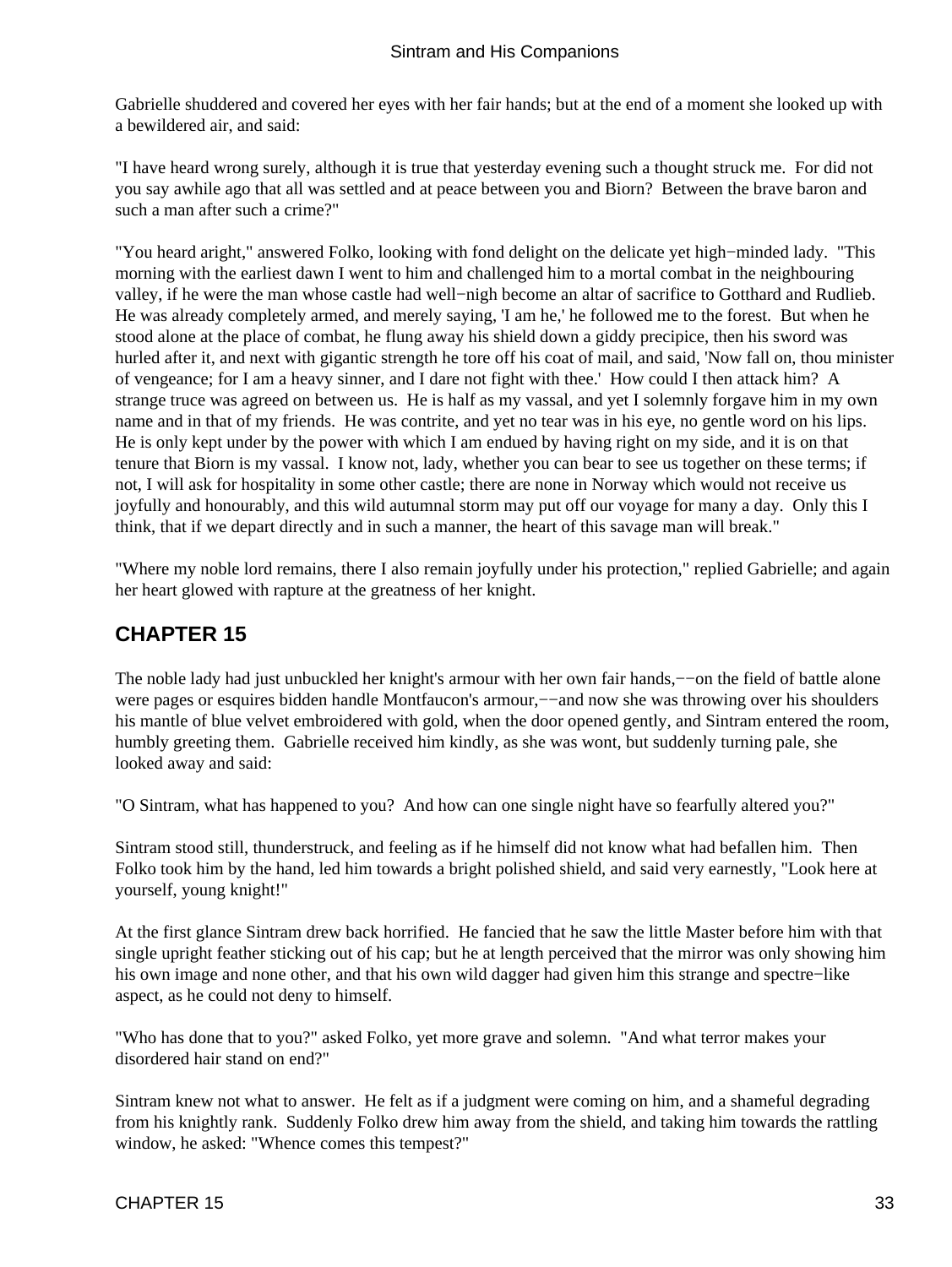<span id="page-35-0"></span>Still Sintram kept silence. His limbs began to tremble under him; and Gabrielle, pale and terrified, whispered, "O Folko, my knight, what has happened? Oh, tell me; are we come into an enchanted castle?"

"The land of our northern ancestors," replied Folko with solemnity, "is full of mysterious knowledge. But we may not, for all that, call its people enchanters; still this youth has cause to watch himself narrowly; he whom the evil one has touched by so much as one hair of his head. . ."

Sintram heard no more; with a deep groan he staggered out of the room. As he left it, he met old Rolf, still almost benumbed by the cold and storms of the night. Now, in his joy at again seeing his young master, he did not remark his altered appearance; but as he accompanied him to his sleeping−room he said, "Witches and spirits of the tempest must have taken up their abode on the sea−shore. I am certain that such wild storms never arise without some devilish arts."

Sintram fell into a fainting−fit, from which Rolf could with difficulty recover him sufficiently to appear in the great hall at the mid−day hour. But before he went down, he caused a shield to be brought, saw himself therein, and cut close round, in grief and horror, the rest of his long black hair, so that he made himself look almost like a monk; and thus he joined the others already assembled round the table. They all looked at him with surprise; but old Biorn rose up and said fiercely, "Are you going to betake yourself to the cloister, as well as the fair lady your mother?"

A commanding look from the Baron of Montfaucon checked any further outbreak; and as if in apology, Biorn added, with a forced smile, "I was only thinking if any accident had befallen him, like Absalom's, and if he had been obliged to save himself from being strangled by parting with all his hair."

"You should not jest with holy things," answered the baron severely, and all were silent. No sooner was the repast ended, than Folko and Gabrielle, with a grave and courteous salutation, retired to their apartments.

### **CHAPTER 16**

Life in the castle took from this time quite another form. Those two bright beings, Folko and Gabrielle, spent most part of the day in their apartments, and when they showed themselves, it was with quiet dignity and grave silence, while Biorn and Sintram stood before them in humble fear. Nevertheless, Biorn could not bear the thought of his guests seeking shelter in any other knight's abode. When Folko once spoke of it, something like a tear stood in the wild man's eye. His head sank, and he said softly, "As you please; but I feel that if you go, I shall run among the rocks for days."

And thus they all remained together; for the storm continued to rage with such increasing fury over the sea, that no sea voyage could be thought of, and the oldest man in Norway could not call to mind such an autumn. The priests examined all the runic books, the bards looked through their lays and tales, and yet they could find no record of the like. Biorn and Sintram braved the tempest; but during the few hours in which Folko and Gabrielle showed themselves, the father and son were always in the castle, as if respectfully waiting upon them; the rest of the day−−nay, often through whole nights, they rushed through the forests and over the rocks in pursuit of bears. Folko the while called up all the brightness of his fancy, all his courtly grace, in order to make Gabrielle forget that she was living in this wild castle, and that the long, hard northern winter was setting in, which would ice them in for many a month. Sometimes he would relate bright tales; then he would play the liveliest airs to induce Gabrielle to lead a dance with her attendants; then, again, handing his lute to one of the women, he would himself take a part the dance, well knowing to express thereby after some new fashion his devotion to his lady. Another time he would have the spacious halls of the castle prepared for his armed retainers to go through their warlike exercises, and Gabrielle always adjudged the reward to the conqueror. Folko often joined the circle of combatants; so that he only met their attacks, defending himself, but depriving no one of the prize. The Norwegians, who stood around as spectators, used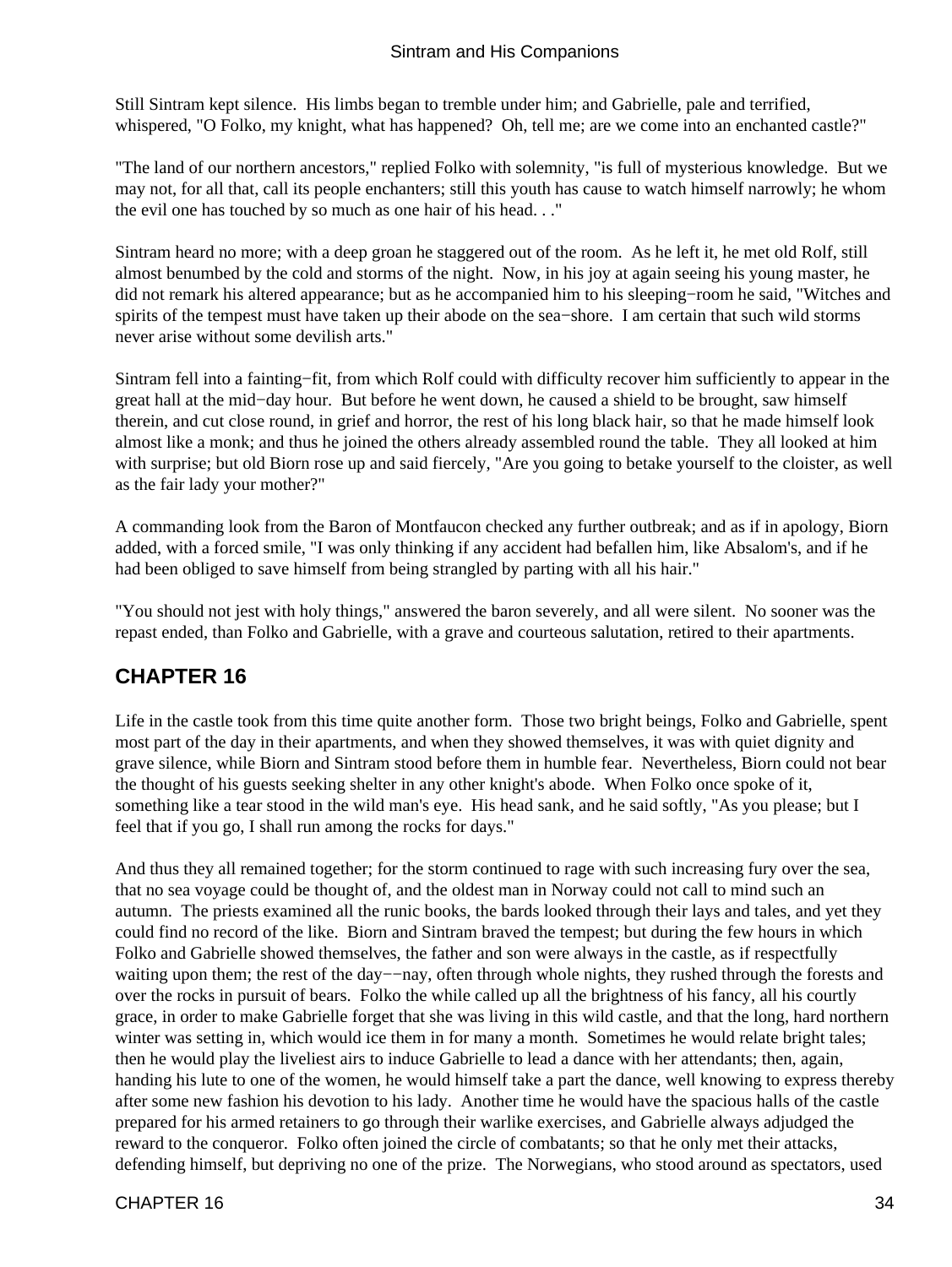to compare him to the demi−god Baldur, one of the heroes of their old traditions, who was wont to let the darts of his companions be all hurled against him, conscious that he was invulnerable, and of his own indwelling strength.

At the close of one of these martial exercises, old Rolf advanced towards Folko, and beckoning him with an humble look, said softly, "They call you the beautiful mighty Baldur,−−and they are right. But even the beautiful mighty Baldur did not escape death. Take heed to yourself. Folko looked at him wondering. "Not that I know of any treachery," continued the old man; "or that I can even foresee the likelihood of any. God keep a Norwegian from such a fear. But when you stand before me in all the brightness of your glory, the fleetingness of everything earthly weighs down my mind, and I cannot refrain from saying, 'Take heed, noble baron! oh, take heed! Even the most beautiful glory comes to an end.'"

"Those are wise and pious thoughts," replied Folko calmly, "and I will treasure them in a pure heart."

The good Rolf was often with Folko and Gabrielle, and made a connecting link between the two widely differing parties in the castle. For how could he have ever forsaken his own Sintram! Only in the wild hunting expeditions through the howling storms and tempests he no longer was able to follow his young lord.

At length the icy reign of winter began in all its glory. On this account a return to Normandy was impossible, and therefore the magical storm was lulled. The hills and valleys shone brilliantly in their white attire of snow, and Folko used sometimes, with skates on his feet, to draw his lady in a light sledge over the glittering frozen lakes and streams. On the other hand, the bear−hunts of the lord of the castle and his son took a still more desperate and to them joyous course.

About this time,−−when Christmas was drawing near, and Sintram was seeking to overpower his dread of the awful dreams by the most daring expeditions,−−about this time, Folko and Gabrielle stood together on one of the terraces of the castle. The evening was mild; the snow−clad fields were glowing in the red light of the setting sun; from below there were heard men's voices singing songs of ancient heroic times, while they worked in the armourer's forge. At last the songs died away, the beating of hammers ceased, and, without the speakers being seen, or there being any possibility of distinguishing them by their voices, the following discourse arose:−−

"Who is the bravest amongst all those whose race derives its origin from our renowned land?"

"It is Folko of Montfaucon."

"Rightly said; but tell me, is there anything from which even this bold baron draws back?"

"In truth there is one thing,−−and we who have never left Norway face it quite willingly and joyfully."

"And that is−−?"

"A bear−hunt in winter, over trackless plains of snow, down frightful ice−covered precipices."

"Truly thou answerest aright, my comrade. He who knows not how to fasten our skates on his feet, how to turn in them to the right or left at a moment's warning, he may be a valiant knight in other respects, but he had better keep away from our hunting parties, and remain with his timid wife in her apartments." At which the speakers were heard to laugh well pleased, and then to betake themselves again to their armourer's work.

Folko stood long buried in thought. A glow beyond that of the evening sky reddened his cheek. Gabrielle also remained silent, considering she knew not what. At last she took courage, and embracing her beloved,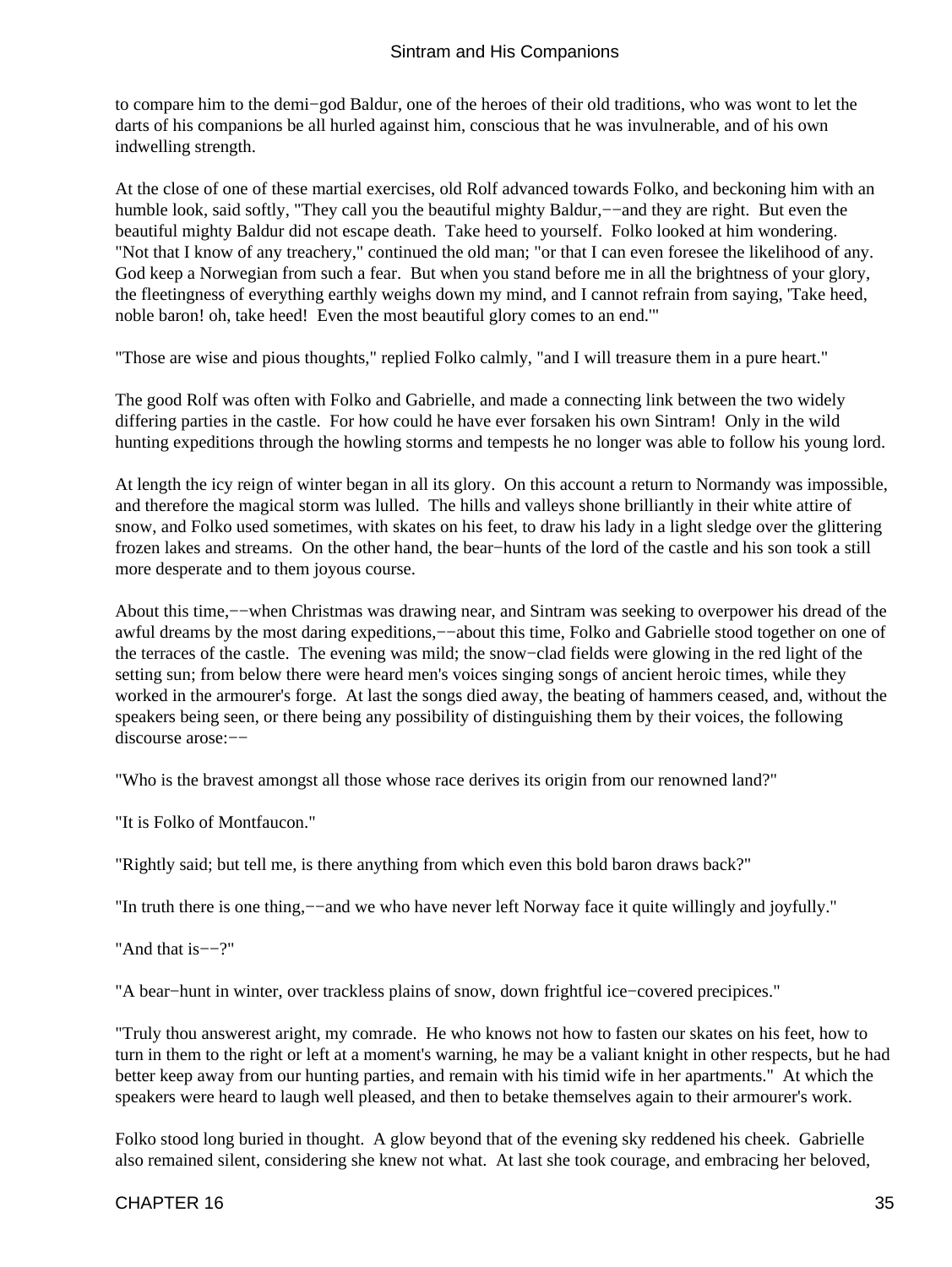<span id="page-37-0"></span>she said: "To−morrow thou wilt go forth to hunt the bear, wilt thou not? and thou wilt bring the spoils of the chase to thy lady?"

The knight gave a joyful sign of assent; and the rest of the evening was spent in dances and music.

### **CHAPTER 17**

See, my noble lord," said Sintram the next morning, when Folko had expressed his wish of going out with him, "these skates of ours give such wings to our course, that we go down the mountain−side swiftly as the wind; and even in going up again we are too quick for any one to be able to pursue us, and on the plains no horse can keep up with us; and yet they can only be worn with safety by those who are well practised. It seems as though some strange spirit dwelt in them, which is fearfully dangerous to any that have not learnt the management of them in their childhood.

Folko answered somewhat proudly: "Do you suppose that this is the first time that I have been amongst your mountains? Years ago I have joined in this sport, and, thank Heaven, there is no knightly exercise which does not speedily become familiar to me."

Sintram did not venture to make any further objections, and still less did old Biorn. They both felt relieved when they saw with what skill and ease Folko buckled the skates on his feet, without suffering any one to assist him. This day they hunted up the mountain in pursuit of a fierce bear which had often before escaped from them. Before long it was necessary that they should separate, and Sintram offered himself as companion to Folko, who, touched by the humble manner of the youth, and his devotion to him, forgot all that had latterly seemed mysterious in the pale altered being before him, and agreed heartily. As now they continued to climb higher and higher up the mountain, and saw from many a giddy height the rocks and crags below them looking like a vast expanse of sea suddenly turned into ice whilst tossed by a violent tempest, the noble Montfaucon drew his breath more freely. He poured forth war−songs and love−longs in the clear mountain air, and the startled echoes repeated from rock to rock the lays of his Frankish home. He sprang lightly from one precipice to another, using strongly and safely his staff for support, and turning now to the right, now to the left, as the fancy seized him; so that Sintram was fain to exchange his former anxiety for a wondering admiration, and the hunters, whose eyes had never been taken off the baron, burst forth with loud applause, proclaiming far and wide fresh glory of their guest.

The good fortune which usually accompanied Folko's deeds of arms seemed still unwilling to leave him. After a short search, he and Sintram found distinct traces of the savage animal, and with beating hearts they followed the track so swiftly that even a winged enemy would have been unable to escape from them. But the creature whom they sought did not attempt a flight−−he lay sulkily in a cavern near the top of a steep precipitous rock, infuriated by the shouts of the hunters, and only waiting in his lazy fury for some one to be bold enough to climb up to his retreat, that he might tear him to pieces. Folko and Sintram had now reached the foot of this rock, the rest of the hunters being dispersed over the far−extending plain. The track led the two companions up the rock, and they set about climbing on the opposite sides of it, that they might be the more sure of not missing their prey. Folko reached the lonely topmost point first, and cast his eyes around. A wide, boundless tract of country, covered with untrodden snow, was spread before him, melting in the distance into the lowering clouds of the gloomy evening sky. He almost thought that he must have missed the traces of the fearful beast; when close beside him from a cleft in the rock issued a long growl, and a huge black bear appeared on the snow, standing on its hind legs, and with glaring eyes it advanced towards the baron. Sintram the while was struggling in vain to make his way up the rock against the masses of snow continually slipping down.

Joyful at a combat so long untried as almost to be new, Folko of Montfaucon levelled his hunting spear, and awaited the attack of the wild beast. He suffered it to approach so near that its fearful claws were almost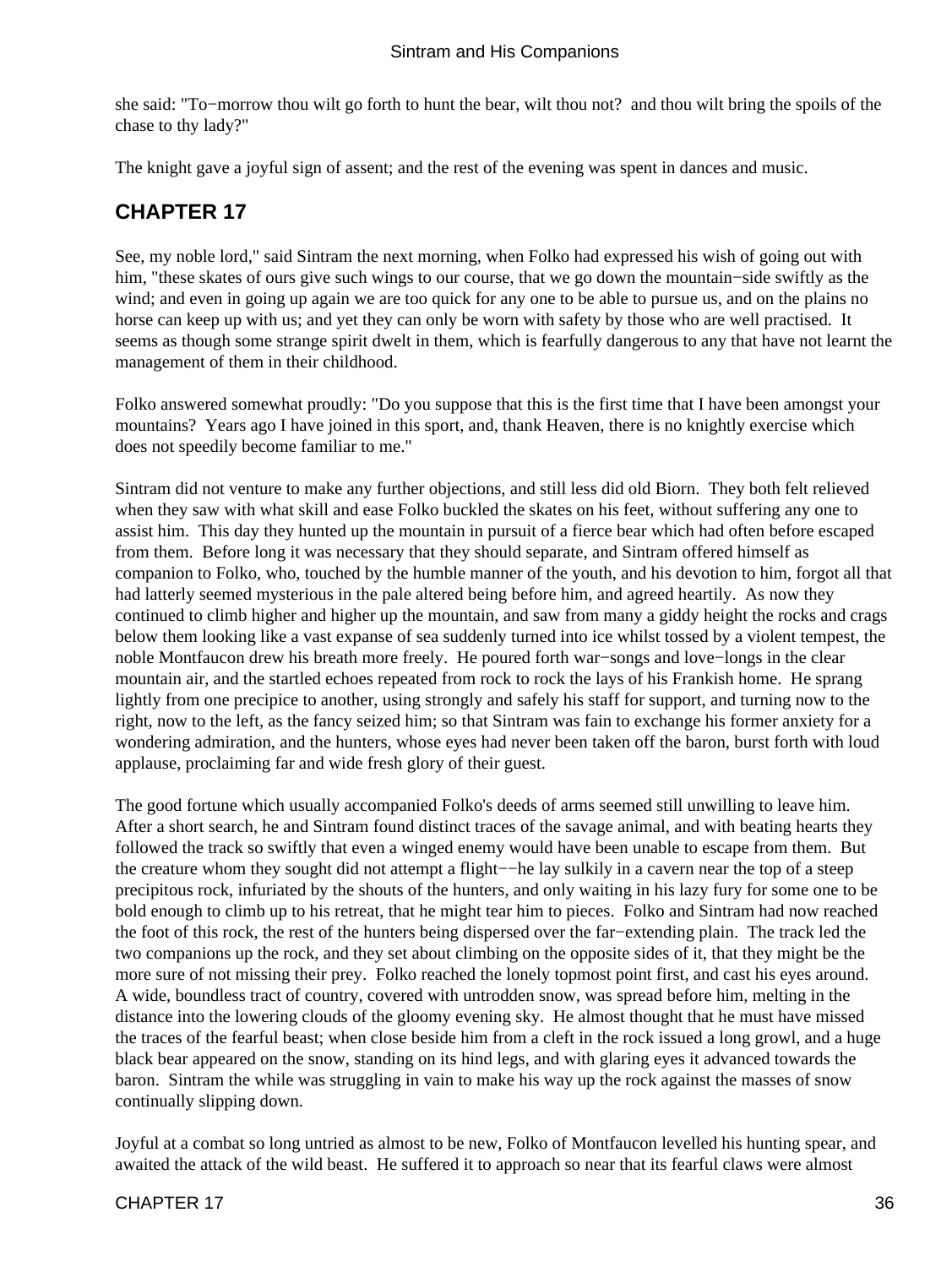upon him; then he made a thrust, and the spear−head was buried deep in the bear's breast. But the furious beast still pressed on with a fierce growl, kept up on its hind legs by the cross−iron of the spear, and the knight was forced to plant his feet deep in the earth to resist the savage assault; and ever close before him the grim and bloody face of the bear, and close in his ear its deep savage growl, wrung forth partly by the agony of death, partly by thirst for blood. At length the bear's resistance grew weaker, and the dark blood streamed freely upon the snow; he tottered; and one powerful thrust hurled him backwards over the edge of the precipice. At the same instant Sintram stood by the Baron of Montfaucon. Folko said, drawing a deep breath: "But I have not yet the prize in my hands, and have it I must, since fortune has given me a claim to it. Look, one of my skates seems to be out of order. Thinkest thou, Sintram, that it holds enough to slide down to the foot of the precipice?"

"Let me go instead," said Sintram. "I will bring you the head and the claws of the bear."

"A true knight," replied Folko, with some displeasure, "never does a knightly deed by halves. What I ask is, whether my skate will still hold?"

As Sintram bent down to look, and was on the point of saying "No!" he suddenly heard a voice close to him, saying, "Why, yes, to be sure; there is no doubt about it."

Folko thought that Sintram had spoken, and slid down with the swiftness of an arrow, whilst his companion looked up in great surprise. The hated form of the little Master met his eyes. As he was going to address him with angry words, he heard the sound of the baron's fearful fall, and he stood still in silent horror. There was a breathless silence also in the abyss below.

"Now, why dost thou delay?" said the little Master, after a pause. "He is dashed to pieces. Go back to the castle, and take the fair Helen to thyself."

Sintram shuddered. Then his hateful companion began to praise Gabrielle's charms in so glowing, deceiving words, that the heart of the youth swelled with emotions he had never before known. He only thought of him who was now lying at the foot of the rock as of an obstacle removed between him and heaven: he turned towards the castle.

But a cry was heard below: "Help! help! my comrade! I am yet alive, but I am sorely wounded."

Sintram's will was changed, and he called to the baron, "I am coming."

But the little Master said, "Nothing can be done to help Duke Menelaus; and the fair Helen knows it already. She is only waiting for knight Paris to comfort her." And with detestable craft he wove in that tale with what was actually happening, bringing in the most highly wrought praises of the lovely Gabrielle; and alas! the dazzled youth yielded to him, and fled! Again he heard far off the baron's voice calling to him, "Knight Sintram, knight Sintram, thou on whom I bestowed the holy order, haste to me and help me! The she−bear and her whelps will be upon me, and I cannot use my right arm! Knight Sintram, knight Sintram, haste to help me!"

His cries were overpowered by the furious speed with which the two were carried along on their skates, and by the evil words of the little Master, who was mocking at the late proud bearing of Duke Menelaus towards the poor Sintram. At last he shouted, "Good luck to you, she−bear! good luck to your whelps! There is a glorious meal for you! Now you will feed upon the fear of Heathendom, him at whose name the Moorish brides weep, the mighty Baron of Montfaucon. Never again, O dainty knight, will you shout at the head of your troops, 'Mountjoy St. Denys!'" But scarce had this holy name passed the lips of the little Master, than he set up a howl of anguish, writhing himself with horrible contortions, and wringing his hands, and ended by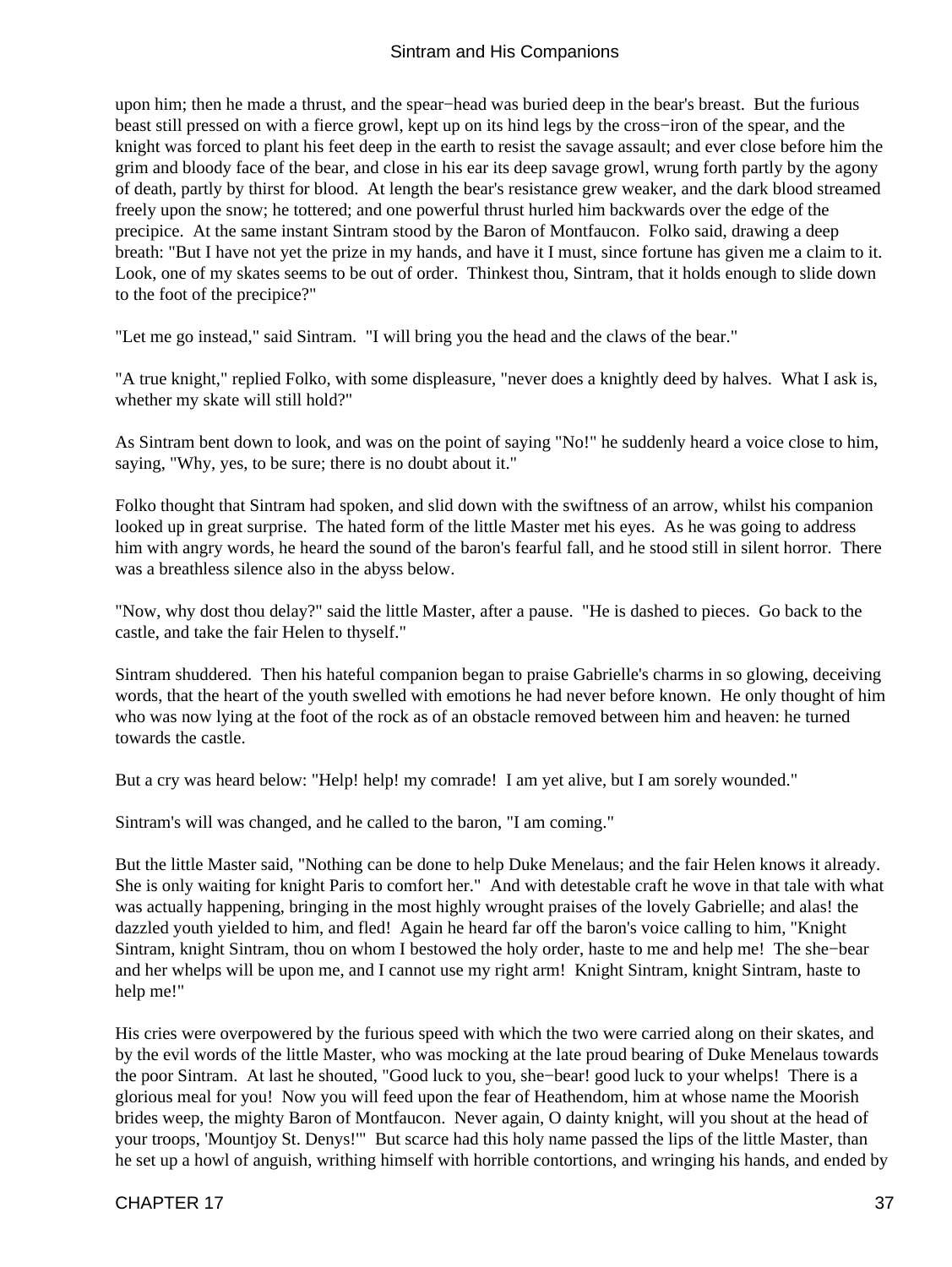<span id="page-39-0"></span>disappearing in a storm of snow which then arose.

Sintram planted his staff firmly in the ground, and stopped. How strangely did the wide expanse of snow, the distant mountains rising above it, and the dark green fir−woods−−how strangely did they all look at him in cold reproachful silence! He felt as if he must sink under the weight of his sorrow and his guilt. The bell of a distant hermitage came floating sadly over the plain. With a burst of tears he exclaimed, as the darkness grew thicker round him, "My mother! my mother! I had once a beloved tender mother, and she said I was a good child!" A ray of comfort came to him as if brought on an angel's wing; perhaps Montfaucon was not yet dead! and he flew like lightning along the path, back to the steep rock. When he got to the fearful place, he stooped and looked anxiously down the precipice. The moon, just risen in full majesty, helped him. The Knight of Montfaucon, pale and bleeding, was half kneeling against the rock; his right arm, crushed in his fall, hung powerless at his side; it was plain that he could not draw his good sword out of the scabbard. But nevertheless he was keeping the bear and her young ones at bay by his bold threatening looks, so that they only crept round him, growling angrily; every moment ready for a fierce attack, but as often driven back affrighted at the majestic air by which he conquered even when defenceless.

"Oh! what a hero would there have perished!" groaned Sintram, "and through whose guilt?" In an instant his spear flew with so true an aim that the bear fell weltering in her blood; the young ones ran away howling.

The baron looked up with surprise. His countenance beamed as the light of the moon fell upon it, grave and stern, yet mild, like some angelic vision. "Come down!" he beckoned; and Sintram slid down the side of the precipice, full of anxious haste. He was going to attend to the wounded man, but Folko said, "First cut off the head and claws of the bear which I slew. I promised to bring the spoils of the chase to my lovely Gabrielle. Then come to me, and bind up my wounds. My right arm is broken." Sintram obeyed the baron's commands. When the tokens of victory had been secured, and the broken arm bound up, Folko desired the youth to help him back to the castle.

"O Heavens!" said Sintram in a low voice, "if I dared to look in your face! or only knew how to come near you!"

"Thou wert indeed going on in an evil course," said Montfaucon, gravely; "but how could we, any of us, stand before God, did not repentance help us? At any rate, thou hast now saved my life, and let that thought cheer thy heart."

The youth with tenderness and strength supported the baron's left arm, and they both went their way silently in the moonlight.

### **CHAPTER 18**

Sounds of wailing were heard from the castle as they approached; the chapel was solemnly lighted up; within it knelt Gabrielle, lamenting for the death of the Knight of Montfaucon.

But how quickly was all changed, when the noble baron, pale indeed, and bleeding, yet having escaped all mortal danger, stood smiling at the entrance of the holy building, and said, in a low, gentle voice, "Look up, Gabrielle, and be not affrighted; for, by the honour of my race, thy knight still lives." Oh! with what joy did Gabrielle's eyes sparkle, as she turned to her knight, and then raised them again to heaven, still streaming, but from the deep source of thankful joy! With the help of two pages, Folko knelt down beside her, and they both sanctified their happiness with a silent prayer.

When they left the chapel, the wounded knight being tenderly supported by his lady, Sintram was standing without in the darkness, himself as gloomy as the night, and, like a bird of the night, shunning the sight of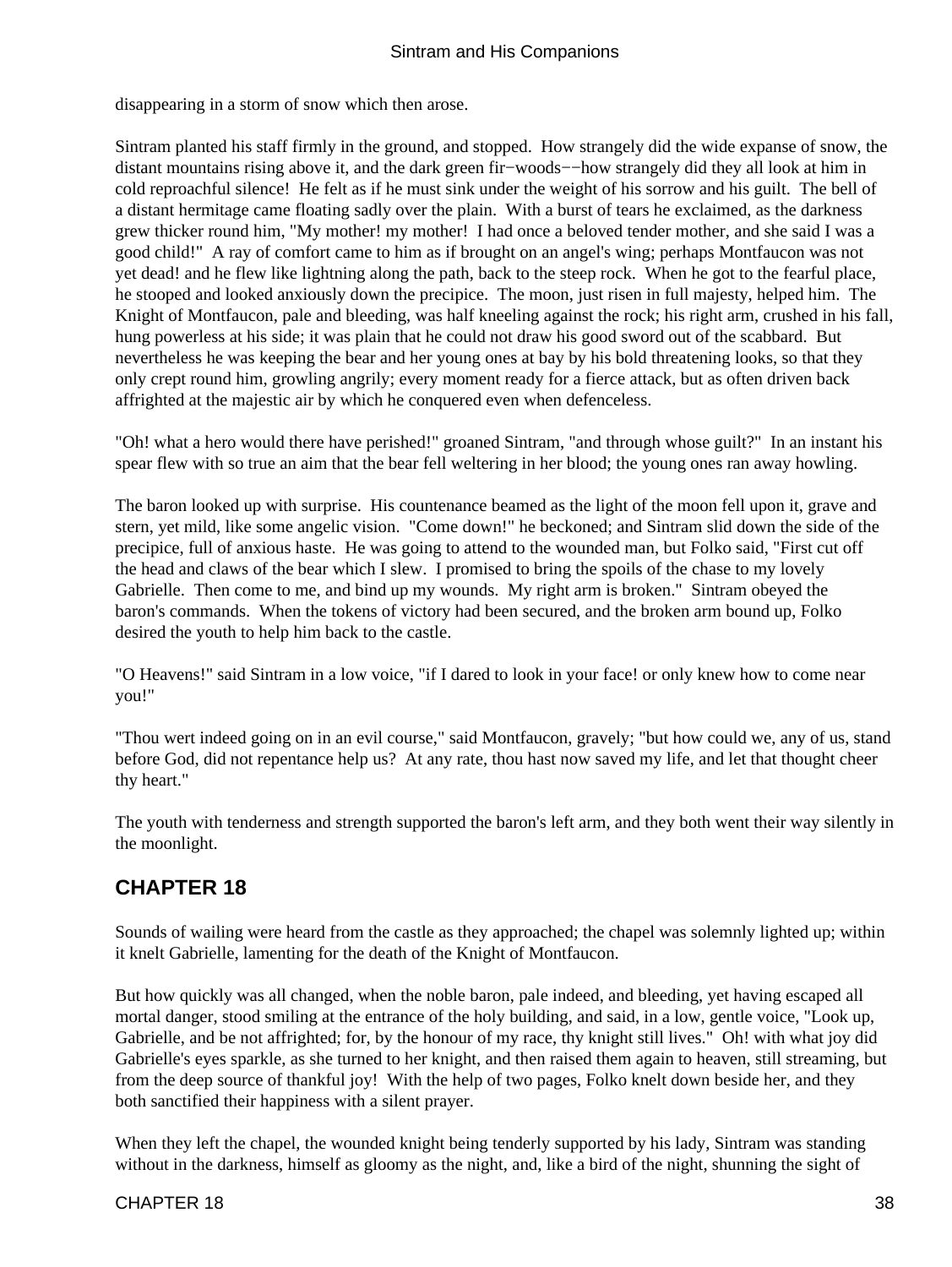<span id="page-40-0"></span>men. Yet he came trembling forward into the torch−light, laid the bear's head and claws at the feet of Gabrielle, and said, "The noble Folko of Montfaucon presents the spoils of to−day's chase to his lady."

The Norwegians burst forth with shouts of joyful surprise at the stranger knight, who in the very first hunting expedition had slain the most fearful and dangerous beast of their mountains.

Then Folko looked around with a smile as he said, "And now none of you must jeer at me, if I stay at home for a short time with my timid wife."

Those who the day before had talked together in the armourer's forge came out from the crowd, and bowing low, they replied, "Noble baron, who could have thought that there was no knightly exercise in the whole world in the which you would not show yourself far above all other men?"

"The pupil of old Sir Hugh may be somewhat trusted," answered Folko kindly. "But now, you bold northern warriors, bestow some praises also on my deliverer, who saved me from the claws of the she−bear, when I was leaning against the rock wounded by my fall."

He pointed to Sintram, and the general shout was again raised; and old Rolf, with tears of joy in his eyes, bent his head over his foster−son's hand. But Sintram drew back shuddering.

"Did you but know," said he, "whom you see before you, all your spears would be aimed at my heart; and perhaps that would be the best thing for me. But I spare the honour of my father and of his race, and for this time I will not confess. Only this much must you know, noble warriors−−"

"Young man," interrupted Folko with a reproving look, "already again so wild and fierce? I desire that thou wilt hold thy peace about thy dreaming fancies."

Sintram was silenced for a moment; but hardly had Folko begun smilingly to move towards the steps of the castle, than he cried out, "Oh, no, no, noble wounded knight, stay yet awhile; I will serve thee in everything that thy heart can desire; but herein I cannot serve thee. Brave warriors, you must and shall know so much as this; I am no longer worthy to live under the same roof with the noble Baron of Montfaucon and his angelic wife Gabrielle. And you, my aged father, good−night; long not for me. I intend to live in the stone fortress on the Rocks of the Moon, till a change of some kind come over me."

There was that in his way of speaking against which no one dared to set himself, not even Folko.

The wild Biorn bowed his head humbly, and said, "Do according to thy pleasure, my poor son; for I fear that thou art right."

Then Sintram walked solemnly and silently through the castle−gate, followed by the good Rolf. Gabrielle led her exhausted lord up to their apartments.

### **CHAPTER 19**

That was a mournful journey on which the youth and his aged foster−father went towards the Rocks of the Moon, through the wild tangled paths of the snow−clad valleys. Rolf from time to time sang some verses of hymns, in which comfort and peace were promised to the penitent sinner, and Sintram thanked him for them with looks of grateful sadness. Neither of them spoke a word else.

At length, when the dawn of day was approaching, Sintram broke silence by saying, "Who are those two sitting yonder by the frozen stream−−a tall man and a little one? Their own wild hearts must have driven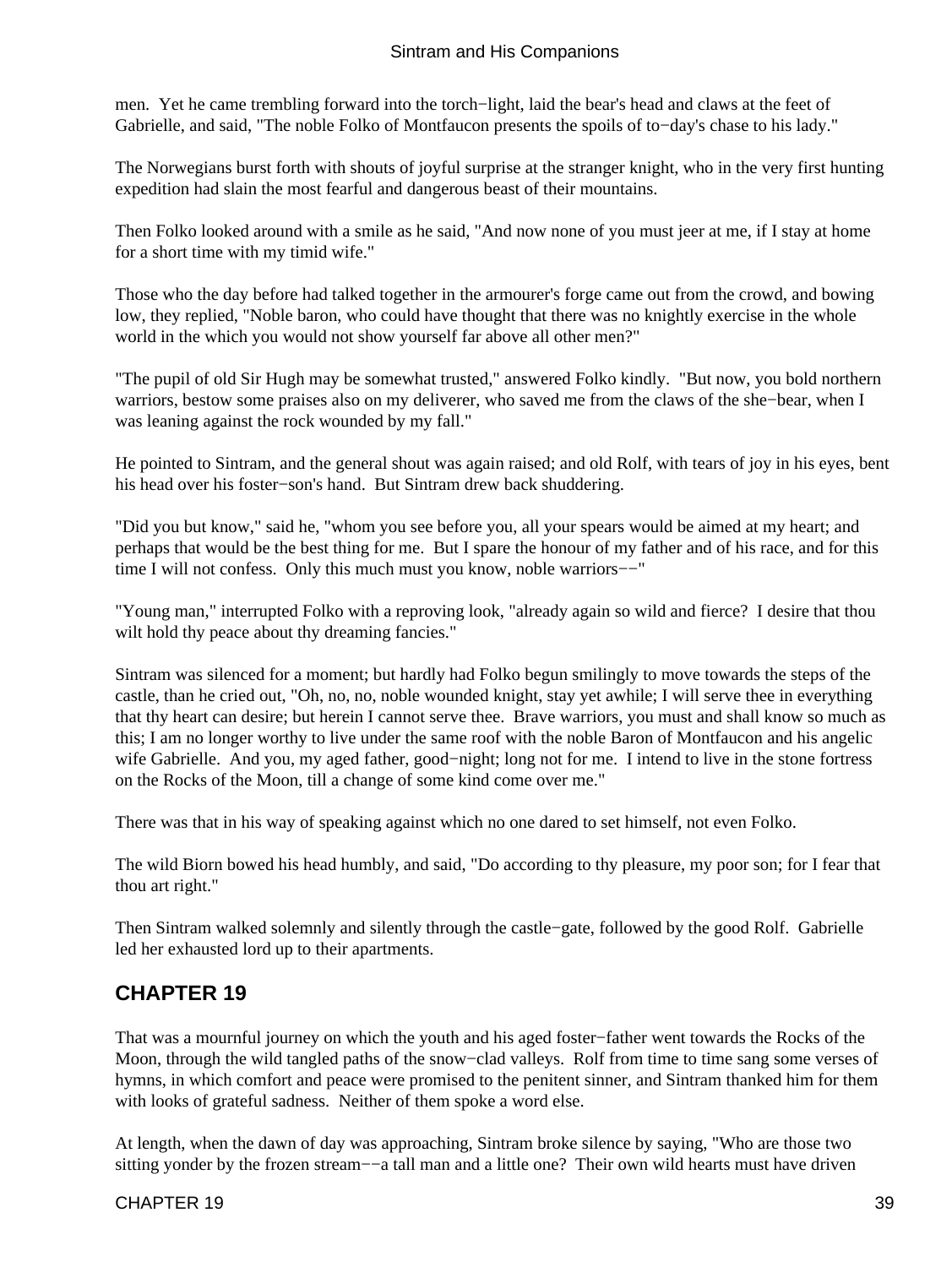them also forth into the wilderness. Rolf, dost thou know them? The sight of them makes me shudder."

"Sir," answered the old man, "your disturbed mind deceives you. There stands a lofty fir−tree, and the old weather−beaten stump of an oak, half−covered with snow, which gives them a somewhat strange appearance. There are no men sitting yonder."

"But, Rolf, look there! look again carefully! Now they move, they whisper together."

"Sir, the morning breeze moves the branches, and whistles in the sharp pine−leaves and in the yellow oak−leaves, and rustles the crisp snow."

"Rolf, now they are both coming towards us. Now they are standing before us, quite close."

"Sir, it is we who get nearer to them as we walk on, and the setting moon throws such long giant−like shadows over the plain."

"Good−evening!" said a hollow voice; and Sintram knew it was the crazy pilgrim, near to whom stood the malignant little Master, looking more hideous than ever.

"You are right, sir knight," whispered Rolf, as he drew back behind Sintram, and made the Sign of the Cross on his breast and his forehead.

The bewildered youth, however, advanced towards the two figures, and said, "You have always taken wonderful pleasure in being my companions. What do you expect will come of it? And do you choose to go now with me to the stone fortress? There I will tend thee, poor pale pilgrim; and as to thee, frightful Master, most evil dwarf, I will make thee shorter by the head, to reward thee for thy deeds yesterday."

"That would be a fine thing," sneered the little Master; "and perhaps thou imaginest that thou wouldst be doing a great service to the whole world? And, indeed, who knows? Something might be gained by it! Only, poor wretch, thou canst not do it."

The pilgrim meantime was waving his pale head to and fro thoughtfully, saying, "I believe truly that thou wouldst willingly have me, and I would go to thee willingly, but I may not yet. Have patience awhile; thou wilt yet surely see me come, but at a distant time; and first we must again visit thy father together, and then also thou wilt learn to call me by my right name, my poor friend."

"Beware of disappointing me again!" said the little Master to the pilgrim in a threatening voice; but he, pointing with his long, shrivelled hand towards the sun, which was just now rising, said, "Stop either that sun or me, if thou canst!"

Then the first rays fell on the snow, and the little Master ran, muttering, down a precipice; but the pilgrim walked on in the bright beams, calmly and with great solemnity, towards a neighbouring castle on the mountain. It was not long before its chapel−bell was heard tolling for the dead.

"For Heaven's sake," whispered the good Rolf to his knight−−"for Heaven's sake, Sir Sintram, what kind of companions have you here? One of them cannot bear the light of God's blessed sun, and the other has no sooner set foot in a dwelling than tidings of death wail after his track. Could he have been a murderer?"

"I do not think that," said Sintram. "He seemed to me the best of the two. But it is a strange wilfulness of his not to come with me. Did I not invite him kindly? I believe that he can sing well, and he should have sung to me some gentle lullaby. Since my mother has lived in a cloister, no one sings lullabies to me any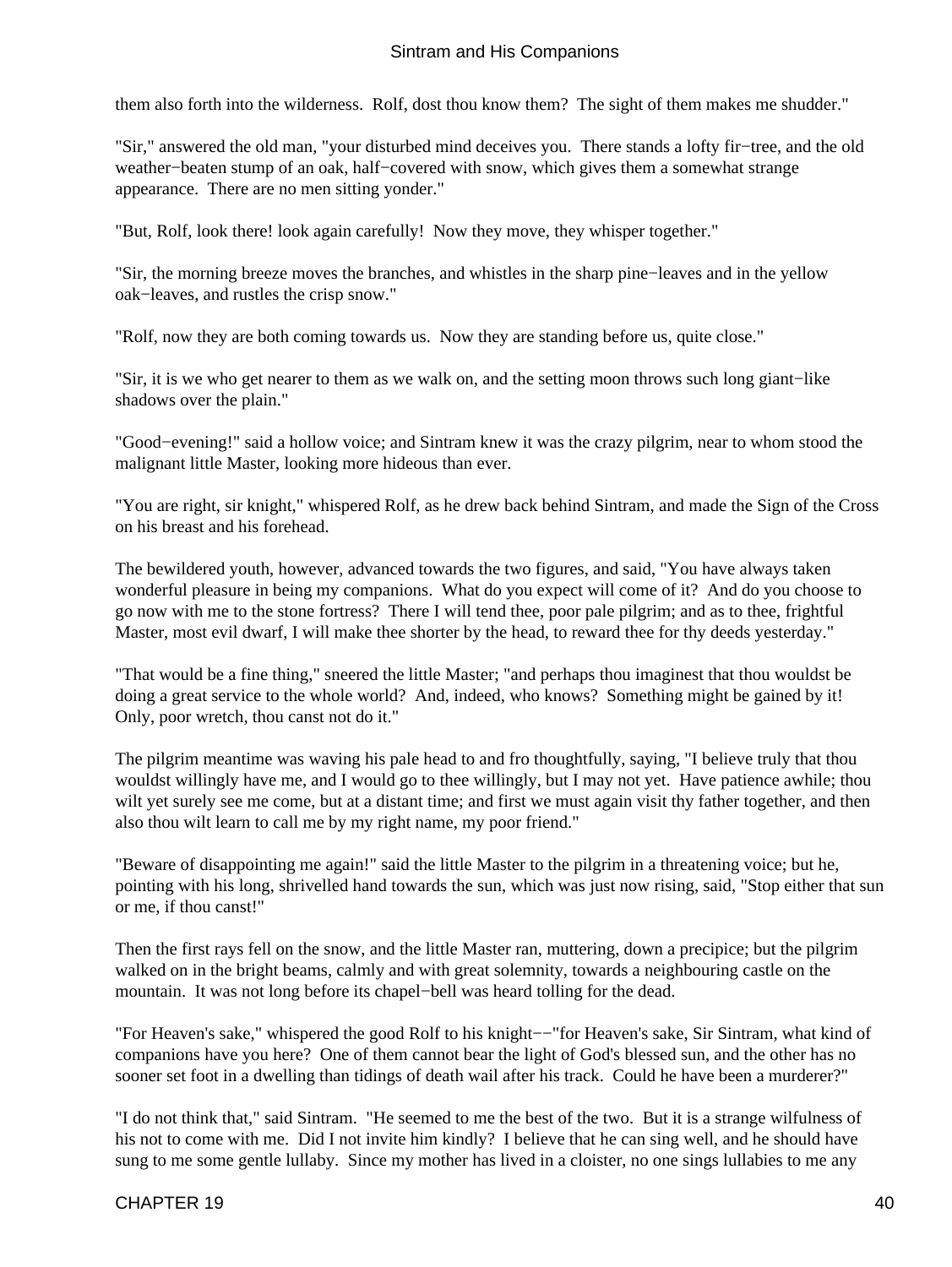<span id="page-42-0"></span>more."

At this tender recollection his eyes were bedewed with tears. But he did not himself know what he had said besides, for there was wildness and confusion in his spirit. They arrived at the Rocks of the Moon, and mounted up to the stone fortress. The castellan, an old, gloomy man, the more devoted to the young knight from his dark melancholy and wild deeds, hastened to lower the drawbridge. Greetings were exchanged in silence, and in silence did Sintram enter, and those joyless gates closed with a crash behind the future recluse.

### **CHAPTER 20**

Yes truly, a recluse, or at least something like it, did poor Sintram now become! For towards the time of the approaching Christmas festival his fearful dreams came over him, and seized him so fiercely, that all the esquires and servants fled with shrieks out of the castle, and would never venture back again. No one remained with him except Rolf and the old castellan. After a while, indeed, Sintram became calm, but he went about looking so pallid and still that he might have been taken for a wandering corpse. No comforting of the good Rolf, no devout soothing lays, were of any avail; and the castellan, with his fierce, scarred features, his head almost entirely bald from a huge sword−cut, his stubborn silence, seemed like a yet darker shadow of the miserable knight. Rolf often thought of going to summon the holy chaplain of Drontheim; but how could he have left his lord alone with the gloomy castellan, a man who at all times raised in him a secret horror? Biorn had long had this wild strange warrior in his service, and honoured him on account of his unshaken fidelity and his fearless courage, though neither the knight nor any one else knew whence the castellan came, nor, indeed, exactly who he was. Very few people knew by what name to call him; but that was the more needless, since he never entered into discourse with any one. He was the castellan of the stone fortress on the Rocks of the Moon, and nothing more.

Rolf committed his deep heartfelt cares to the merciful God, trusting that he would soon come to his aid; and the merciful God did not fail him. For on Christmas eve the bell at the drawbridge sounded, and Rolf, looking over the battlements, saw the chaplain of Drontheim standing there, with a companion indeed that surprised him,—−for close beside him appeared the crazy pilgrim, and the dead men's bones on his dark mantle shone very strangely in the glimmering starlight: but the sight of the chaplain filled the good Rolf too full of joy to leave room for any doubt in his mind; for, thought he, whoever comes with him cannot but be welcome! And so he let them both in with respectful haste, and ushered them up to the hall, where Sintram, pale and with a fixed look, was sitting under the light of one flickering lamp. Rolf was obliged to support and assist the crazy pilgrim up the stairs, for he was quite benumbed with cold.

"I bring you a greeting from your mother," said the chaplain as he came in; and immediately a sweet smile passed over the young knight's countenance, and its deadly pallidness gave place to a bright soft glow.

"O Heaven!" murmured he, "does then my mother yet live, and does she care to know anything about me?"

"She is endowed with a wonderful presentiment of the future," replied the chaplain; "and all that you ought either to do or to leave undone is faithfully mirrored in various ways in her mind, during a half−waking trance. Now she knows of your deep sorrow, and she sends me, the father−confessor of her convent, to comfort you, but at the same time to warn you; for, as she affirms, and as I am also inclined to think, many strange and heavy trials lie before you."

Sintram bowed himself towards the chaplain with his arms crossed over his breast, and said, with a gentle smile, "Much have I been favoured−−more, a thousand times more, than I could have dared to hope in my best hours−−by this greeting from my mother, and your visit, reverend sir; and all after falling more fearfully low than I had ever fallen before. The mercy of the Lord is great; and how heavy soever may be the weight and punishment which He may send, I trust, with His grace, to be able to bear it."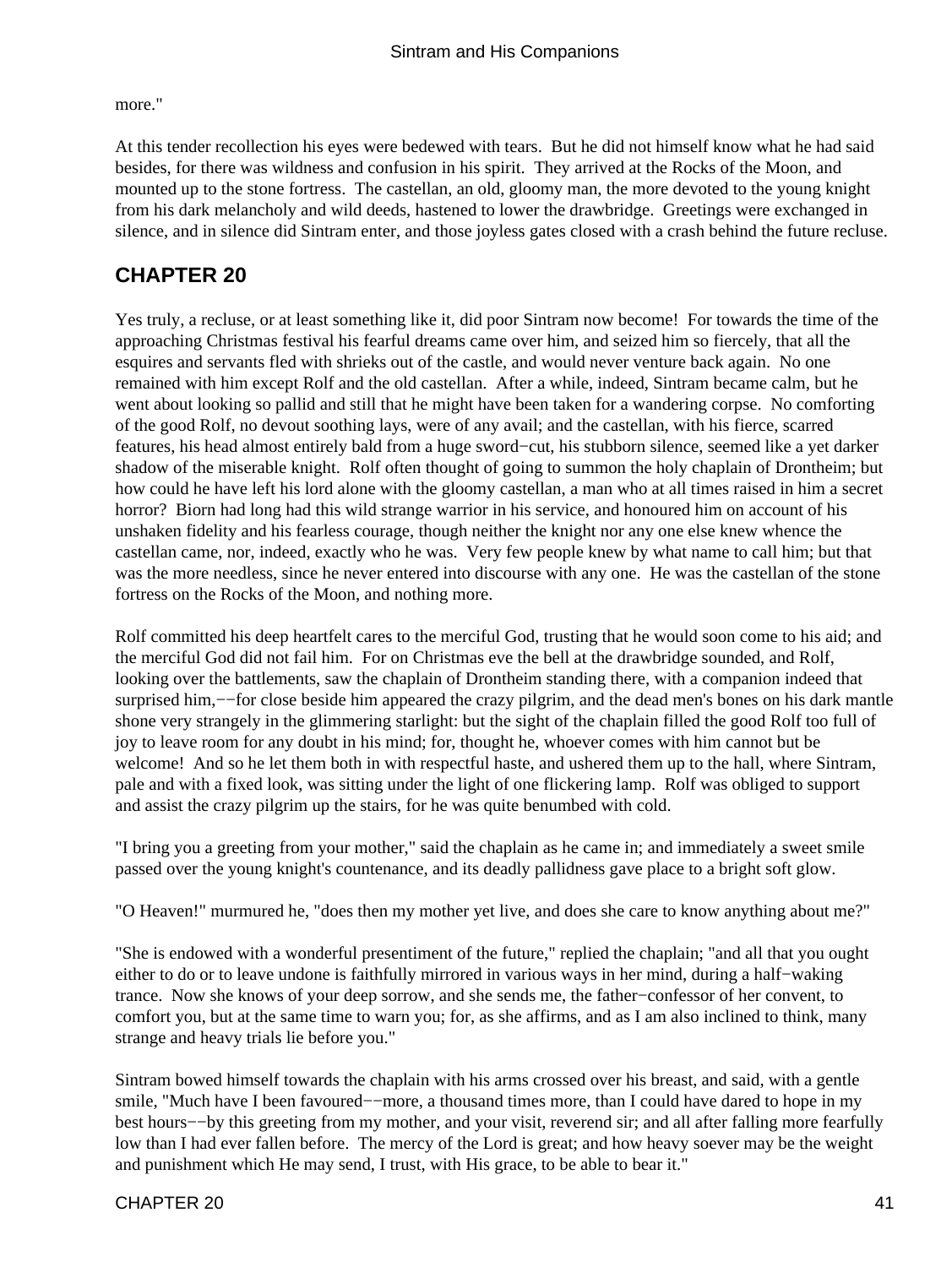Just then the door opened, and the castellan came in with a torch in his hand, the red glare of which made his face look the colour of blood. He cast a terrified glance at the crazy pilgrim, who had just sunk back in a swoon, and was supported on his seat and tended by Rolf; then he stared with astonishment at the chaplain, and at last murmured, "A strange meeting! I believe that the hour for confession and reconciliation is now arrived."

"I believe so too," replied the priest, who had heard his low whisper; "this seems to be truly a day rich in grace and peace. That poor man yonder, whom I found half−frozen by the way, would make a full confession to me at once, before he followed me to a place of shelter. Do as he has done, my dark−browed warrior, and delay not your good purpose for one instant."

Thereupon he left the room with the willing castellan, but he turned back to say, "Sir Knight and your esquire! take good care the while of my sick charge."

Sintram and Rolf did according to the chaplain's desire: and when at length their cordials made the pilgrim open his eyes once again, the young knight said to him, with a friendly smile, "Seest thou? thou art come to visit me after all. Why didst thou refuse me when, a few nights ago, I asked thee so earnestly to come? Perhaps I may have spoken wildly and hastily. Did that scare thee away?"

A sudden expression of fear came over the pilgrim's countenance; but soon he again looked up at Sintram with an air of gentle humility, saying, "O my dear, dear lord, I am most entirely devoted to you—– only never speak to me of former passages between you and me. I am terrified whenever you do it. For, my lord, either I am mad and have forgotten all that is past, or that Being has met you in the wood, whom I look upon as my very powerful twin brother."

Sintram laid his hand gently on the pilgrim's mouth, as he answered, "Say nothing more about that matter: I most willingly promise to be silent."

Neither he nor old Rolf could understand what appeared to them so awful in the whole matter; but both shuddered.

After a short pause the pilgrim said, "I would rather sing you a song−−a soft, comforting song. Have you not a lute here?"

Rolf fetched one; and the pilgrim, half−raising himself on the couch, sang the following words:

"When death is coming near,

When thy heart shrinks in fear

And thy limbs fail,

Then raise thy hands and pray

To Him who smooths thy way

Through the dark vale.

Seest thou the eastern dawn,

CHAPTER 20 42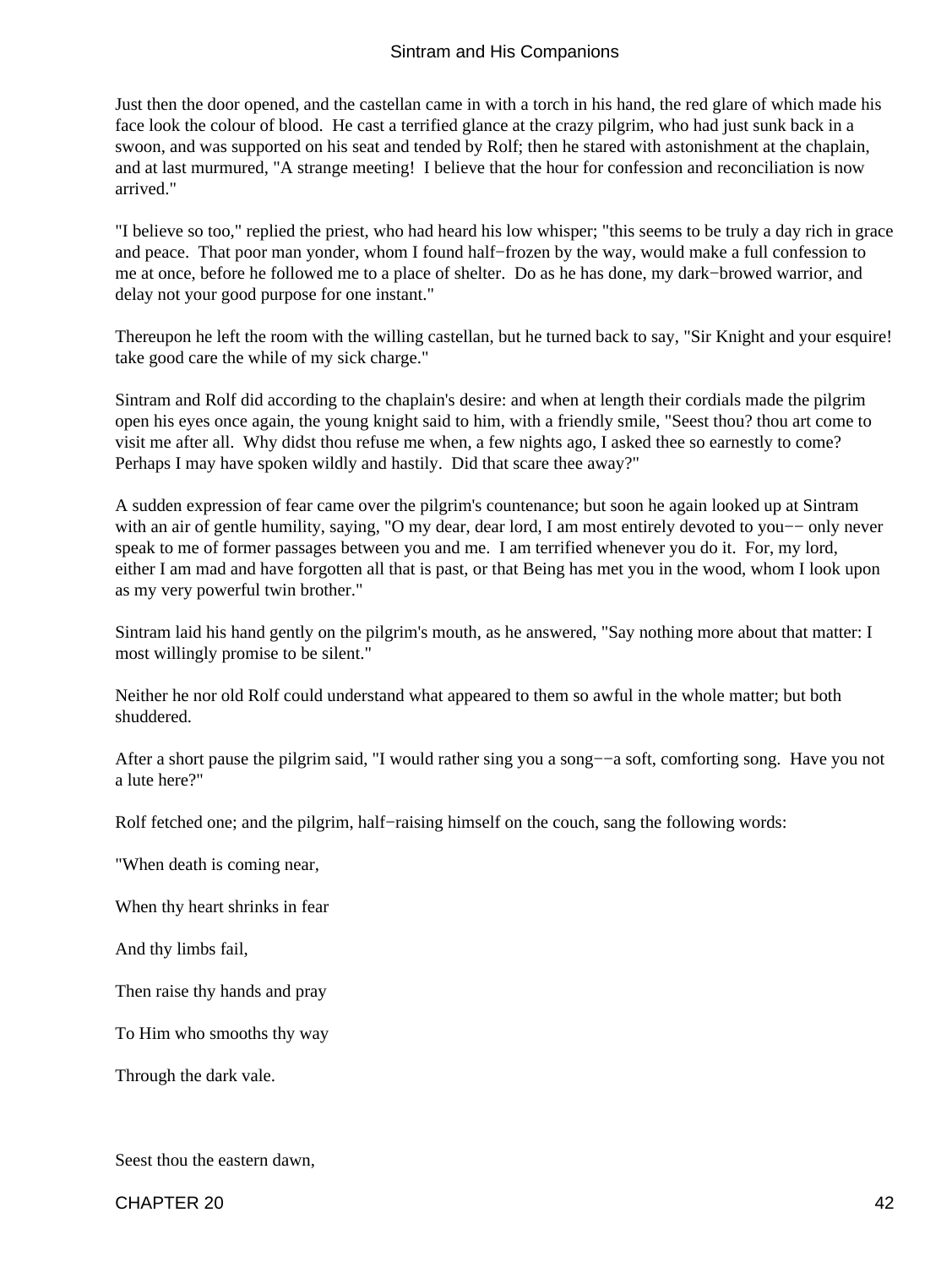Hearst thou in the red morn

The angel's song?

Oh, lift thy drooping head,

Thou who in gloom and dread

Hast lain so long.

Death comes to set thee free;

Oh, meet him cheerily

As thy true friend,

And all thy fears shall cease,

And in eternal peace

Thy penance end."

"Amen," said Sintram and Rolf, folding their hands; and whilst the last chords of the lute still resounded, the chaplain and the castellan came slowly and gently into the room. "I bring a precious Christmas gift," said the priest. "After many sad years, hope of reconciliation and peace of conscience are returning to a noble, disturbed mind. This concerns thee, beloved pilgrim; and do thou, my Sintram, with a joyful trust in God, take encouragement and example from it."

"More than twenty years ago," began the castellan, at a sign from the chaplain−−"more than twenty years ago I was a bold shepherd, driving my flock up the mountains. A young knight followed me, whom they called Weigand the Slender. He wanted to buy of me my favourite little lamb for his fair bride, and offered me much red gold for it. I sturdily refused. Over−bold youth boiled up in us both. A stroke of his sword hurled me senseless down the precipice.

"Not killed?" asked the pilgrim in a scarce audible voice. "I am no ghost," replied the castellan, somewhat morosely; and then, after an earnest look from the priest, he continued, more humbly: "I recovered slowly and in solitude, with the help of remedies which were easily found by me, a shepherd, in our productive valleys. When I came back into the world, no man knew me, with my scarred face, and my now bald head. I heard a report going through the country, that on account of this deed of his, Sir Weigand the Slender had been rejected by his fair betrothed Verena, and how he had pined away, and she had wished to retire into a convent, but her father had persuaded her to marry the great knight Biorn. Then there came a fearful thirst for vengeance into my heart, and I disowned my name, and my kindred, and my home, and entered the service of the mighty Biorn, as a strange wild man, in order that Weigand the Slender should always remain a murderer, and that I might feed on his anguish. So have I fed upon it for all these long years; I have fed frightfully upon his self−imposed banishment, upon his cheerless return home, upon his madness. But to−day−−" and hot tears gushed from his eyes−−"but to−day God has broken the hardness of my heart; and, dear Sir Weigand, look upon yourself no more as a murderer, and say that you will forgive me, and pray for him who has done you so fearful an injury, and−−"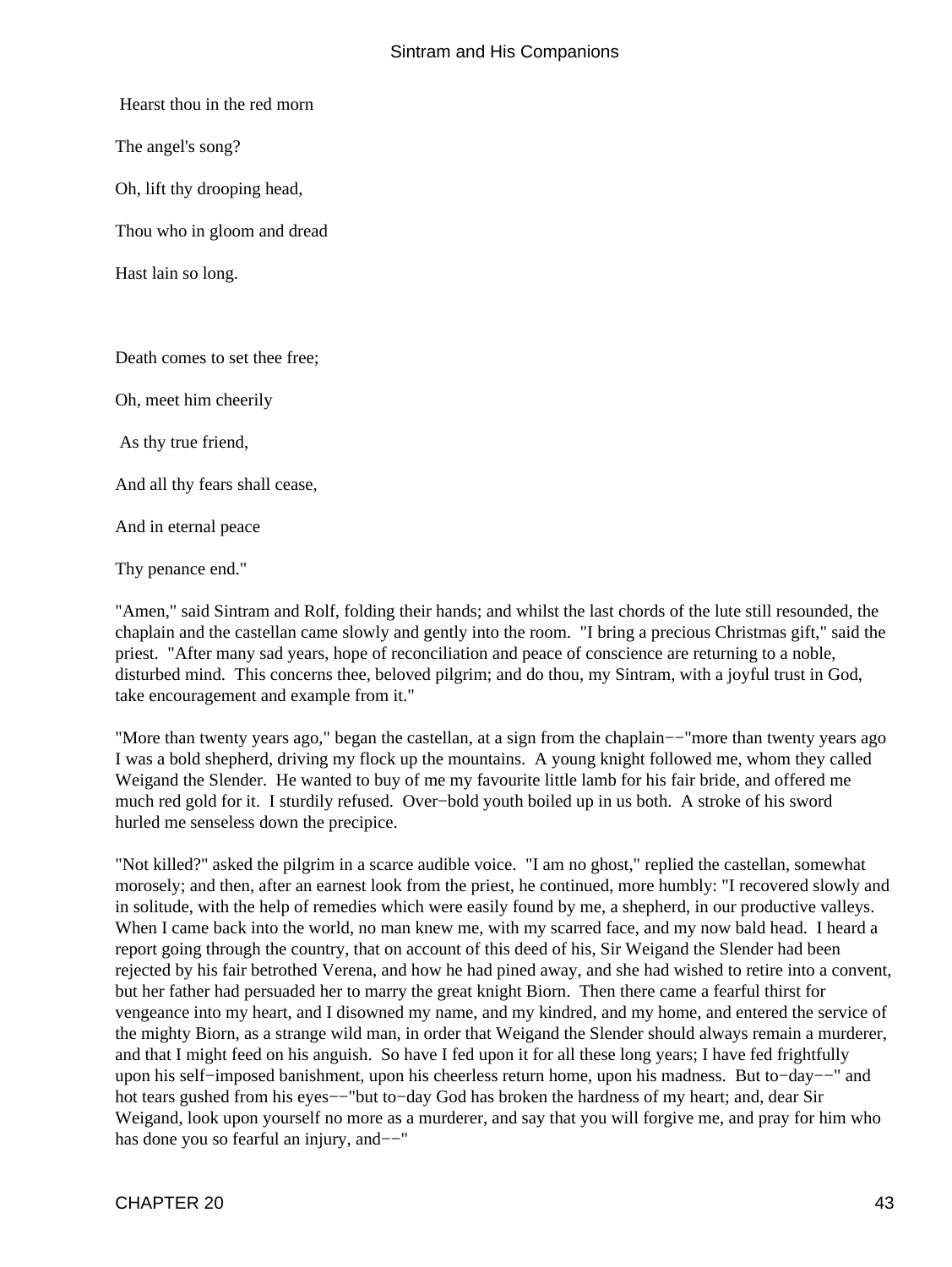<span id="page-45-0"></span>Sobs choked his words. He fell at the feet of the pilgrim, who with tears of joy pressed him to his heart, in token of forgiveness.

### **CHAPTER 21**

The joy of this hour passed from its first overpowering brightness to the calm, thoughtful aspect of daily life; and Weigand, now restored to health, laid aside the mantle with dead men's bones, saying: "I had chosen for my penance to carry these fearful remains about with me, with the thought that some of them might have belonged to him whom I have murdered. Therefore I sought for them round about, in the deep beds of the mountain−torrents, and in the high nests of the eagles and vultures. And while I was searching, I sometimes––could it have been only an illusion?––seemed to meet a being who was very like myself, but far, far more powerful, and yet still paler and more haggard."

An imploring look from Sintram stopped the flow of his words. With a gentle smile, Weigand bowed towards him, and said: "You know now all the deep, unutterably deep, sorrow which preyed upon me. My fear of you, and my yearning love for you, are no longer an enigma to your kind heart. For, dear youth, though you may be like your fearful father, you have also the kind, gentle heart of your mother; and its reflection brightens your pallid, stern features, like the glow of a morning sky, which lights up ice−covered mountains and snowy valleys with the soft radiance of joy. But, alas! how long you have lived alone amidst your fellow−creatures! and how long since you have seen your mother, my dearly−loved Sintram!"

"I feel, too, as though a spring were gushing up in the barren wilderness," replied the youth; "and I should perchance be altogether restored, could I but keep you long with me, and weep with you, dear lord. But I have that within me which says that you will very soon be taken from me."

"I believe, indeed," said the pilgrim, "that my late song was very nearly my last, and that it contained a prediction full soon to be accomplished in me. But, as the soul of man is always like the thirsty ground, the more blessings God has bestowed on us, the more earnestly do we look out for new ones; so would I crave for one more before, as I hope, my blessed end. Yet, indeed, it cannot be granted me," added he, with a faltering voice; "for I feel myself too utterly unworthy of so high a gift."

"But it will be granted!" said the chaplain, joyfully. "'He that humbleth himself shall be exalted;' and I fear not to take one purified from murder to receive a farewell from the holy and forgiving countenance of Verena."

The pilgrim stretched both his hands up towards heaven and an unspoken thanksgiving poured from his beaming eyes, and brightened the smile that played on his lips.

Sintram looked sorrowfully on the ground, and sighed gently to himself: "Alas! who would dare accompany?"

"My poor, good Sintram," said the chaplain, in a tone of the softest kindness, "I understand thee well; but the time is not yet come. The powers of evil will again raise up their wrathful heads within thee, and Verena must check both her own and thy longing desires, until all is pure in thy spirit as in hers. Comfort thyself with the thought that God looks mercifully upon thee, and that the joy so earnestly sought for will come––if not here, most assuredly beyond the grave."

But the pilgrim, as though awaking out of a trance, rose mightily from his seat, and said: "Do you please to come forth with me, reverend chaplain? Before the sun appears in the heavens, we could reach the convent−gates, and I should not be far from heaven."

In vain did the chaplain and Rolf remind him of his weakness: he smiled, and said that there could be no words about it; and he girded himself, and tuned the lute which he had asked leave to take with him. His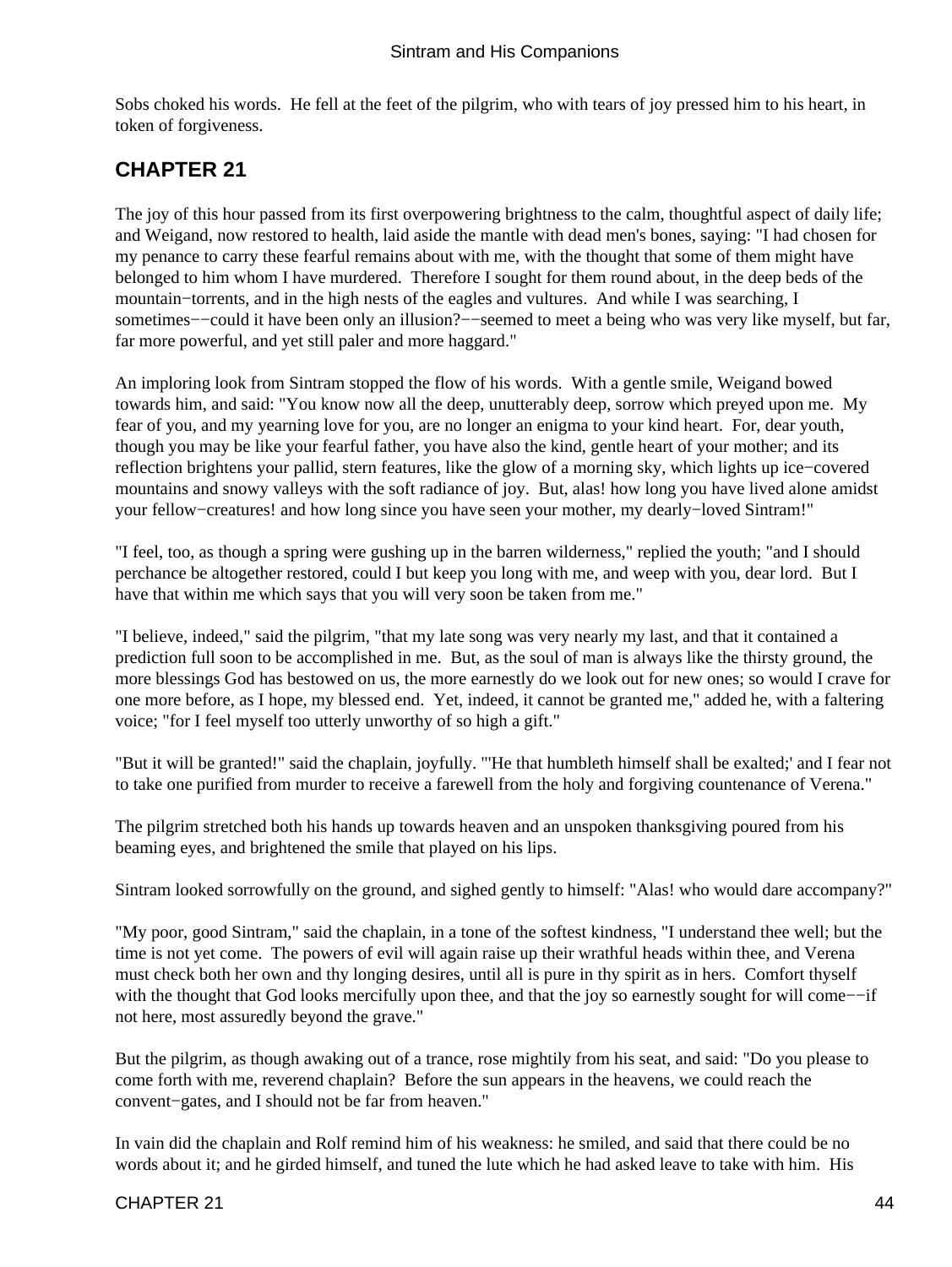decided manner overcame all opposition, almost without words; and the chaplain had already prepared himself for the journey, when the pilgrim looked with much emotion at Sintram, who, oppressed with a strange weariness, had sunk, half−asleep, on a couch, and said: "Wait a moment. I know that he wants me to give him a soft lullaby." The pleased smile of the youth seemed to say, Yes; and the pilgrim, touching the strings with a light hand, sang these words:

"Sleep peacefully, dear boy;

Thy mother sends the song

That whispers round thy couch,

To lull thee all night long.

In silence and afar

For thee she ever prays,

And longs once more in fondness

Upon thy face to gaze.

And when thy waking cometh,

Then in thy every deed,

In all that may betide thee,

Unto her words give heed.

Oh, listen for her voice,

If it be yea or nay;

And though temptation meet thee,

Thou shalt not miss the way.

If thou canst listen rightly,

And nobly onward go,

Then pure and gentle breezes

Around thy cheek shall blow.

Then on thy peaceful journey

Her blessing thou shalt feel,

And though from thee divided,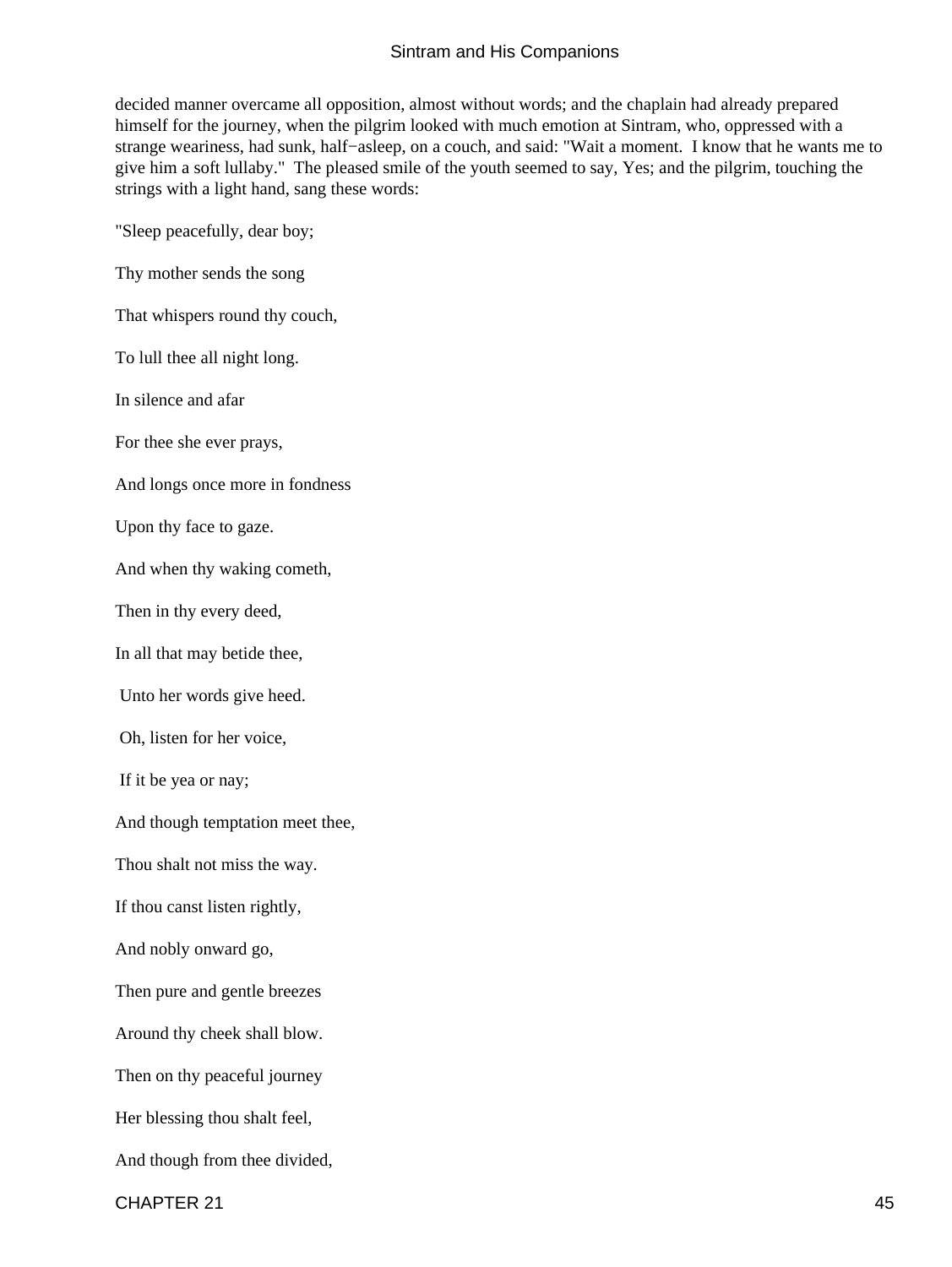<span id="page-47-0"></span>Her presence o'er thee steal.

O safest, sweetest comfort!

O blest and living light!

That, strong in Heaven's power,

All terrors put to flight!

Rest quietly, sweet child,

And may the gentle numbers

Thy mother sends to thee

Waft peace unto thy slumbers."

Sintram fell into a deep sleep, smiling, and breathing softly. Rolf and the castellan remained by his bed, whilst the two travellers pursued their way in the quiet starlight.

### **CHAPTER 22**

The dawn had almost appeared, when Rolf, who had been asleep, was awakened by low singing; and as he looked round, he perceived, with surprise, that the sounds came from the lips of the castellan, who said, as if in explanation, "So does Sir Weigand sing at the convent−gates, and they are kindly opened to him." Upon which, old Rolf fell asleep again, uncertain whether what had passed had been a dream or a reality. After a while the bright sunshine awoke him again; and when he rose up, he saw the countenance of the castellan wonderfully illuminated by the red morning rays; and altogether those features, once so fearful, were shining with a soft, nay almost child−like mildness. The mysterious man seemed to be the while listening to the motionless air, as if he were hearing a most pleasant discourse or lofty music; and as Rolf was about to speak, he made him a sign of entreaty to remain quiet, and continued in his eager listening attitude.

At length he sank slowly and contentedly back in his seat, whispering, "God be praised! She has granted his last prayer; he will be laid in the burial−ground of the convent, and now he has forgiven me in the depths of his heart. I can assure you that he finds a peaceful end."

Rolf did not dare ask a question, or awake his lord; he felt as if one already departed had spoken to him.

The castellan long remained still, always smiling brightly. At last he raised himself a little, again listened, and said, "It is over. The sound of the bells is very sweet. We have overcome. Oh, how soft and easy does the good God make it to us!" And so it came to pass. He stretched himself back as if weary, and his soul was freed from his care−worn body.

Rolf now gently awoke his young knight, and pointed to the smiling dead. And Sintram smiled too; he and his good esquire fell on their knees, and prayed to God for the departed spirit. Then they rose up, and bore the cold body to the vaulted hall, and watched by it with holy candles until the return of the chaplain. That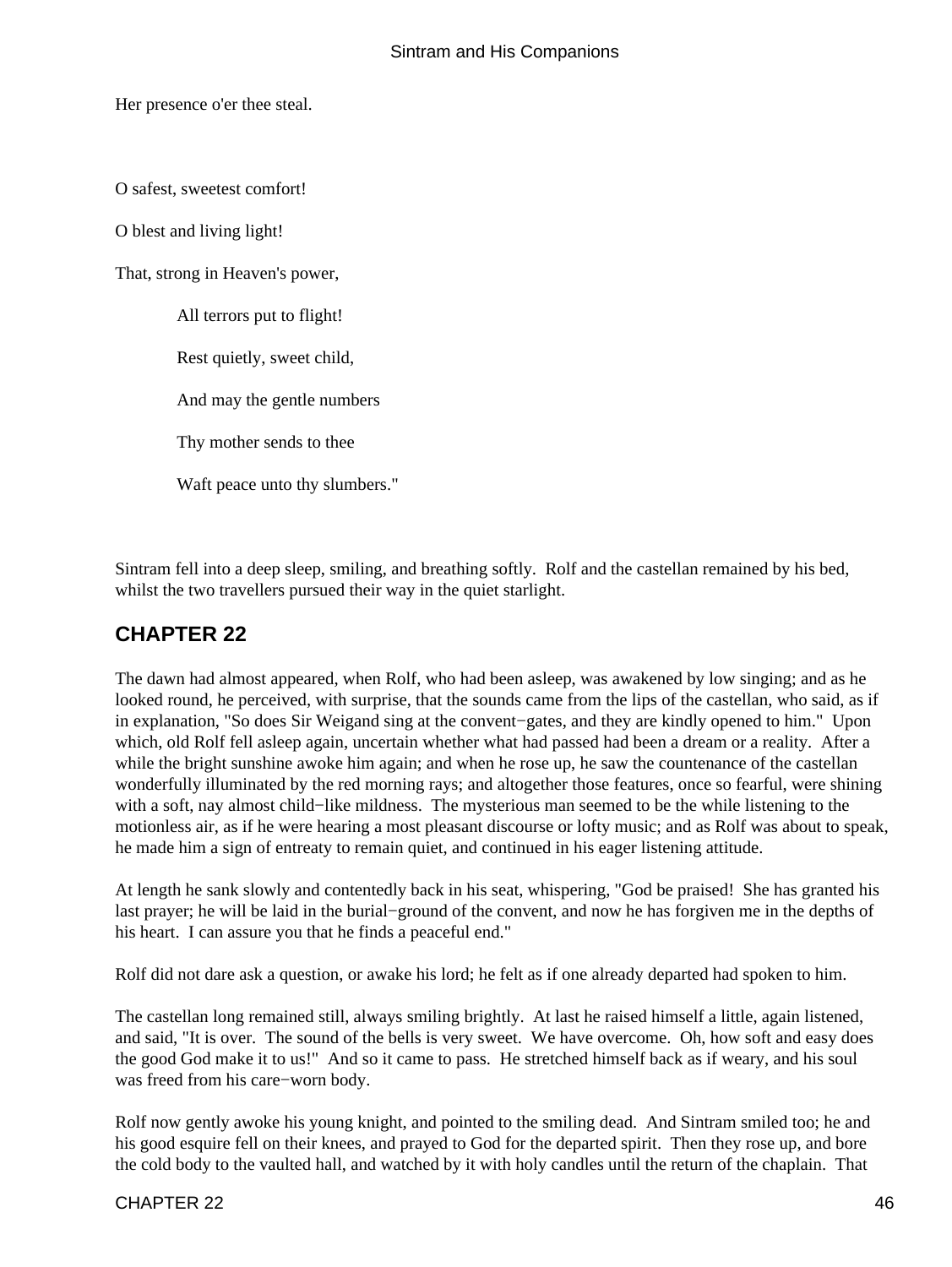<span id="page-48-0"></span>the pilgrim would not come back again, they very well knew.

Accordingly towards mid−day the chaplain returned alone. He could scarcely do more than confirm what was already known to them. He only added a comforting and hopeful greeting from Sintram's mother to her son, and told that the blissful Weigand had fallen asleep like a tired child, whilst Verena, with calm tenderness, held a crucifix before him.

"And in eternal peace our penance end!"

sang Sintram, gently to himself: and they prepared a last resting place for the now peaceful castellan, and laid him therein with all the due solemn rites.

The chaplain was obliged soon afterwards to depart; but bidding Sintram farewell, he again said kindly to him, "Thy dear mother assuredly knows how gentle and calm and good thou art now!"

### **CHAPTER 23**

In the castle of Sir Biorn of the Fiery Eyes, Christmas−eve had not passed so brightly and happily; but yet, there too all had gone visibly according to God's will.

Folko, at the entreaty of the lord of the castle, had allowed Gabrielle to support him into the hall; and the three now sat at the round stone table, whereon a sumptuous meal was laid. On either side there were long tables, at which sat the retainers of both knights in full armour, according to the custom of the North. Torches and lamps lighted the lofty hall with an almost dazzling brightness.

Midnight had now begun its solemn reign, and Gabrielle softly reminded her wounded knight to withdraw. Biorn heard her, and said:

"You are right, fair lady; our knight needs rest. Only let us first keep up one more old honourable custom."

And at his sign four attendants brought in with pomp a great boar's head, which looked as if cut out of solid gold, and placed it in the middle of the stone table. Biorn's retainers rose with reverence, and took off their helmets; Biorn himself did the same.

"What means this?" asked Folko very gravely.

"What thy forefathers and mine have done on every Yule feast," answered Biorn. "We are going to make vows on the boar's head, and then pass the goblet round to their fulfilment."

"We no longer keep what our ancestors called the Yule feast," said Folko; "we are good Christians, and we keep holy Christmas−tide."

"To do the one, and not to leave the other undone," answered Biorn.

"I hold my ancestors too dear to forget their knightly customs. Those who think otherwise may act according to their wisdom, but that shall not hinder me. I swear by the golden boar's head−−" And he stretched out his hand, to lay it solemnly upon it.

But Folko called out, "In the name of our holy Saviour, forbear. Where I am, and still have breath and will, none shall celebrate undisturbed the rites of the wild heathens."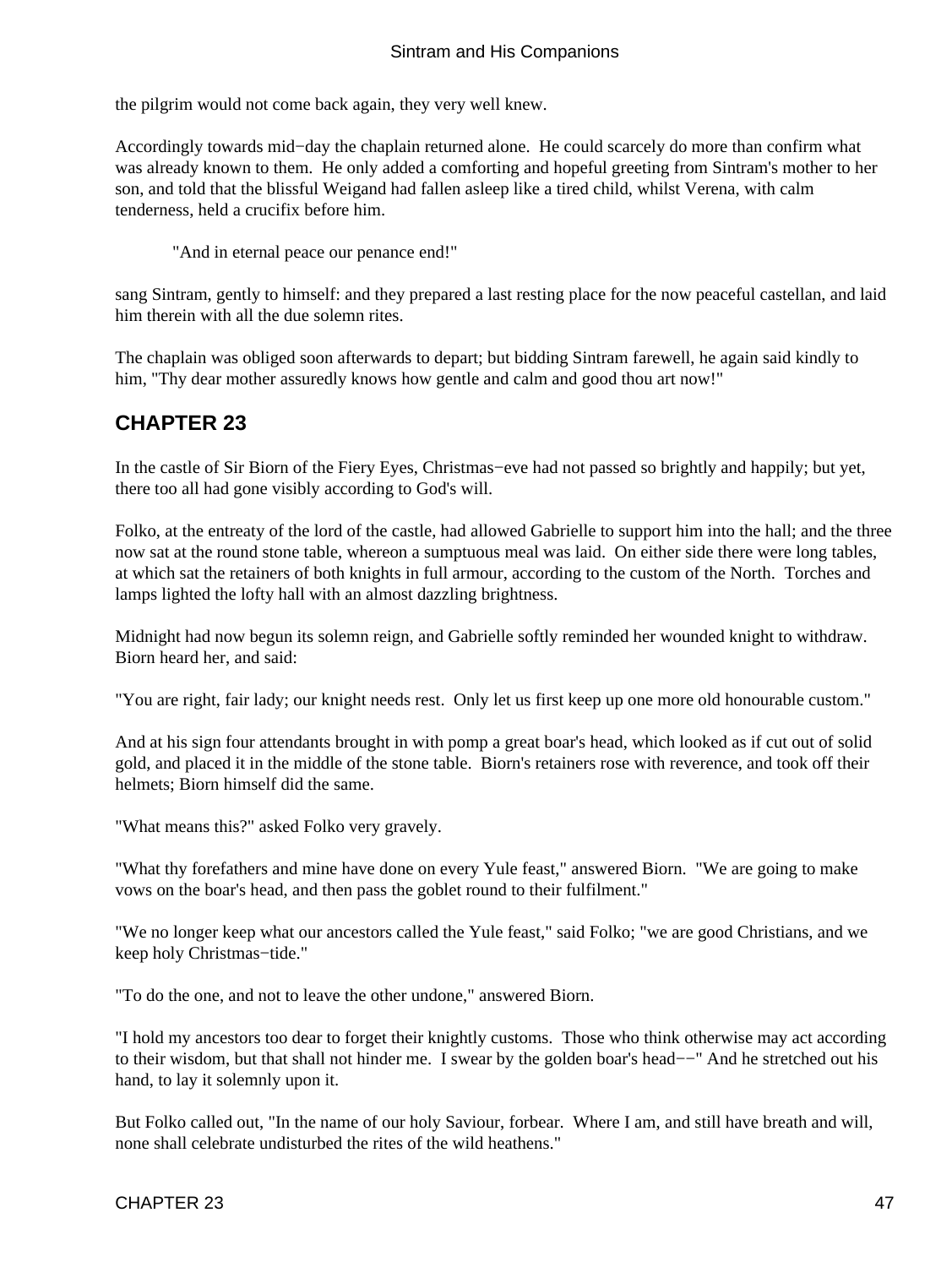Biorn of the Fiery Eyes glared angrily at him. The men of the two barons separated from each other, with a hollow sound of rattling armour, and ranged themselves in two bodies on either side of the hall, each behind its leader. Already here and there helmets were fastened and visors closed.

"Bethink thee yet what thou art doing," said Biorn. "I was about to vow an eternal union with the house of Montfaucon, nay, even to bind myself to do it grateful homage; but if thou disturb me in the customs which have come to me from my forefathers, look to thy safety and the safety of all that is dear to thee. My wrath no longer knows any bounds."

Folko made a sign to the pale Gabrielle to retire behind his followers, saying to her, "Be of good cheer, my noble wife, weaker Christians have braved, for the sake of God and of His holy Church, greater dangers than now seem to threaten us. Believe me, the Lord of Montfaucon is not so easily ensnared."

Gabrielle obeyed, something comforted by Folko's fearless smile, but this smile inflamed yet more the fury of Biorn. He again stretched out his hand towards the boar's head, as if about to make some dreadful vow, when Folko snatched a gauntlet of Biorn's off the table, with which he, with his unwounded left arm, struck so powerful a blow on the gilt idol, that it fell crashing to the ground, shivered to pieces. Biorn and his followers stood as if turned to stone. But soon swords were grasped by armed hands, shields were taken down from the walls, and an angry, threatening murmur sounded through the hall.

At a sign from Folko, a battle−axe was brought him by one of his faithful retainers; he swung it high in air with his powerful left hand, and stood looking like an avenging angel as he spoke these words through the tumult with awful calmness: "What seek ye, O deluded Northman? What wouldst thou, sinful lord? Ye are indeed become heathens; and I hope to show you, by my readiness for battle, that it is not in my right arm alone that God has put strength for victory. But if ye can yet hear, listen to my words. Biorn, on this same accursed, and now, by God's help, shivered boar's head, thou didst lay thy hand when thou didst swear to sacrifice any inhabitants of the German towns that should fall into thy power. And Gotthard Lenz came, and Rudlieb came, driven on these shores by the storm. What didst thou then do, O savage Biorn? What did ye do at his bidding, ye who were keeping the Yule feast with him? Try your fortune on me. The Lord will be with me, as He was with those holy men. To arms, and–−" (he turned to his warriors) "let our battle–cry be Gotthard and Rudlieb!"

Then Biorn let drop his drawn sword, then his followers paused, and none among the Norwegians dared lift his eyes from the ground. By degrees, they one by one began to disappear from the hall; and at last Biorn stood quite alone opposite to the baron and his followers. He seemed hardly aware that he had been deserted, but he fell on his knees, stretched out his shining sword, pointed to the broken boar's head, and said, "Do with me as you have done with that; I deserve no better. I ask but one favour, only one; do not disgrace me, noble baron, by seeking shelter in another castle of Norway."

"I fear you not," answered Folko, after some thought; "and, as far as may be, I freely forgive you." Then he drew the sign of the cross over the wild form of Biorn, and left the hall with Gabrielle. The retainers of the house of Montfaucon followed him proudly and silently.

The hard spirit of the fierce lord of the castle was now quite broken, and he watched with increased humility every look of Folko and Gabrielle. But they withdrew more and more into the happy solitude of their own apartments, where they enjoyed, in the midst of the sharp winter, a bright spring−tide of happiness. The wounded condition of Folko did not hinder the evening delights of songs and music and poetry−−but rather a new charm was added to them when the tall, handsome knight leant on the arm of his delicate lady, and they thus, changing as it were their deportment and duties, walked slowly through the torch−lit halls, scattering their kindly greetings like flowers among the crowds of men and women.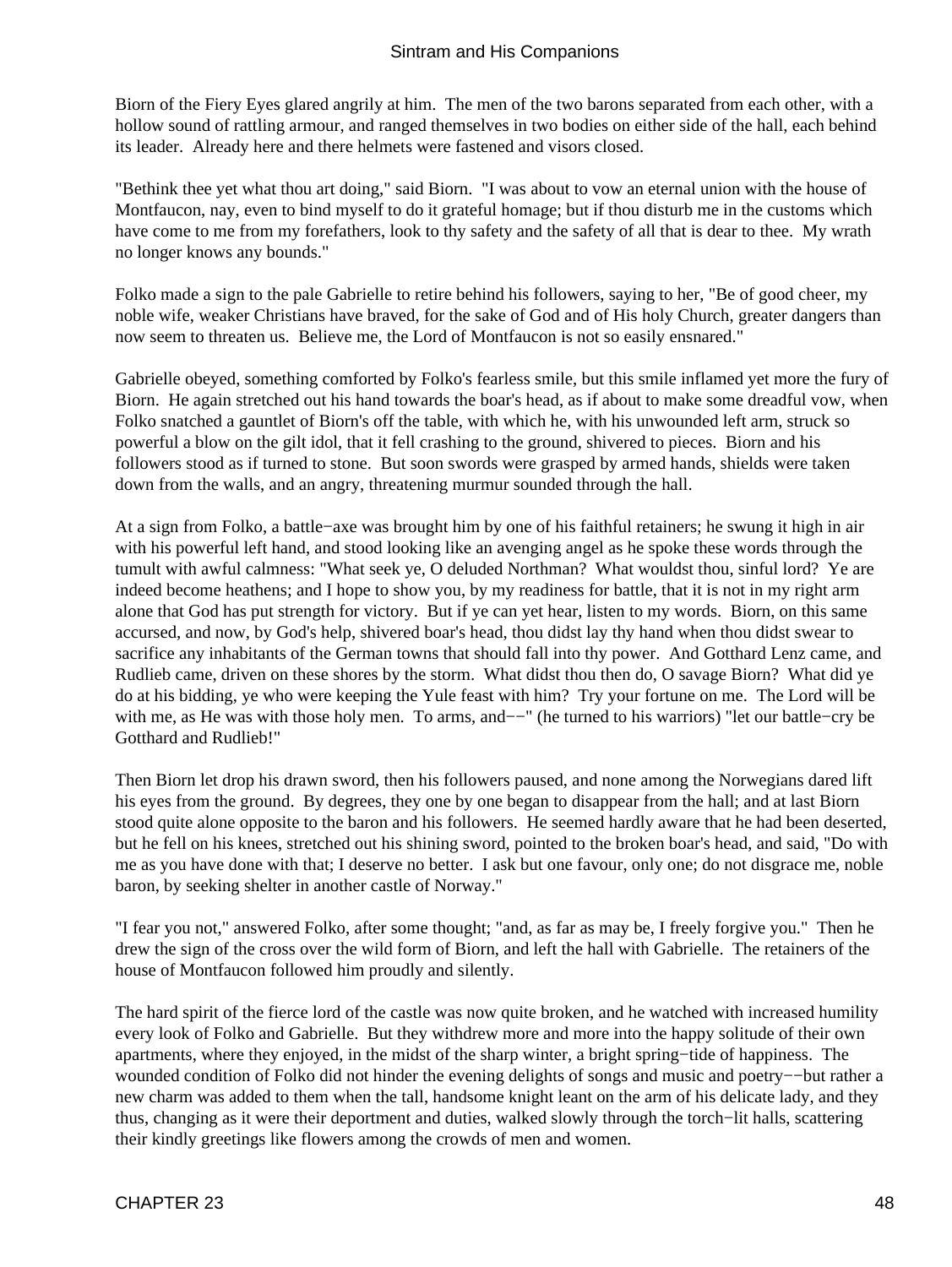All this time little or nothing was heard of poor Sintram. The last wild outbreak of his father had increased the terror with which Gabrielle remembered the self−accusations of the youth; and the more resolutely Folko kept silence, the more did she bode some dreadful mystery. Indeed, a secret shudder came over the knight when he thought on the pale, dark−haired youth. Sintram's repentance had bordered on settled despair; no one knew even what he was doing in the fortress of evil report on the Rocks of the Moon. Strange rumours were brought by the retainers who had fled from it, that the evil spirit had obtained complete power over Sintram, that no man could stay with him, and that the fidelity of the dark mysterious castellan had cost him his life.

Folko could hardly drive away the fearful suspicion that the lonely young knight was become a wicked magician.

And perhaps, indeed, evil spirits did flit about the banished Sintram, but it was without his calling them up. In his dreams he often saw the wicked enchantress Venus, in her golden chariot drawn by winged cats, pass over the battlements of the stone fortress, and heard her say, mocking him, 'Foolish Sintram, foolish Sintram! hadst thou but obeyed the little Master! Thou wouldst now be in Helen's arms, and the Rocks of the Moon would be called the Rocks of Love, and the stone fortress would be the garden of roses. Thou wouldst have lost thy pale face and dark hair,–−for thou art only enchanted, dear youth,––and thine eyes would have beamed more softly, and thy cheeks bloomed more freshly, and thy hair would have been more golden than was that of Prince Paris when men wondered at his beauty. Oh, how Helen would have loved thee!" Then she showed him in a mirror, how, as a marvellously beautiful knight, he knelt before Gabrielle, who sank into his arms blushing as the morning. When he awoke from such dreams, he would seize eagerly the sword and scarf given him by his lady,—–as a shipwrecked man seizes the plank which is to save him; and while the hot tears fell on them, he would murmur to himself, "There was, indeed, one hour in my sad life when I was worthy and happy."

Once he sprang up at midnight after one of these dreams, but this time with more thrilling horror; for it had seemed to him that the features of the enchantress Venus had changed towards the end of her speech, as she looked down upon him with marvellous scorn, and she appeared to him as the hideous little Master. The youth had no better means of calming his distracted mind than to throw the sword and scarf of Gabrielle over his shoulders, and to hasten forth under the solemn starry canopy of the wintry sky. He walked in deep thought backwards and forwards under the leafless oaks and the snow−laden firs which grew on the high ramparts.

Then he heard a sorrowful cry of distress sound from the moat; it was as if some one were attempting to sing, but was stopped by inward grief. Sintram exclaimed, "Who's there?" and all was still. When he was silent, and again began his walk, the frightful groanings and moanings were heard afresh, as if they came from a dying person. Sintram overcame the horror which seemed to hold him back, and began in silence to climb down into the deep dry moat which was cut in the rock. He was soon so low down that he could no longer see the stars shining; beneath him moved a shrouded form; and sliding with involuntary haste down the steep descent, he stood near the groaning figure; it ceased its lamentations, and began to laugh like a maniac from beneath its long, folded, female garments.

"Oh ho, my comrade! oh ho, my comrade! wert thou going a little too fast? Well, well, it is all right; and see now, thou standest no higher than I, my pious, valiant youth! Take it patiently,—–take it patiently!"

"What dost thou want with me? Why dost thou laugh? why dost thou weep?" asked Sintram impatiently.

"I might ask thee the same questions," answered the dark figure, "and thou wouldst be less able to answer me than I to answer thee. Why dost thou laugh? why dost thou weep?−−Poor creature! But I will show thee a remarkable thing in thy fortress, of which thou knowest nothing. Give heed!"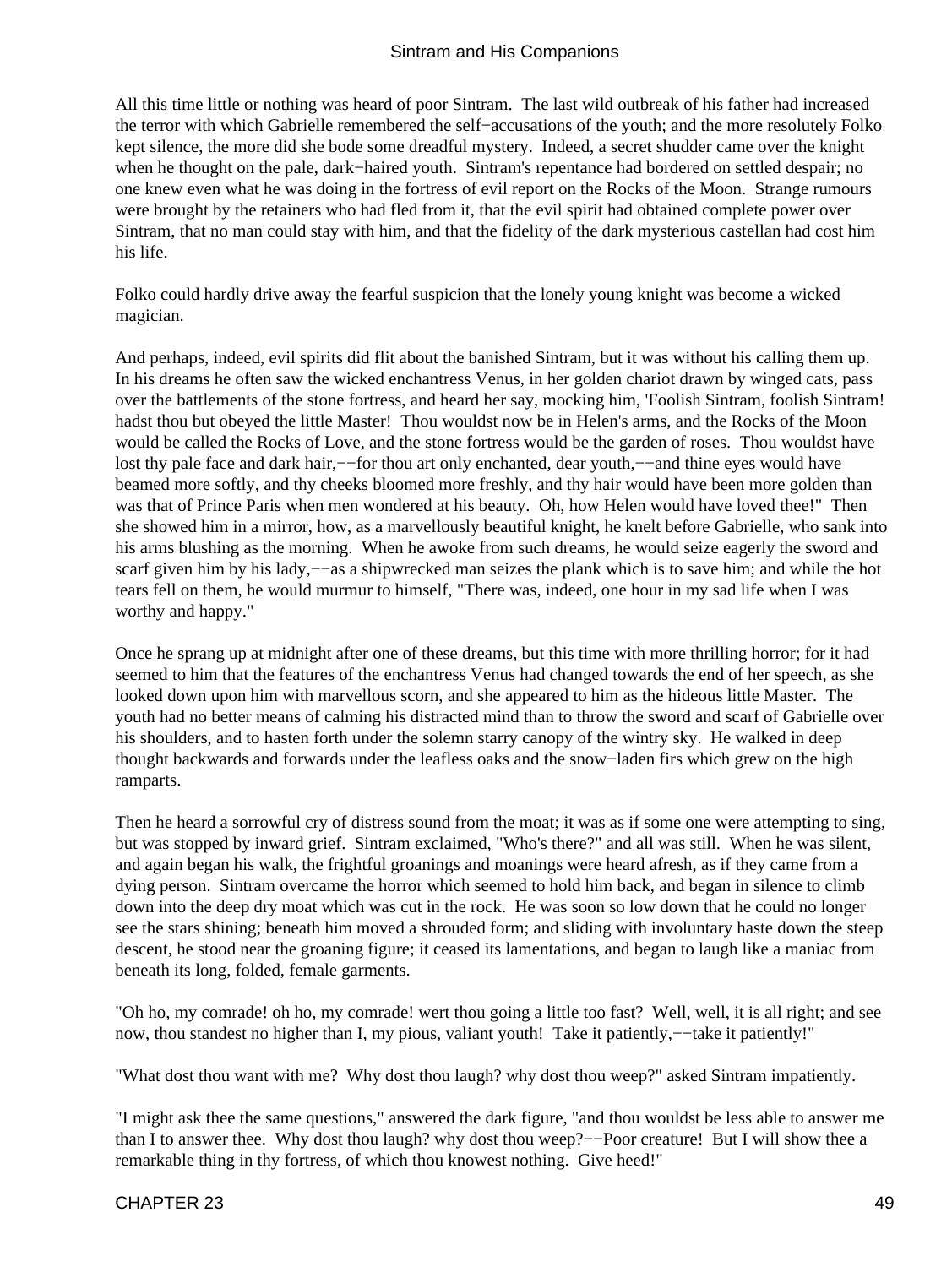And the shrouded figure began to scratch and scrape at the stones till a little iron door opened, and showed a long passage which led into the deep darkness.

"Wilt thou come with me?" whispered the strange being; "it is the shortest way to thy father's castle. In half−an−hour we shall come out of this passage, and we shall be in thy beauteous lady's apartment. Duke Menelaus shall lie in a magic sleep,—−leave that to me,—–and then thou wilt take the slight, delicate form in thine arms, and bring her to the Rocks of the Moon; so thou wilt win back all that seemed lost by thy former wavering."

Sintram trembled visibly, fearfully shaken to and fro by the fever of passion and the stings of conscience. But at last, pressing the sword and scarf to his heart, he cried out, "Oh! that fairest, most glorious hour of my life! If I lose all other joys, I will hold fast that brightest hour!"

"A bright, glorious hour!" said the figure from under its veil, like an evil echo. "Dost thou know whom thou then conqueredst? A good old friend, who only showed himself so sturdy to give thee the glory of overcoming him. Wilt thou convince thyself? Wilt thou look?"

The dark garments of the little figure flew open, and the dwarf warrior in strange armour, the gold horns on his helmet, and the curved spear in his hand, the very same whom Sintram thought he had slain on Niflung's Heath, now stood before him and laughed: "Thou seest, my youth, everything in the wide world is but dreams and froth; wherefore hold fast the dream which delights thee, and sip up the froth which refreshes thee! Hasten to that underground passage, it leads up to thy angel Helen. Or wouldst thou first know thy friend yet better?"

His visor opened, and the hateful face of the little Master glared upon the knight. Sintram asked, as if in a dream, "Art thou also that wicked enchantress Venus?"

"Something like her," answered the little Master, laughing, "or rather she is something like me. And if thou wilt only get disenchanted, and recover the beauty of Prince of Paris,–−then, O Prince Paris," and his voice changed to an alluring song, "then, O Prince Paris, I shall be fair like thee!"

At this moment the good Rolf appeared above on the rampart; a consecrated taper in his lantern shone down into the moat, as he sought for the missing young knight. "In God's name, Sir Sintram," he called out, "what has the spectre of whom you slew on Niflung's Heath, and whom I never could bury, to do with you?"

"Seest thou well? hearest thou well?" whispered the little Master, and drew back into the darkness of the underground passage. "The wise man up there knows me well. There was nothing in thy heroic feat. Come, take the joys of life while thou mayst."

But Sintram sprang back, with a strong effort, into the circle of light made by the shining of the taper from above, and cried out, "Depart from me, unquiet spirit! I know well that I bear a name on me in which thou canst have no part."

Little Master rushed in fear and rage into the passage, and, yelling, shut the iron door behind him. It seemed as if he could still be heard groaning and roaring.

Sintram climbed up the wall of the moat, and made a sign to his foster−father not to speak to him: he only said, "One of my best joys, yes, the very best, has been taken from me; but, by God's help, I am not yet lost."

In the earliest light of the following morning, he and Rolf stopped up the entrance to the perilous passage with huge blocks of stone.

#### CHAPTER 23 50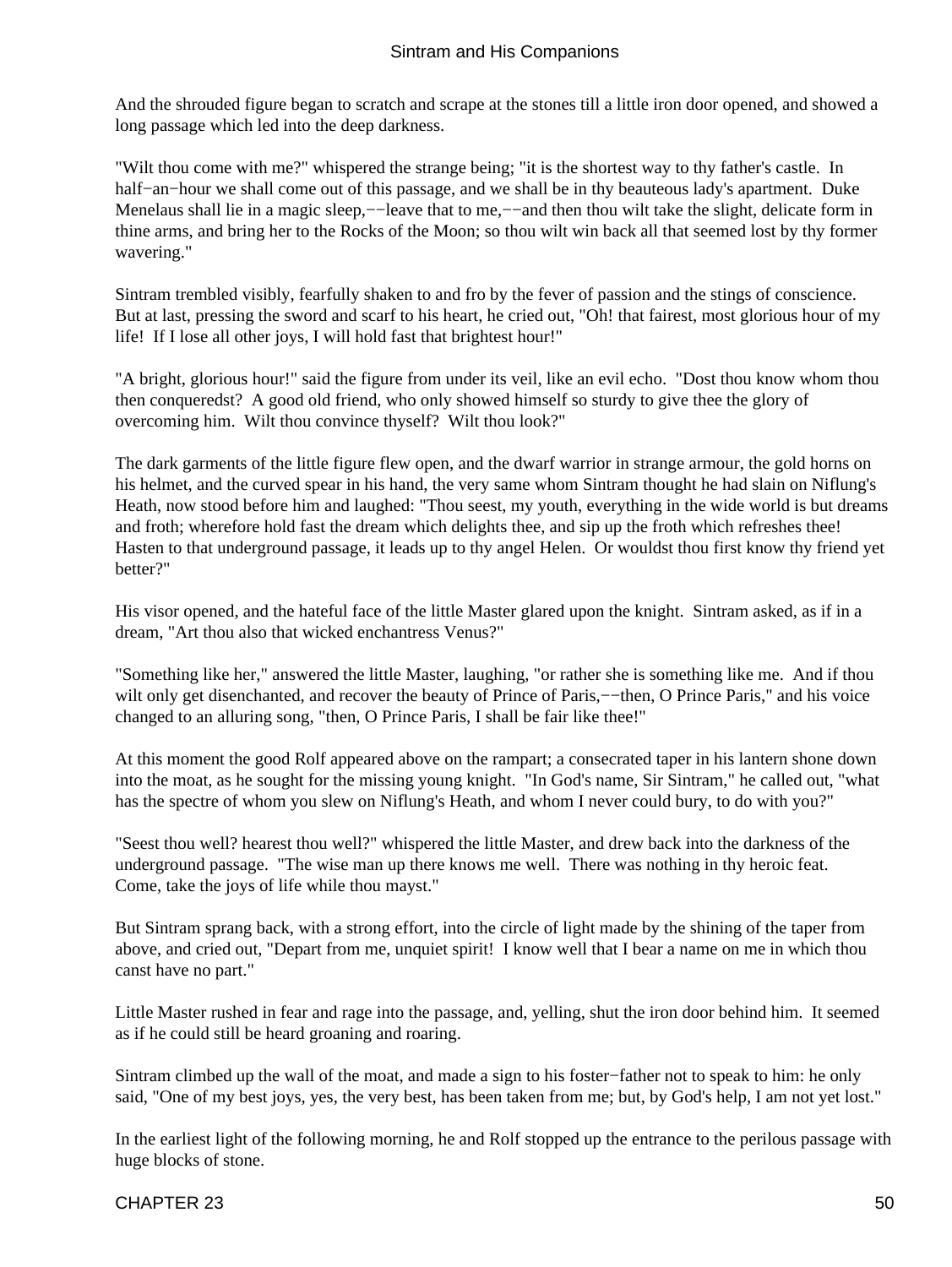### <span id="page-52-0"></span>**CHAPTER 24**

The long northern winter was at last ended, the fresh green leaves rustled merrily in the woods, patches of soft moss twinkled amongst the rocks, the valleys grew green, the brooks sparkled, the snow melted from all but the highest mountain−tops, and the bark which was ready to carry away Folko and Gabrielle danced on the sunny waves of the sea. The baron, now quite recovered, and strong and fresh as though his health had sustained no injury, stood one morning on the shore with his fair lady; and, full of glee at the prospect of returning to their home, the noble pair looked on well pleased at their attendants who were busied in lading the ship.

Then said one of them in the midst of a confused sound of talking:

"But what has appeared to me the most fearful and the most strange thing in this northern land is the stone fortress on the Rocks of the Moon: I have never, indeed, been inside it, but when I used to see it in our huntings, towering above the tall fir−trees, there came a tightness over my breast, as if something unearthly were dwelling in it. And a few weeks ago, when the snow was yet lying hard in the valleys, I came unawares quite close upon the strange building. The young knight Sintram was walking alone on the ramparts as twilight came on, like the spirit of a departed knight, and he drew from the lute which he carried such soft, melancholy tones, and he sighed so deeply and sorrowfully. . . ."

The voice of the speaker was drowned in the noise of the crowd, and as he also just then reached the ship with his package hastily fastened up, Folko and Gabrielle could not hear the rest of his speech. But the fair lady looked on her knight with eyes dim with tears, and sighed: "Is it not behind those mountains that the Rocks of the Moon lie? The unhappy Sintram makes me sad at heart."

"I understand thee, sweet gracious lady, and the pure compassion of thy heart," replied Folko; instantly ordering his swift−footed steed to be brought. He placed his noble lady under the charge of his retainers, and leaping into the saddle, he hastened, followed by the grateful smiles of Gabrielle, along the valley towards the stone fortress.

Sintram was seated near the drawbridge, touching the strings of the lute, and shedding some tears on the golden chords, almost as Montfaucon's esquire had described him. Suddenly a cloudy shadow passed over him, and he looked up, expecting to see a flight of cranes in the air; but the sky was clear and blue. While the young knight was still wondering, a long bright spear fell at his feet from a battlement of the armoury turret.

"Take it up,−−make good use of it! thy foe is near at hand! Near also is the downfall of thy dearest happiness." Thus he heard it distinctly whispered in his ear; and it seemed to him that he saw the shadow of the little Master glide close by him to a neighbouring cleft in the rock. But at the same time also, a tall, gigantic, haggard figure passed along the valley, in some measure like the departed pilgrim, only much, very much, larger, and he raised his long bony arm fearfully threatening, then disappeared in an ancient tomb.

At the very same instant Sir Folko of Montfaucon came swiftly as the wind up the Rocks of the Moon, and he must have seen something of those strange apparitions, for as he stopped close behind Sintram, he looked rather pale, and asked low and earnestly: "Sir knight, who are those two with whom you were just now holding converse here?"

"The good God knows," answered Sintram; " I know them not."

"If the good God does but know!" cried Montfaucon: "but I fear me that He knows very little more of you or your deeds."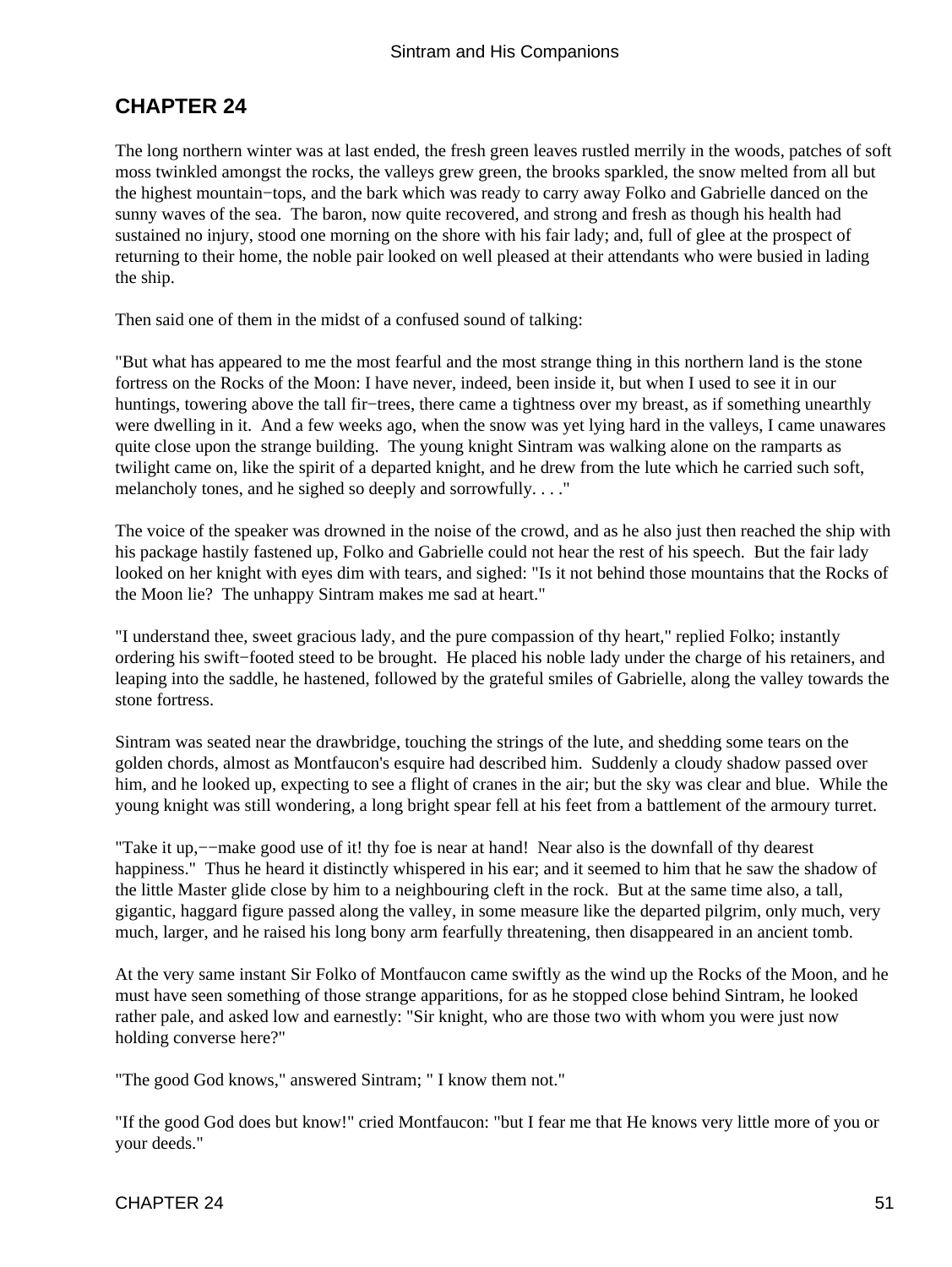<span id="page-53-0"></span>"You speak strangely harsh words," said Sintram. "Yet ever since that evening of misery,−−alas! and even long before,−−I must bear with all that comes from you. Dear sir, you may believe me, I know not those fearful companions; I call them not, and I know not what terrible curse binds them to my footsteps. The merciful God, as I would hope, is mindful of me the while,—–as a faithful shepherd does not forget even the worst and most widely−straying of his flock, but calls after it with an anxious voice in the gloomy wilderness."

Then the anger of the baron was quite melted. Two bright tears stood in his eyes, and he said: "No, assuredly, God has not forgotten thee; only do thou not forget thy gracious God. I did not come to rebuke thee−−I came to bless thee in Gabrielle's name and in my own. The Lord preserve thee, the Lord guide thee, the Lord lift thee up! And, Sintram, on the far−off shores of Normandy I shall bear thee in mind, and I shall hear how thou strugglest against the curse which weighs down thy unhappy life; and if thou ever shake it off, and stand as a noble conqueror over Sin and Death, then thou shalt receive from me a token of love and reward, more precious then either thou or I can understand at this moment."

The words flowed prophetically from the baron's lips; he himself was only half−conscious of what he said. With a kind salutation he turned his noble steed, and again flew down the valley towards the sea−shore.

"Fool, fool! thrice a fool!" whispered the angry voice of the little Master in Sintram's ear. But old Rolf was singing his morning hymn in clear tones within the castle, and the last lines were these:−

"Whom worldlings scorn,

Who lives forlorn,

On God's own word doth rest;

With heavenly light

His path is bright,

His lot among the blest."

Then a holy joy took possession of Sintram's heart, and he looked around him yet more gladly than in the hour when Gabrielle gave him the scarf and sword, and Folko dubbed him knight.

### **CHAPTER 25**

The baron and his lovely lady were sailing across the broad sea with favouring gales of spring, nay the coast of Normandy had already appeared above the waves; but still was Biorn of the Fiery Eye sitting gloomy and speechless in his castle. He had taken no leave of his guests. There was more of proud fear of Montfaucon than of reverential love for him in his soul, especially since the adventure with the boar's head; and the thought was bitter to his haughty spirit, that the great baron, the flower and glory of their whole race, should have come in peace to visit him, and should now be departing in displeasure, in stern reproachful displeasure. He had it constantly before his mind, and it never failed to bring fresh pangs, the remembrance of how all had come to pass, and how all might have gone otherwise; and he was always fancying he could hear the songs in which after generations would recount this voyage of the great Folko, and the worthlessness of the savage Biorn. At length, full of fierce anger, he cast away the fetters of his troubled spirit, he burst out of the castle with all his horsemen, and began to carry on a warfare more fearful and more lawless than any in which he had yet been engaged.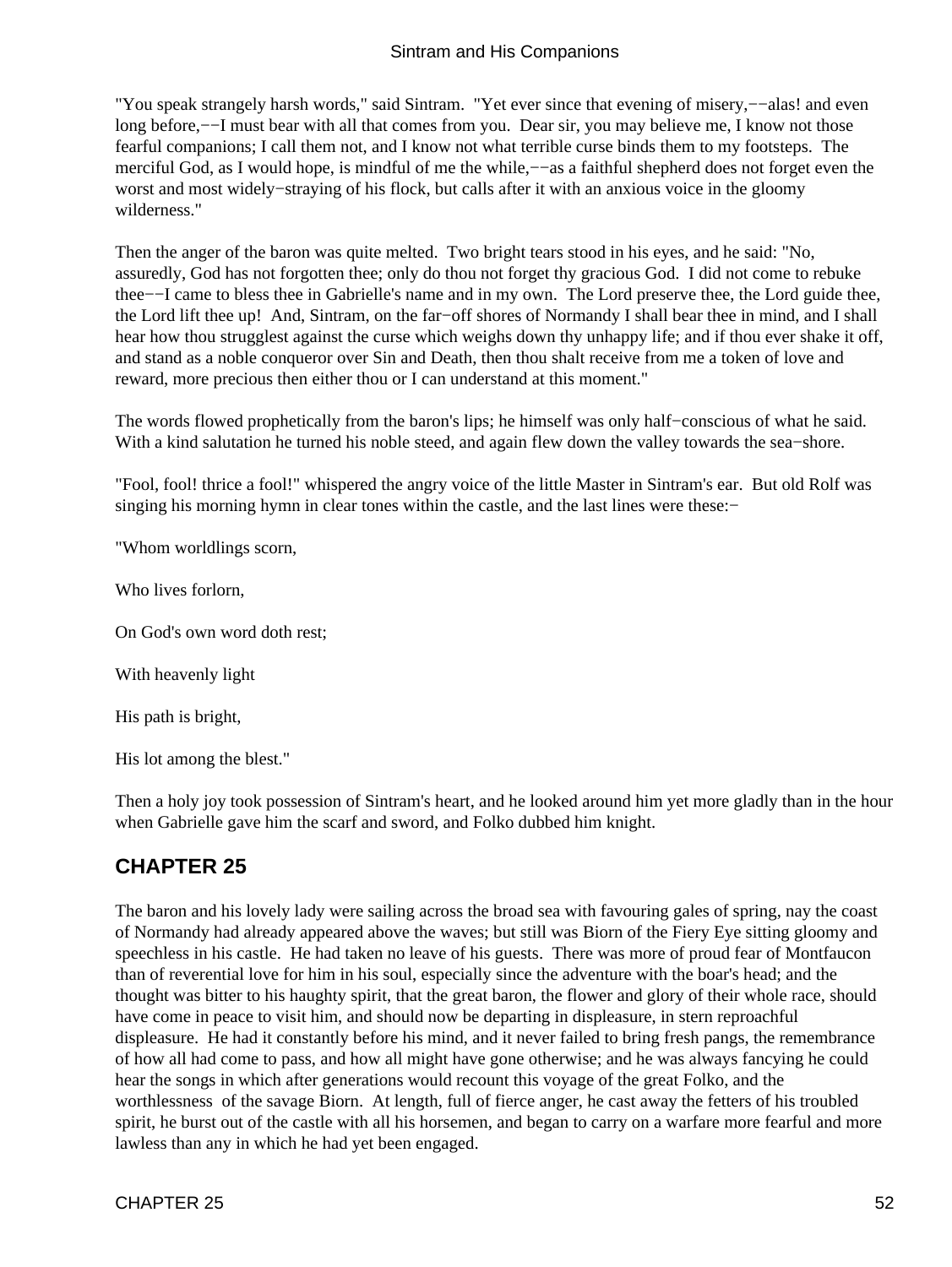Sintram heard the sound of his father's war−horn; and committing the stone fortress to old Rolf, he sprang forth ready armed for the combat. But the flames of the cottages and farms on the mountains rose up before him, and showed him, written as if in characters of fire, what kind of war his father was waging. Yet he went on towards the spot where the army was mustered, but only to offer his mediation, affirming that he would not lay his hand on his good sword in so abhorred a service, even though the stone fortress, and his father's castle besides, should fall before the vengeance of their enemies. Biorn hurled the spear which he held in his hand against his son with mad fury. The deadly weapon whizzed past him: Sintram remained standing with his visor raised, he did not move one limb in his defence, when he said: "Father, do what you will; but I join not in your godless warfare."

Biorn of the Fiery Eyes laughed scornfully: "It seems I am always to have a spy over me here; my son succeeds to the dainty French knight!" But nevertheless he came to himself, accepted Sintram's mediation, made amends for the injuries he had done, and returned gloomily to his castle. Sintram went back to the Rocks of the Moon.

Such occurrences were frequent after that time. It went so far that Sintram came to be looked upon as the protector of all those whom his father pursued with relentless fury; but nevertheless sometimes his own wildness would carry the young knight away to accompany his fierce father in his fearful deeds. Then Biorn used to laugh with horrible pleasure, and to say: "See there, my son, how the flames we have lighted blaze up from the villages, as the blood spouts up from the wounds our swords have made! It is plain to me, however much thou mayst pretend to the contrary, that thou art, and wilt ever remain, my true and beloved heir!"

After thus fearfully erring, Sintram could find no comfort but in hastening to the chaplain of Drontheim, and confessing to him his misery and his sins. The chaplain would freely absolve him, after due penance and repentance, and again raise up the broken−hearted youth; but would often say: "Oh, how nearly hadst thou reached thy last trial, and gained the victory, and looked on Verena's countenance, and atoned for all! Now thou hast thrown thyself back for years. Think, my son, on the shortness of man's life; if thou art always falling back anew, how wilt thou ever gain the summit on this side the grave?"

Years came and went, and Biorn's hair was white as snow, and the youth Sintram had reached the middle age. Old Rolf was now scarcely able to leave the stone fortress; and sometimes he said: "I feel it a burden that my life should yet be prolonged; but also there is much comfort in it, for I still think the good God has in store for me here below some great happiness; and it must be something in which you are concerned, my beloved Sir Sintram, for what else in the whole world could rejoice me?"

But all remained as it was, and Sintram's fearful dreams at Christmas−time each year rather increased than diminished in horror. Again the holy season was drawing near, and the mind of the sorely afflicted knight was more troubled than ever before. Sometimes, if he had been reckoning up the nights till it should come, a cold sweat would stand on his forehead, while he said, "Mark my words, dear old foster−father, this time something most awfully decisive lies before me."

One evening he felt an overwhelming anxiety about his father. It seemed to him that the Prince of Darkness was going up to Biorn's castle; and in vain did Rolf remind him that the snow was lying deep in the valleys, in vain did he suggest that the knight might be overtaken by his frightful dreams in the lonely mountains during the night−time. "Nothing can be worse to me than remaining here would be," replied Sintram.

He took his horse from the stable and rode forth in the gathering darkness. The noble steed slipped and stumbled and fell in the trackless way, but his rider always raised him up, and urged him only more swiftly and eagerly towards the object which he longed and yet dreaded to reach. Nevertheless he might never have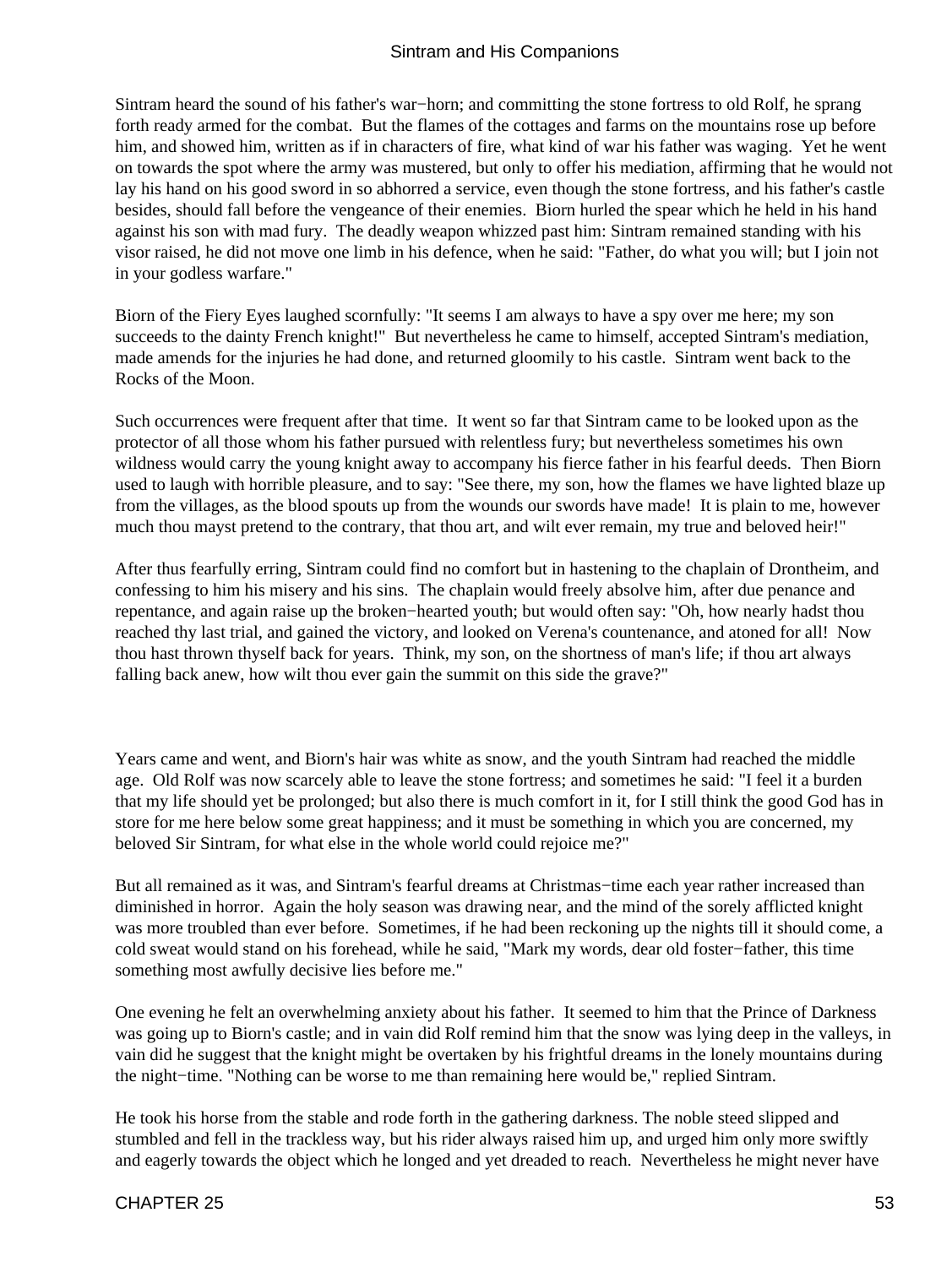arrived at it had not his faithful hound Skovmark kept with him. The dog sought out the lost track for his beloved master, and invited him into it with joyous barkings, and warned him by his howls against precipices and treacherous ice under the snow. Thus they arrived about midnight at Biorn's castle. The windows of the hall shone opposite to them with a brilliant light, as though some great feast were kept there, and confused sounds, as of singing, met their ears. Sintram gave his horse hastily to some retainers in the court−yard, and ran up the steps, whilst Skovmark stayed by the well−known horse.

A good esquire came towards Sintram within the castle and said, "God be praised, my dear master, that you are come; for surely nothing good is going on above. But take heed to yourself also, and be not deluded. Your father has a guest with him,−−and, as I think−−a hateful one."

Sintram shuddered as he threw open the doors. A little man in the dress of a miner was sitting with his back towards him. The armour had been for some time past again ranged round the stone table, so that only two places were left empty. The seat opposite the door had been taken by Biorn of the Fiery Eyes; and the dazzling light of the torches fell upon his features with so red a flare, that he perfectly enacted that fearful surname.

"Father, whom have you here with you?" cried Sintram; and his suspicions rose to certainty as the miner turned round, and the detestable face of the little Master grinned from under his dark hood.

"Yes, just see, my fair son," said the wild Biorn; "thou hast not been here for a long while,−−and so to−night this jolly comrade has paid me a visit, and thy place has been taken. But throw one of the suits of armour out of the way, and put a seat for thyself instead of it,−−and come and drink with us, and be merry."

"Yes, do so, Sir Sintram," said the little Master, with a laugh. "Nothing worse could come of it than that the broken pieces of armour might clatter somewhat strangely together, or at most that the disturbed spirit of him to whom the suit belonged might look over your shoulder; but he would not drink up any of our wine−−ghosts have nothing to do with that. So now fall to!"

Biorn joined in the laughter of the hideous stranger with wild mirth; and while Sintram was mustering up his whole strength not to lose his senses at so terrible words, and was fixing a calm, steady look on the little Master's face, the old man cried out, "Why dost thou look at him so? Does it seem as though thou sawest thyself in a mirror? Now that you are together, I do not see it so much; but a while ago I thought that you were like enough to each other to be mistaken."

"God forbid!" said Sintram, walking up close to the fearful apparition: "I command thee, detestable stranger, to depart from this castle, in right of my authority as my father's heir,−−as a consecrated knight and as a spirit!"

Biorn seemed as if he wished to oppose himself to this command with all his savage might. The little Master muttered to himself, "Thou art not by any means the master in this house, pious knight; thou hast never lighted a fire on this hearth." Then Sintram drew the sword which Gabrielle had given him, held the cross of the hilt before the eyes of his evil guest, and said, calmly, but with a powerful voice, "Worship or fly!" And he fled, the frightful stranger,−−he fled with such lightning speed, that it could scarcely be seen whether he had sprung through the window or the door. But in going he overthrew some of the armour, the tapers went out, and it seemed that the pale blue flame which lighted up the whole in a marvellous manner gave a fulfilment to the little Master's former words: and that the spirits of those to whom the armour had belonged were leaning over the table, grinning fearfully.

Both the father and the son were filled with horror; but each chose an opposite way to save himself. Biorn wished to have his hateful guest back again; and the power of his will was seen when the little Master's step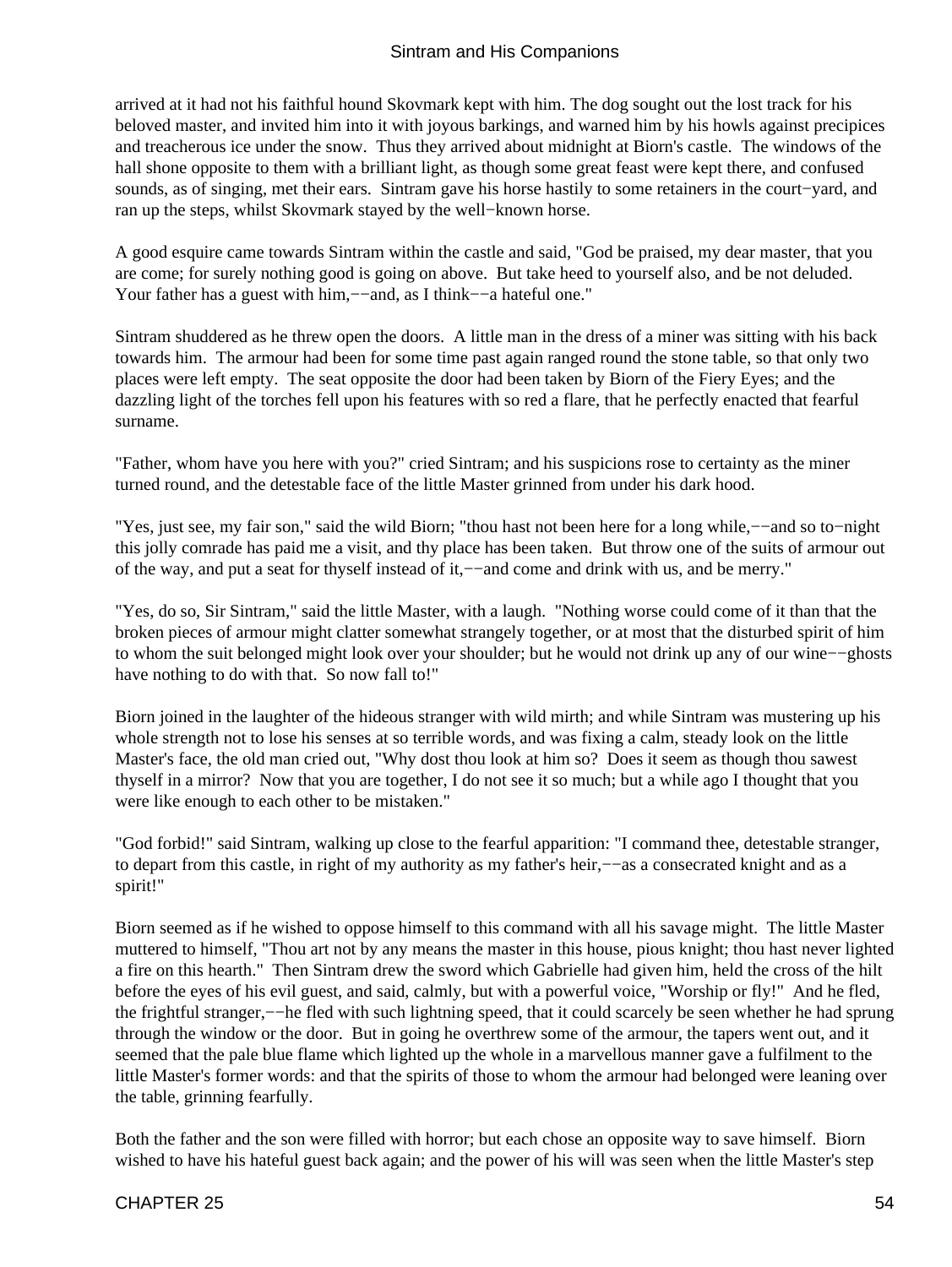<span id="page-56-0"></span>resounded anew on the stairs, and his brown shrivelled hand shook the lock of the door. On the other hand, Sintram ceased not to say within himself, "We are lost, if he come back! We are lost to all eternity, if he come back!" And he fell on his knees, and prayed fervently from his troubled heart to Father, Son, and Holy Ghost. Then the little Master left the door, and again Biorn willed him to return, and again Sintram's prayers drove him away. So went on this strife of wills throughout the long night; and howling whirlwinds raged the while around the castle, till all the household thought the end of the world was come.

At length the dawn of morning appeared through the windows of the hall,−−the fury of the storm was lulled,−−Biorn sank back powerless in slumber on his seat,−−peace and hope came to the inmates of the castle,−−and Sintram, pale and exhausted, went out to breathe the dewy air of the mild winter's morning before the castle−gates.

### **CHAPTER 26**

The faithful Skovmark followed his master, caressing him; and when Sintram fell asleep on a stone seat in the wall, he lay at his feet, keeping watchful guard. Suddenly he pricked up his ears, looked round with delight, and bounded joyfully down the mountain. Just afterwards the chaplain of Drontheim appeared amongst the rocks, and the good beast went up to him as if to greet him, and then again ran back to the knight to announce the welcome visitor.

Sintram opened his eyes, as a child whose Christmas gifts have been placed at his bedside. For the chaplain smiled at him as he had never yet seen him smile. There was in it a token of victory and blessing, or at least of the near approach of both. "Thou hast done much yesterday, very much," said the holy priest; and his hands were joined, and his eyes full of bright tears. "I praise God for thee, my noble knight. Verena knows all, and she too praises God for thee. I do indeed now dare hope that the time will soon come when thou mayst appear before her. But Sintram, Sir Sintram, there is need of haste; for the old man above requires speedy air, and thou hast still a heavy-−as I hope the last--yet a most heavy trial to undergo for his sake. Arm thyself, my knight, arm thyself even with bodily weapons. In truth, this time only spiritual armour is needed, but it always befits a knight, as well as a monk, to wear in decisive moments the entire solemn garb of his station. If it so please thee, we will go directly to Drontheim together. Thou must return thence to−night. Such is a part of the hidden decree, which has been dimly unfolded to Verena's foresight. Here there is yet much that is wild and distracting, and thou hast great need to−day of calm preparation."

With humble joy Sintram bowed his assent, and called for his horse and for a suit of armour. "Only," added he, "let not any of that armour be brought which was last night overthrown in the hall!"

His orders were quickly obeyed. The arms which were fetched, adorned with fine engraved work, the simple helmet, formed rather like that of an esquire than a knight, the lance of almost gigantic size, which belonged to the suit−−on all these the chaplain gazed in deep thought and with melancholy emotion. At last, when Sintram, with the help of his esquires, was well−nigh equipped, the holy priest spoke:

"Wonderful providence of God! See, dear Sintram, this armour and this spear were formerly those of Sir Weigand the Slender, and with them he did many mighty deeds. When he was tended by your mother in the castle, and when even your father still showed himself kind towards him, he asked, as a favour, that his armour and his lance should be allowed to hang in Biorn's armoury−−Weigand himself, as you well know, intended to build a cloister and to live there as a monk−− and he put his old esquire's helmet with it, instead of another, because he was yet wearing that one when he first saw the fair Verena's angelic face. How wondrously does it now come to pass, that these very arms, which have so long been laid aside, should be brought to you for the decisive hour of your life! To me, as far as my short−sighted human wisdom can tell,−−to me it seems truly a very solemn token, but one full of high and glorious promise."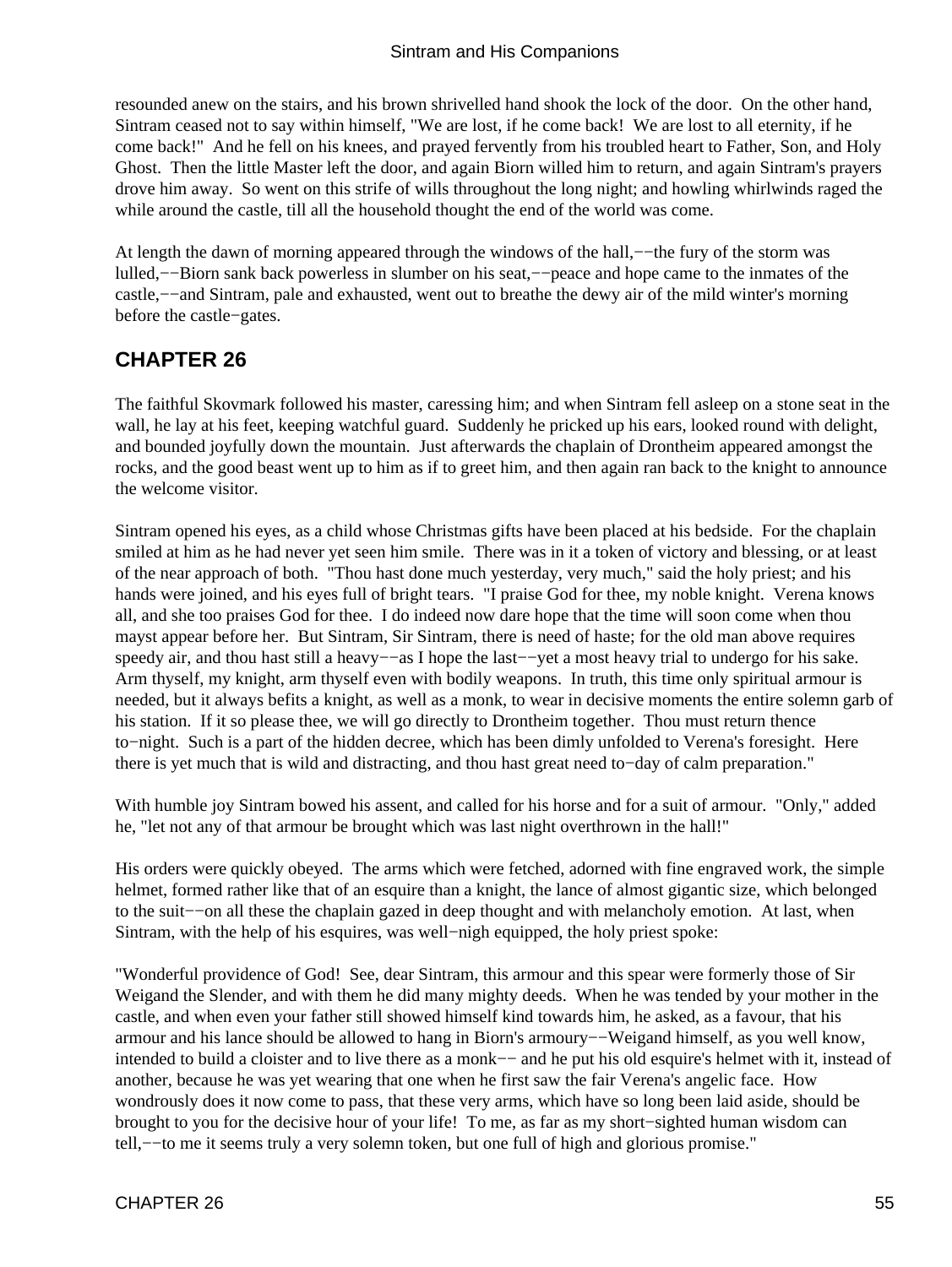<span id="page-57-0"></span>Sintram stood now in complete array, composed and stately, and, from his tall slender figure, might have been taken for a youth, had not the deep lines of care which furrowed his countenance shown him to be advanced in years.

"Who has placed boughs on the head of my war−horse?" asked Sintram of the esquires, with displeasure. "I am not a conqueror, nor a wedding−guest. And besides, there are no boughs now but those red and yellow crackling oak−leaves, dull and dead like the season itself."

"Sir Knight, I know not myself," answered an esquire; "but it seemed to me that it must be so."

"Let it be," said the chaplain. "I feel that this also comes as a token full of meaning from the right source."

Then the knight threw himself into his saddle; the priest went beside him; and they both rode slowly and silently towards Drontheim. The faithful dog followed his master. When the lofty castle of Drontheim appeared in sight, a gentle smile spread itself over Sintram's countenance, like sunshine over a wintry valley. "God has done great things for me," said he. "I once rushed from here, a fearfully wild boy; I now come back a penitent man. I trust that it will yet go well with my poor troubled life."

The chaplain assented kindly, and soon afterwards the travellers passed under the echoing vaulted gateway into the castle−yard. At a sign from the priest, the retainers approached with respectful haste, and took charge of the horse; then he and Sintram went through long winding passages and up many steps to the remote chamber which the chaplain had chosen for himself; far away from the noise of men, and near to the clouds and the stars. There the two passed a quiet day in devout prayer, and earnest reading of Holy Scripture.

When the evening began to close in, the chaplain arose and said: "And now, my knight, get ready thy horse, and mount and ride back again to thy father's castle. A toilsome way lies before thee, and I dare not go with you. But I can and will call upon the Lord for you all through the long fearful night. O beloved instrument of the Most High, thou wilt yet not be lost!"

Thrilling with strange forebodings, but nevertheless strong and vigorous in spirit, Sintram did according to the holy man's desire. The sun set as the knight approached a long valley, strangely shut in by rocks, through which lay the road to his father's castle.

### **CHAPTER 27**

Before entering the rocky pass, the knight, with a prayer and thanksgiving, looked back once more at the castle of Drontheim. There it was, so vast and quiet and peaceful; the bright windows of the chaplain's high chamber yet lighted up by the last gleam of the sun, which had already disappeared. In front of Sintram was the gloomy valley, as if his grave. Then there came towards him some one riding on a small horse; and Skovmark, who had gone up to the stranger as if to find out who he was, now ran back with his tail between his legs and his ears put back, howling and whining, and crept, terrified, under his master's war−horse. But even the noble steed appeared to have forgotten his once so fearless and warlike ardour. He trembled violently, and when the knight would have turned him towards the stranger, he reared and snorted and plunged, and began to throw himself backwards. It was only with difficulty that Sintram's strength and horsemanship got the better of him; and he was all white with foam when Sintram came up to the unknown traveller.

"You have cowardly beasts with you," said the latter, in a low, smothered voice.

Sintram was unable, in the ever−increasing darkness, rightly to distinguish what kind of being he saw before him; only a very pallid face, which at first he had thought was covered with freshly fallen snow, met his eyes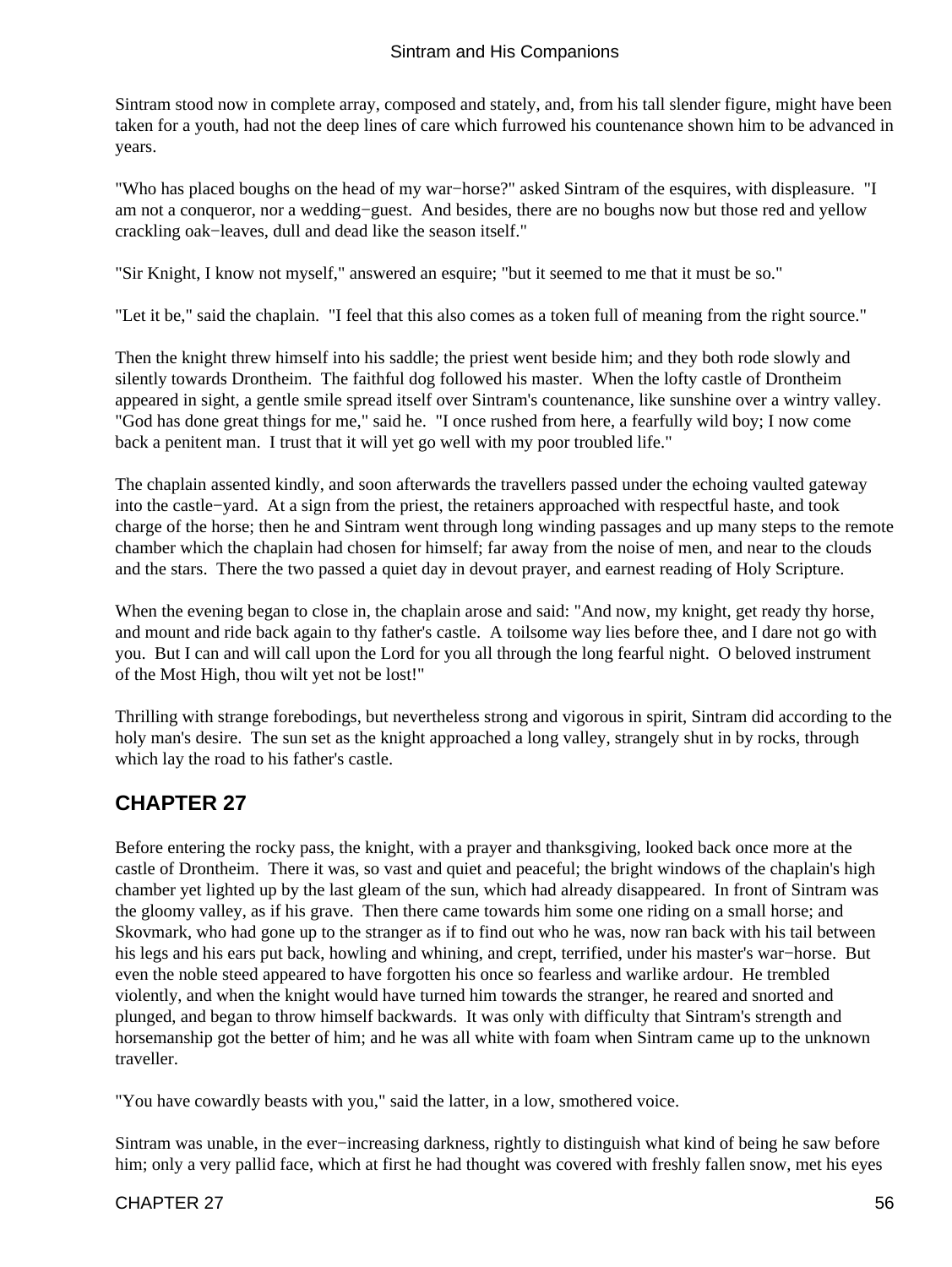from amidst the long hanging garments. It seemed that the stranger carried a small box wrapped up; his little horse, as if wearied out, bent his head down towards the ground, whereby a bell, which hung from the wretched torn bridle under his neck, was made to give a strange sound. After a short silence, Sintram replied: "Noble steeds avoid those of a worse race, because they are ashamed of them; and the boldest dogs are attacked by a secret terror at sight of forms to which they are not accustomed. I have no cowardly beasts with me."

"Good, sir knight; then ride with me through the valley."

"I am going through the valley, but I want no companions."

"But perhaps I want one. Do you not see that I am unarmed? And at this season, at this hour, there are frightful, unearthly beasts about."

Just then, as though to confirm the awful words of the stranger, a thing swung itself down from one of the nearest trees, covered with hoar−frost,−−no one could say if it were a snake or a lizard,−−it curled and twisted itself, and appeared about to slide down upon the knight or his companion. Sintram levelled his spear, and pierced the creature through. But, with the most hideous contortions, it fixed itself firmly on the spear−head; and in vain did the knight endeavour to rub it off against the rocks or the trees. Then he let his spear rest upon his right shoulder, with the point behind him, so that the horrible beast no longer met his sight; and he said, with good courage, to the stranger, "It does seem, indeed, that I could help you, and I am not forbidden to have an unknown stranger in my company; so let us push on bravely into the valley!"

"Help!" so resounded the solemn answer; "not help. I perhaps may help thee. But God have mercy upon thee if the time should ever come when I could no longer help thee. Then thou wouldst be lost, and I should become very frightful to thee. But we will go through the valley−−I have thy knightly word for it. Come!"

They rode forward; Sintram's horse still showing signs of fear, the faithful dog still whining; but both obedient to their master's will. The knight was calm and steadfast. The snow had slipped down from the smooth rocks, and by the light of the rising moon could be seen various strange twisted shapes on their sides, some looking like snakes, and some like human faces; but they were only formed by the veins in the rock and the half−bare roots of trees, which had planted themselves in that desert place with capricious firmness. High above, and at a great distance, the castle of Drontheim, as if to take leave, appeared again through an opening in the rocks. The knight then looked keenly at his companion, and he almost felt as if Weigand the Slender were riding beside him.

"In God's name," cried he, "art thou not the shade of that departed knight who suffered and died for Verena?"

"I have not suffered, I have not died; but ye suffer, and ye die, poor mortals!" murmured the stranger. "I am not Weigand. I am that other, who was so like him, and whom thou hast also met before now in the wood."

Sintram strove to free himself from the terror which came over him at these words. He looked at his horse; it appeared to him entirely altered. The dry, many−coloured oak−leaves on its head were waving like the flames around a sacrifice, in the uncertain moonlight. He looked down again, to see after his faithful Skovmark. Fear had likewise most wondrously changed him. On the ground in the middle of the road were lying dead men's bones, and hideous lizards were crawling about; and, in defiance of the wintry season, poisonous mushrooms were growing up all around.

"Can this be still my horse on which I am riding?" said the knight to himself, in a low voice; "and can that trembling beast which runs at my side be my dog?"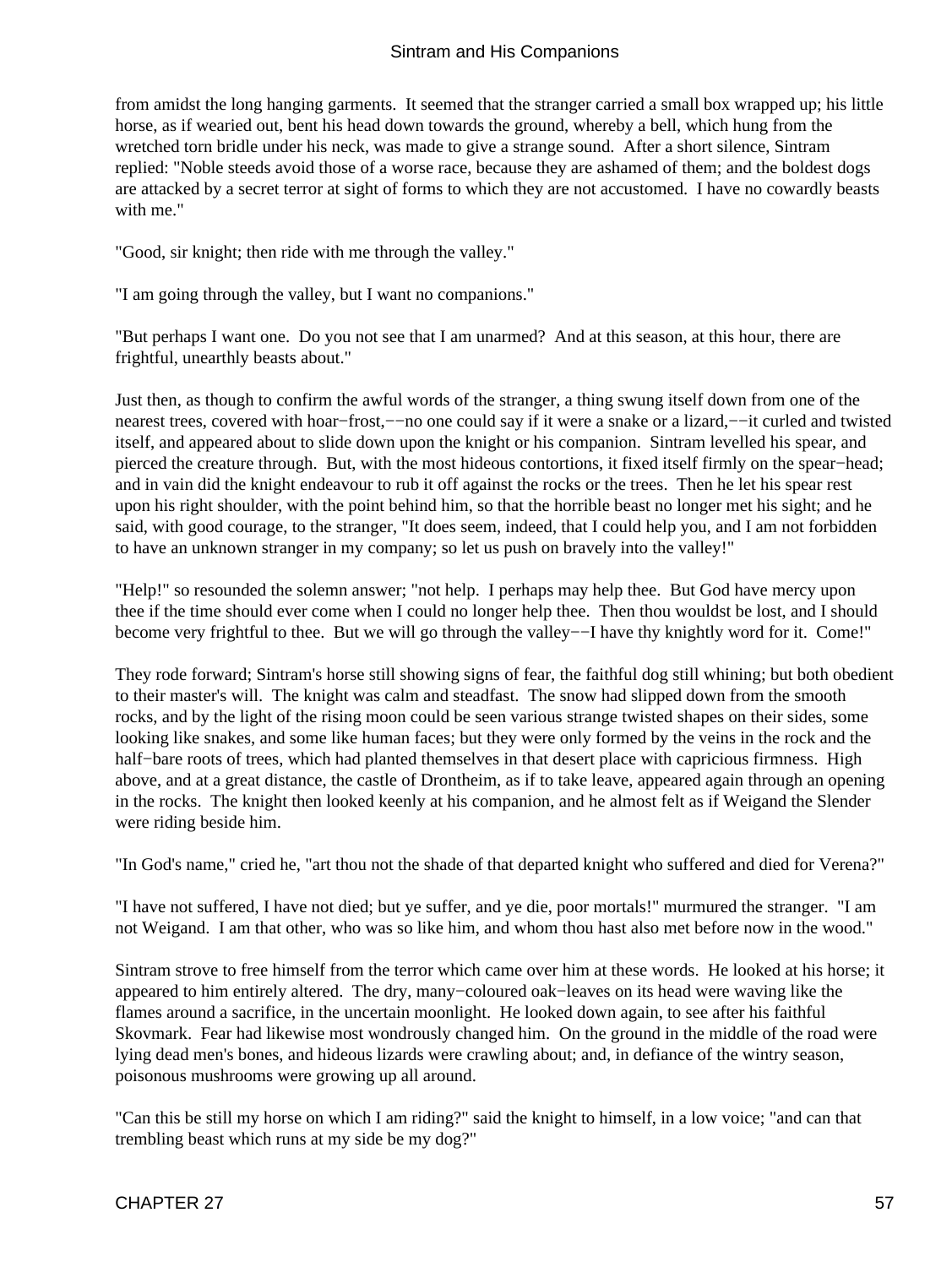Then some one called after him, in a yelling voice, "Stop! stop!

Take me also with you!"

Looking round, Sintram perceived a small, frightful figure with horns, and a face partly like a wild boar and partly like a bear, walking along on its hind−legs, which were those of a horse; and in its hand was a strange, hideous weapon, shaped like a hook or a sickle. It was the being who had been wont to trouble him in his dreams; and, alas! it was also the wretched little Master himself, who, laughing wildly, stretched out a long claw towards the knight.

The bewildered Sintram murmured, "I must have fallen asleep; and now my dreams are coming over me!"

"Thou art awake," replied the rider of the little horse, "but thou knowest me also in thy dreams. For, behold! I am Death." And his garments fell from him, and there appeared a mouldering skeleton, its ghastly head crowned with serpents; that which he had kept hidden under his mantle was an hour−glass with the sand almost run out. Death held it towards the knight in his fleshless hand. The bell at the neck of the little horse gave forth a solemn sound. It was a passing bell.

"Lord, into Thy hands I commend my spirit!" prayed Sintram; and full of earnest devotion he rode after Death, who beckoned him on.

"He has thee not yet! He has thee not yet!" screamed the fearful fiend. "Give thyself up to me rather. In one instant,−−for swift are thy thoughts, swift is my might,−−in one instant thou shalt be in Normandy. Helen yet blooms in beauty as when she departed hence, and this very night she would be thine." And once again he began his unholy praises of Gabrielle's loveliness, and Sintram's heart glowed like wild−fire in his weak breast.

Death said nothing more, but raised the hour−glass in his right hand yet higher and higher; and as the sand now ran out more quickly, a soft light streamed from the glass over Sintram's countenance, and then it seemed to him as if eternity in all its calm majesty were rising before him, and a world of confusion dragging him back with a deadly grasp.

"I command thee, wild form that followest me," cried he, "I command thee, in the name of our Lord Jesus Christ, to cease from thy seducing words, and to call thyself by that name by which thou art recorded in Holy Writ!"

A name, more fearful than a thunderclap, burst despairingly from the lips of the Tempter, and he disappeared.

"He will return no more," said Death, in a kindly tone.

"And now I am become wholly thine, my stern companion?"

"Not yet, my Sintram. I shall not come to thee till many, many years are past. But thou must not forget me the while."

"I will keep the thought of thee steadily before my soul, thou fearful yet wholesome monitor, thou awful yet loving guide!"

"Oh! I can truly appear very gentle."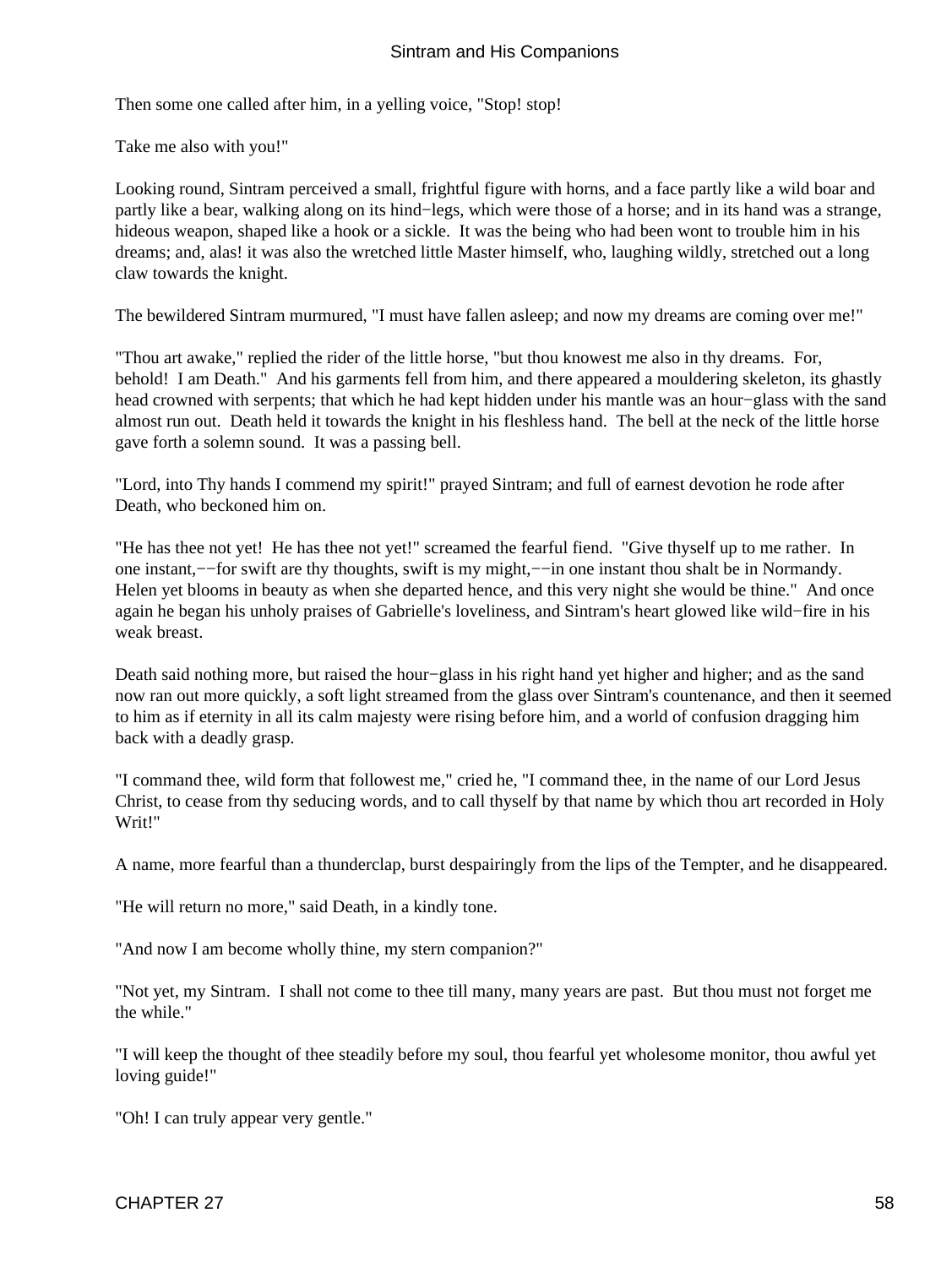<span id="page-60-0"></span>And so it proved indeed. His form became more softly defined in the increasing gleam of light which shone from the hour−glass; the features, which had been awful in their sternness, wore a gentle smile; the crown of serpents became a bright palm−wreath; instead of the horse appeared a white misty cloud in the moonlight; and the bell gave forth sounds as of sweet lullabies. Sintram thought he could hear these words amidst them:

"The world and Satan are o'ercome,

Before thee gleams eternal light,

Warrior, who hast won the strife:

Save from darkest shades of night

Him before whose aged eyes

All my terrors soon shall rise."

The knight well knew that his father was meant; and he urged on his noble steed, which now obeyed his master willingly and gladly, and the faithful dog also again ran beside him fearlessly. Death had disappeared; but in front of Sintram there floated a bright morning cloud, which continued visible after the sun had risen clear and warm in the bright winter sky.

### **CHAPTER 28**

"He is dead! the horrors of that fearful stormy night have killed him!" Thus said, about this time, some of Biorn's retainers, who had not been able to bring him back to his senses since the morning of the day before: they had made a couch of wolf and bear skins for him in the great hall, in the midst of the armour which still lay scattered around. One of the esquires said with a low sigh: "The Lord have mercy on his poor wild soul!"

Just then the warder blew his horn from his tower, and a trooper came into the room with a look of surprise. "A knight is coming hither," said he; "a wonderful knight. I could have taken him for our Lord Sintram−−but a bright, bright morning cloud floats so close before him, and throws over him such a clear light, that one could fancy red flowers were showered down upon him. Besides, his horse has a wreath of red leaves on his head, which was never a custom of the son of our dead lord."

"Just such a one," replied another, "I wove for him yesterday. He was not pleased with it at first, but afterwards he let it remain."

"But why didst thou that?"

"It seemed to me as if I heard a voice singing again and again in my ear: 'Victory! victory! the noblest victory! The knight rides forth to victory!' And then I saw a branch of our oldest oak−tree stretched towards me, which had kept on almost all its red and yellow leaves in spite of the snow. So I did according to what I had heard sung; and I plucked some of the leaves, and wove a triumphal wreath for the noble war−horse. At the same time Skovmark,––you know that the faithful beast had always a great dislike to Biorn, and therefore had gone to the stable with the horse,−−Skovmark jumped upon me, fawning, and seemed pleased, as if he wanted to thank me for my work; and such noble animals understand well about good prognostics."

They heard the sound of Sintram's spurs on the stone steps, and Skovmark's joyous bark. At that instant the supposed corpse of old Biorn sat up, looked around with rolling, staring eyes, and asked of the terrified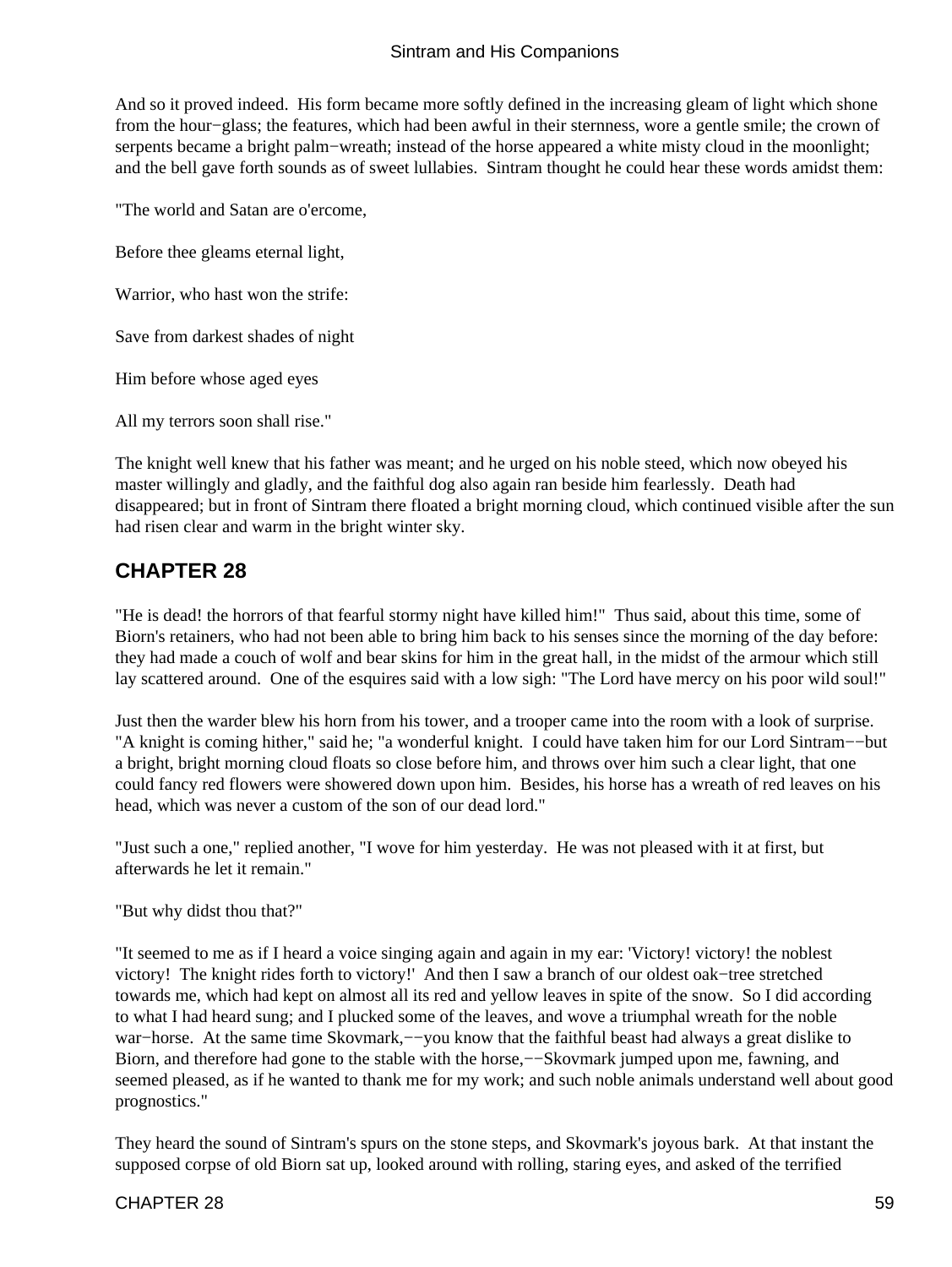retainers in a hollow voice, "Who comes there, ye people? who comes there? I know it is my son. But who comes with him? The answer to that bears the sword of decision in its mouth. For see, good people, Gotthard and Rudlieb have prayed much for me; yet if the little Master come with him, I am lost in spite of them."

"Thou art not lost, my beloved father!" Sintram's kind voice was heard to say, as he softly opened the door, and the bright red morning cloud floated in with him.

Biorn joined his hands, cast a look of thankfulness up to heaven, and said, smiling, "Yes, praised be God! it is the right companion! It is sweet gentle death!" And then he made a sign to his son to approach, saying, "Come here, my deliverer; come, blessed of the Lord, that I may relate to thee all that has passed within me."

As Sintram now sat close by his father's couch, all who were in the room perceived a remarkable and striking change. For old Biorn, whose whole countenance, and not his eyes alone, had been wont to have a fiery aspect, was now quite pale, almost like white marble; while, on the other hand, the cheeks of the once deadly pale Sintram glowed with a bright bloom like that of early youth. It was caused by the morning cloud which still shone upon him, whose presence in the room was rather felt than seen; but it produced a gentle thrill in every heart.

"See, my son," began the old man, softly and mildly, "I have lain for a long time in a death−like sleep, and have known nothing of what was going on around me; but within,−−ah! within, I have known but too much! I thought that my soul would be destroyed by the eternal anguish; and yet again I felt, with much greater horror, that my soul was eternal like that anguish. Beloved son, thy cheeks that glowed so brightly are beginning to grow pale at my words. I refrain from more. But let me relate to you something more cheering. Far, far away, I could see a bright lofty church, where Gotthard and Rudlieb Lenz were kneeling and praying for me. Gotthard had grown very old, and looked almost like one of our mountains covered with snow, on which the sun, in the lovely evening hours, is shining; and Rudlieb was also an elderly man, but very vigorous and very strong; and they both, with all their strength and vigour, were calling upon God to aid me, their enemy. Then I heard a voice like that of an angel, saying, 'His son does the most for him! He must this night wrestle with death and with the fallen one! His victory will be victory, and his defeat will be defeat, for the old man and himself.' Thereupon I awoke; and I knew that all depended upon whom thou wouldst bring with thee. Thou hast conquered. Next to God, the praise be to thee!"

"Gotthard and Rudlieb have helped much," replied Sintram; "and, beloved father, so have the fervent prayers of the chaplain of Drontheim. I felt, when struggling with temptation and deadly fear, how the heavenly breath of holy men floated round me and aided me."

"I am most willing to believe that, my noble son, and everything thou sayest to me," answered the old man; and at the same moment the chaplain also coming in, Biorn stretched out his hand towards him with a smile of peace and joy. And now all seemed to be surrounded with a bright circle of unity and blessedness. "But see," said old Biorn, "how the faithful Skovmark jumps upon me now, and tries to caress me. It is not long since he used always to howl with terror when he saw me."

"My dear lord," said the chaplain, "there is a spirit dwelling in good beasts, though dreamy and unconscious."

As the day wore on, the stillness in the hall increased. The last hour of the aged knight was drawing near, but he met it calmly and fearlessly. The chaplain and Sintram prayed beside his couch. The retainers knelt devoutly around. At length the dying man said: "Is that the prayer−bell in Verena's cloister?" Sintram's looks said yea; while warm tears fell on the colourless cheeks of his father. A gleam shone in the old man's eyes, the morning cloud stood close over him, and then the gleam, the morning cloud, and life with them, departed from him.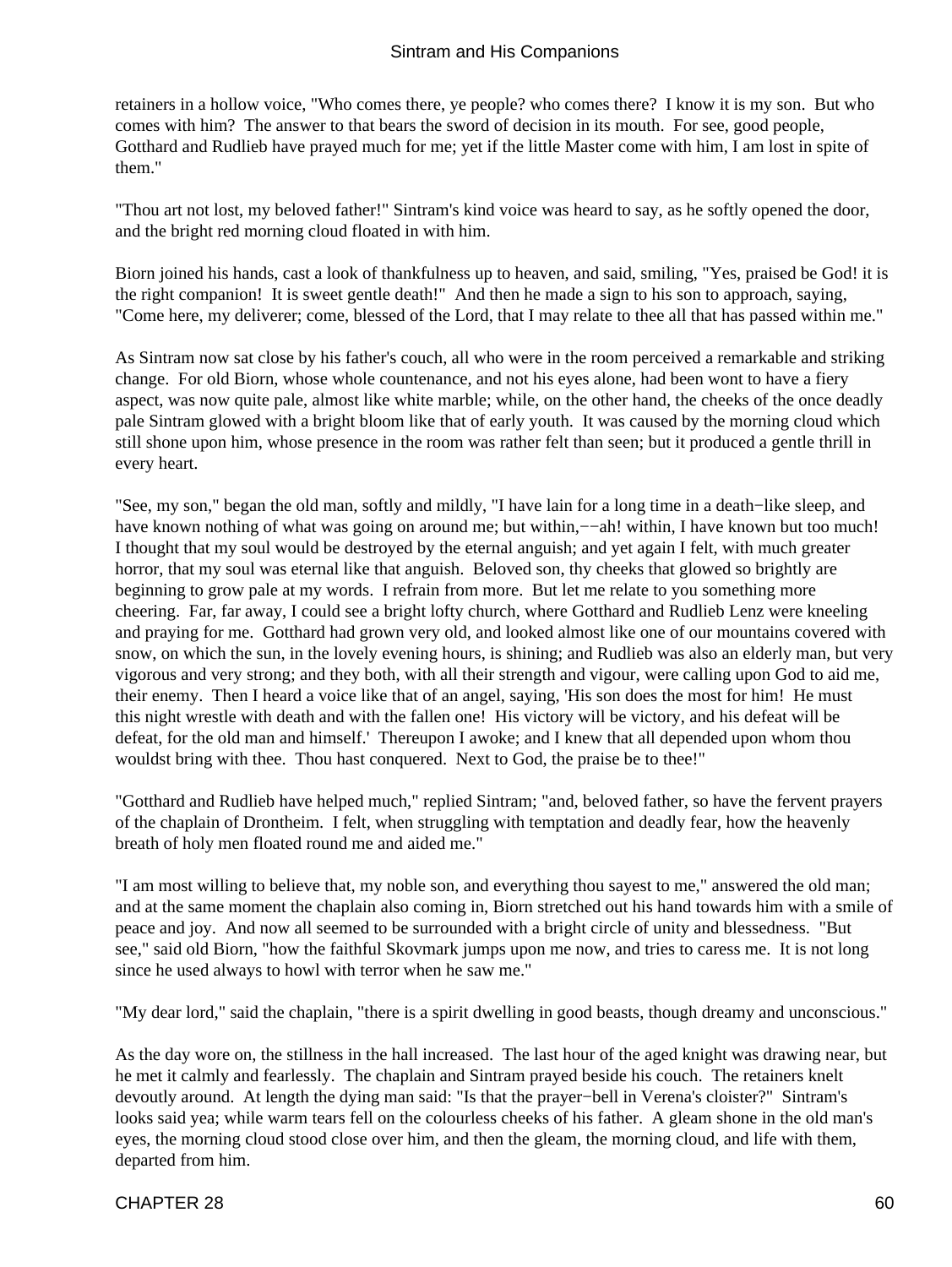### <span id="page-62-0"></span>**CHAPTER 29**

A few days afterwards Sintram stood in the parlour of the convent, and waited with a beating heart for his mother to appear. He had seen her for the last time when, a slumbering child, he had been awakened by her warm farewell kisses, and then had fallen asleep again, to wonder in his dreams what his mother had wanted with him, and to seek her in vain the next morning in the castle and in the garden. The chaplain was now at his side, rejoicing in the chastened rapture of the knight, whose fierce spirit had been softened, on whose cheeks a light reflection of that solemn morning cloud yet lingered.

The inner doors opened. In her white veil, stately and noble, the Lady Verena came forward, and with a heavenly smile she beckoned her son to approach the grating. There could be no thought here of any passionate outbreak, whether of sorrow or of joy.

"In whose sweet presence sorrow dares not lower

Nor expectation rise

Too high for earth."−−Christian Year (Footnote in 1901 text.)

The holy peace which had its abode within these walls would have found its way to a heart less tried and less purified than that which beat in Sintram's bosom. Shedding some placid tears, the son knelt before his mother, kissed her flowing garments through the grating, and felt as if in paradise, where every wish and every care is hushed. "Beloved mother," said he, "let me become a holy man, as thou art a holy woman. Then I will betake myself to the cloister yonder; and perhaps I might one day be deemed worthy to be thy confessor, if illness or the weakness of old age should keep the good chaplain within the castle of Drontheim."

"That would be a sweet, quietly happy life, my good child," replied the Lady Verena; "but such is not thy vocation. Thou must remain a bold, powerful knight, and thou must spend the long life, which is almost always granted to us children of the North, in succouring the weak, in keeping down the lawless, and in yet another more bright and honourable employment which I hitherto rather honour than know."

"God's will be done!" said the knight, and he rose up full of self−devotion and firmness.

"That is my good son," said the Lady Verena. "Ah! how many sweet calm joys spring up for us! See, already is our longing desire of meeting again satisfied, and thou wilt never more be so entirely estranged from me. Every week on this day thou wilt come back to me, and thou wilt relate what glorious deeds thou hast done, and take back with thee my advice and my blessing."

"Am I not once more a good and happy child!" cried Sintram joyously;

"only that the merciful God has given me in addition the strength of a man in body and spirit. Oh, how blessed is that son to whom it is allowed to gladden his mother's heart with the blossoms and the fruit of his life!"

Thus he left the quiet cloister's shade, joyful in spirit and richly laden with blessings, to enter on his noble career. He was not content with going about wherever there might be a rightful cause to defend or evil to avert; the gates of the now hospitable castle stood always open also to receive and shelter every stranger; and old Rolf, who was almost grown young again at the sight of his lord's excellence, was established as seneschal. The winter of Sintram's life set in bright and glorious, and it was only at times that he would sigh within himself and say, "Ah, Montfaucon! ah, Gabrielle! if I could dare to hope that you have quite forgiven me!"